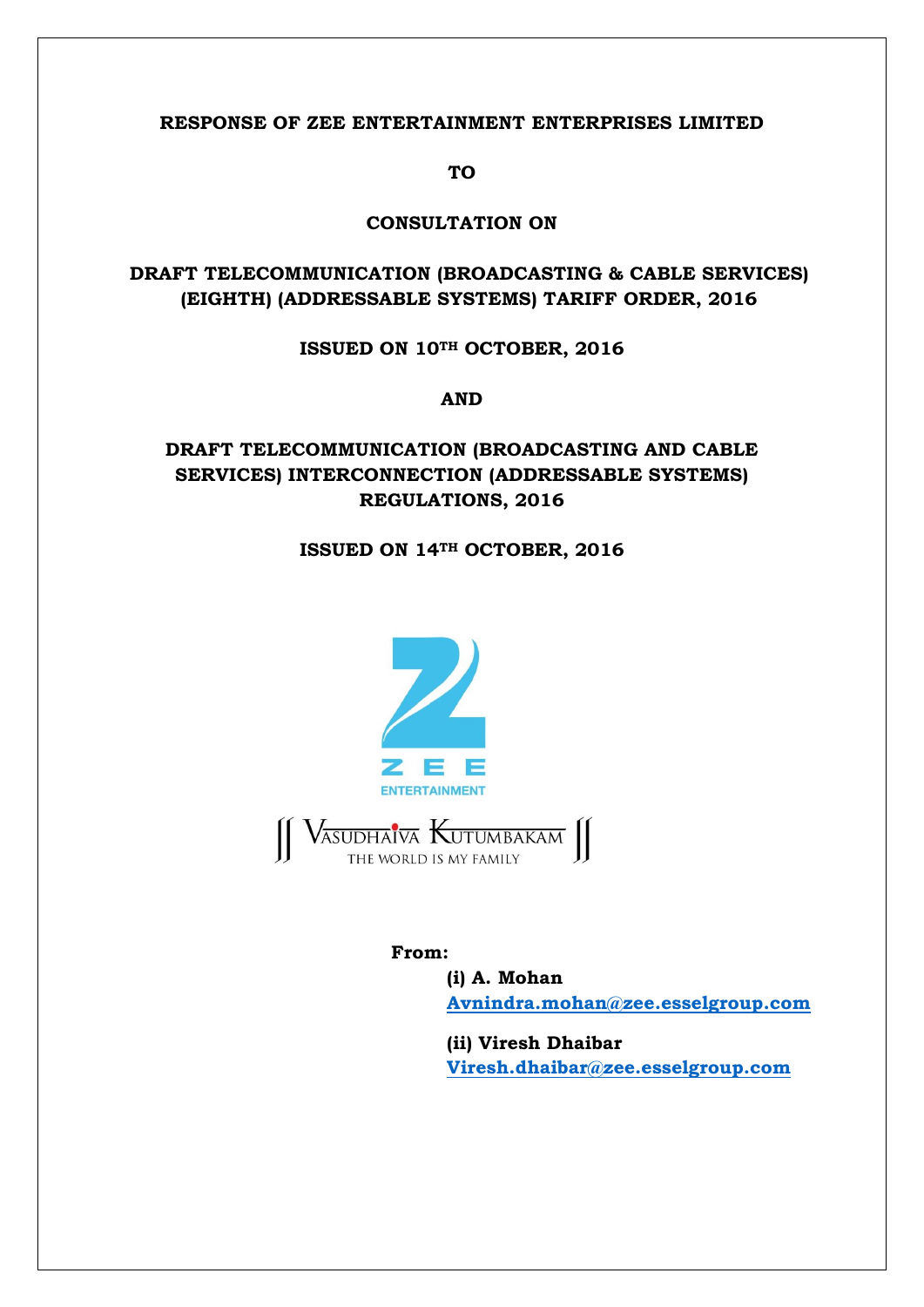| Sr. | <b>INDEX</b>                                                                   | Page                    |
|-----|--------------------------------------------------------------------------------|-------------------------|
| No. |                                                                                | No.                     |
| 1.  | <b>INTRODUCTORY COMMENTS</b>                                                   | 3                       |
| 2.  | SECTION I - IGNORES MAJORITY FEEDBACK FOR<br><b>REGULATED RIO</b>              | $\overline{\mathbf{7}}$ |
| 3.  | <b>SECTION II - DETRIMENTAL TO CONSUMER</b><br><b>INTERESTS</b>                | 13                      |
| 4.  | SECTION III - ADVERSE IMPACT ON BROADCASTERS'<br><b>REVENUES</b>               | 16                      |
| 5.  | SECTION IV - ISSUES PERTAINING TO OPERATIONS,<br>PROCEDURES AND IMPLEMENTATION | 21                      |
| 6.  | <b>SECTION V - ISSUES NOT ADDRESSED</b>                                        | 26                      |
| 7.  | <b>SECTION VI - SUMMARY RECOMMENDATIONS FROM</b><br><b>ZEEL</b>                | 27                      |
| 8.  | CONCLUSION - DE-GROWTH OF THE TELEVISION<br>&<br><b>BROADCASTING ECOSYSTEM</b> | 36                      |
| 9   | <b>ANNEXURE - A</b>                                                            | 38                      |
| 10  | <b>ANNEXURE - B</b>                                                            | 43                      |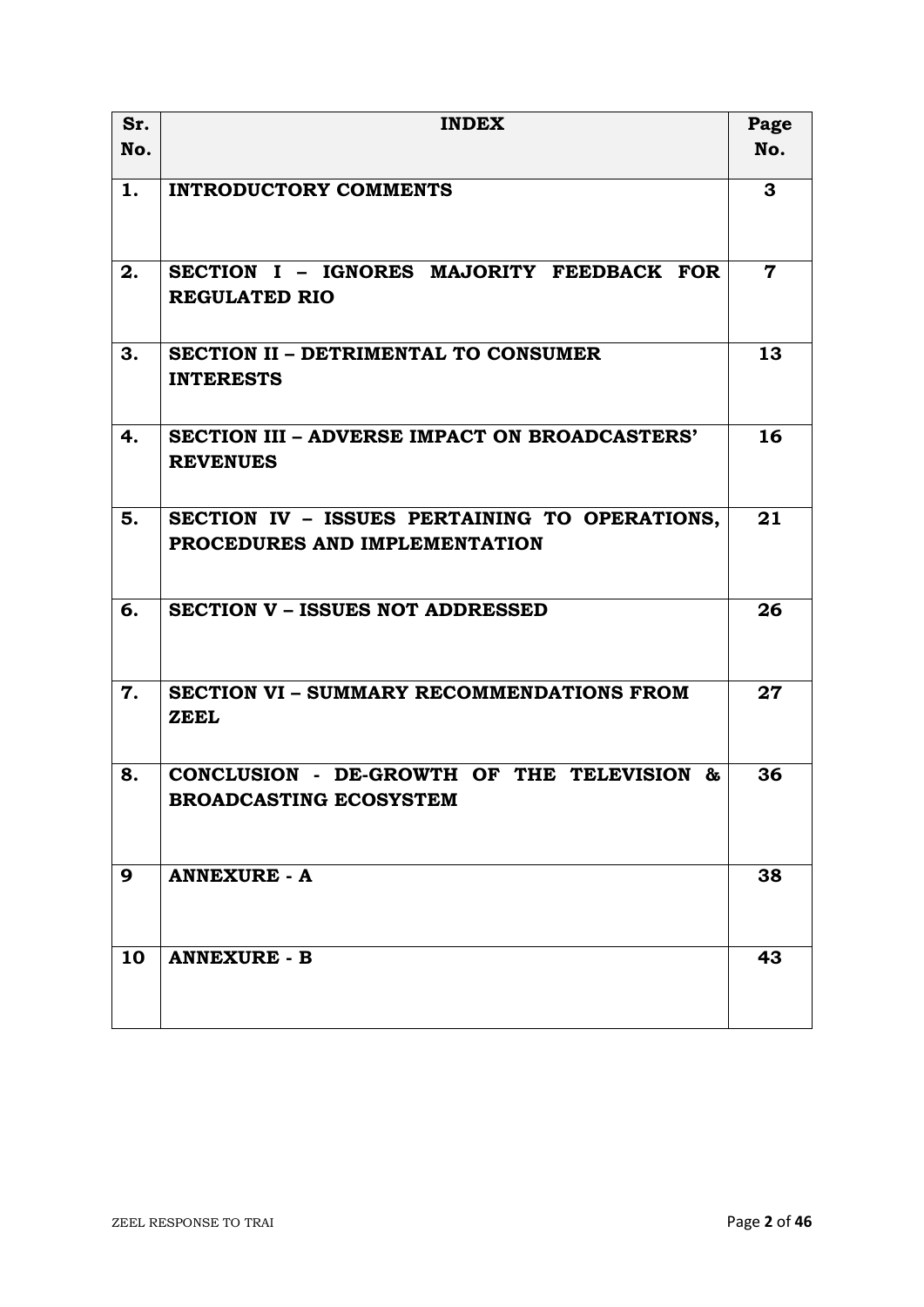### **INTRODUCTORY COMMENTS**

Zee Entertainment Enterprises Limited (ZEEL), welcomes the consultation on the *Draft Telecommunication (Broadcasting and Cable Services) (Eighth) (Addressable Systems) Tariff Order, 2016 (hereinafter referred to as 'Draft Tariff Order')* and the *Draft Telecommunication (Broadcasting And Cable Services) Interconnection (Addressable Systems) Regulations, 2016 (hereinafter referred to as 'Draft Interconnect Regulations')*. We note that TRAI has released the Draft Tariff Order and Draft Interconnect Regulations with an intent to create an enabling environment for orderly growth of the television broadcasting sector in the light of various developments related to technology, emergence of multiple distribution platforms, evolving business models and enhanced addressability across platforms. We further note that TRAI has undertaken, a comprehensive review of the existing tariff framework for the addressable systems, whereby a unified regulation has been prescribed for DACS / DTH / HITS / IPTV Platforms.

We appreciate the initiative of TRAI's attempt to evolve a new tariff structure that enables the consumers with the freedom to choose from an array of options with affordable a-la-carte and bundled television broadcasting services as per the consumers' preferences and paying capacity, while ensuring transparency in the entire value chain.

We have noted following salient features:

- $\triangleright$  Broadcasters are mandated to offer all channels on a-la-carte
- $\triangleright$  DPOs can decide the retail price of a pay channel which can be equal to or lower than MRP. There is no limit prescribed on the minimum cap for deciding the retail price
- $\triangleright$  MRP has to be same across all platforms
- $\triangleright$  MRP of a pay channel can be different in different Geographical areas

We understand that the tariff issues related to TV Sector has been the subject of consultation earlier as well. However, TRAI while formulating the proposed draft Tariff Order and Interconnect Regulations not only has not considered the Regulated RIO model suggested by majority of the stakeholders but also there are several relevant suggestions/ comments, being part of the earlier consultations, that are still un-attended/ unaddressed in the Draft Tariff Order/Regulations which needs due consideration by the Authority by incorporating the suggestions/comments provided herein below before coming out with the Final Tariff Order & Interconnect Regulations. In addition, our submission for harmonization of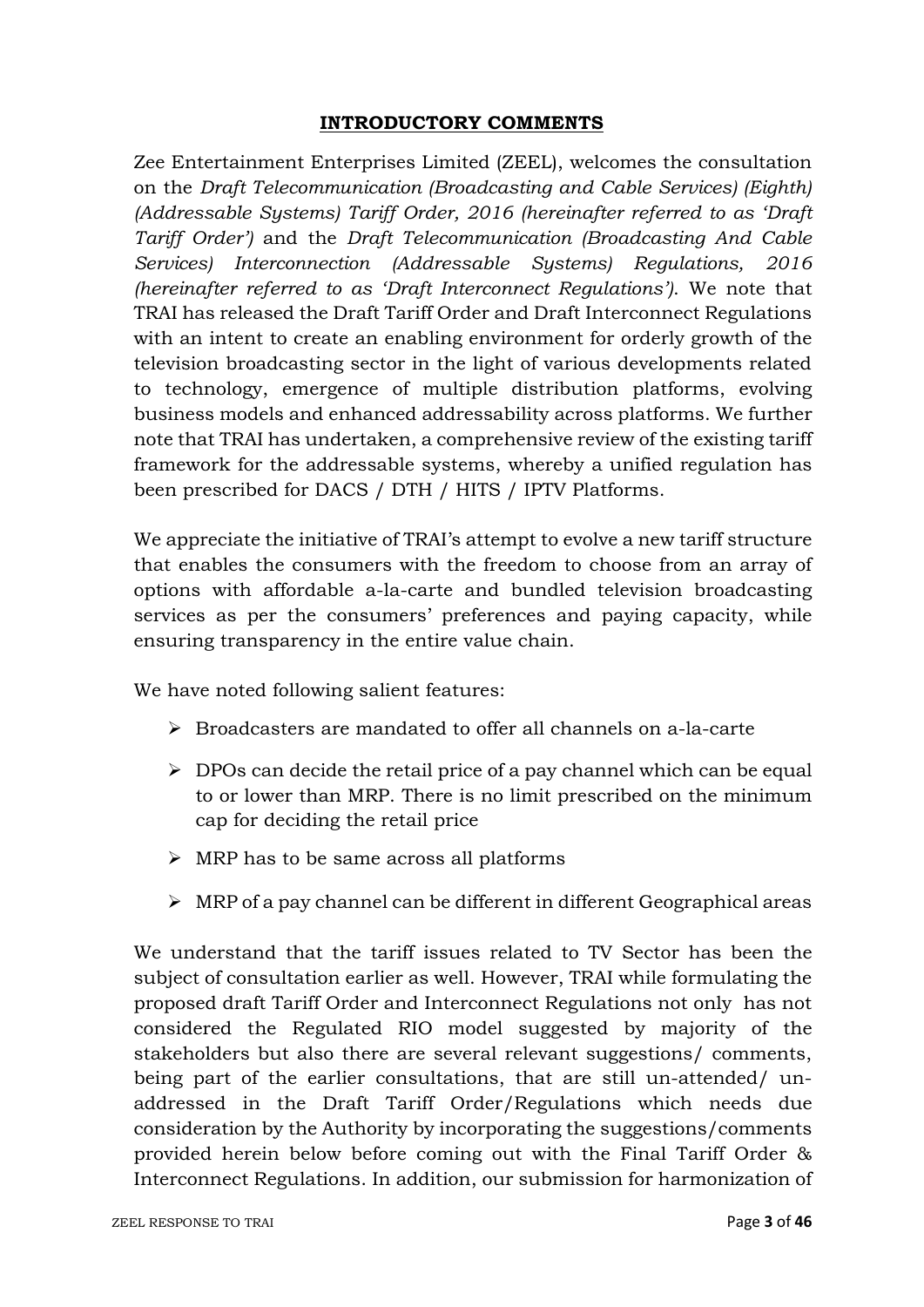the provisions of the Copyright Act with the TRAI Act also apparently has not been considered while coming out with the draft Tariff Order & Interconnection Regulations.

We would like to submit that we have carefully reviewed the consultation and wish to suggest that the Draft Tariff Order if implemented in its current form and shape may pose multiple challenges in implementation and would be detrimental to the consumer interest.

We have supported our response with detailed analysis and have cited examples to substantiate our submissions. We now wish to proceed to give our response herein and the same should not in any manner be construed as a waiver of any comments made in our earlier submissions to the Authority.

# **POSITIVE INITIATIVES IN DRAFT TARIFF ORDER**

Without prejudice to our submission that it is the Regulated RIO model which is best suited and has also been suggested by majority of stakeholders for the Addressable regime, we appreciate the initiatives taken by TRAI to address a few existing challenges vis-à-vis the wholesale and retail tariff models on the presumption that TRAI is going ahead with the integrated distribution model instead of the Regulated RIO model. The submissions made hereinafter are on the said presumption and are in the alternative. Among other things, the points listed below may be construed as positive initiatives for the overall development of the sector with a specific caveat that unless all our suggestions made in this response are incorporated harmoniously in the final draft Tariff Order, the positives referred below may not turn out to be helpful for the stakeholders at large including Broadcasters like us.

## **(1) Broadcaster's prerogative to fix MRP**

Pricing of content should always be decided by the broadcaster and popularity of content will determine how many consumers opt for that channel. If there are not enough subscribers opting for the channel at that price, it will automatically lead to correction in pricing in due course. Therefore, the principle of economics of pricing being linked to the demand of the product will come into play. This will ensure that there is minimal market distortion.

TRAI has taken the welcome step by enabling Broadcasters to prescribe MRP of their pay channel to the consumers.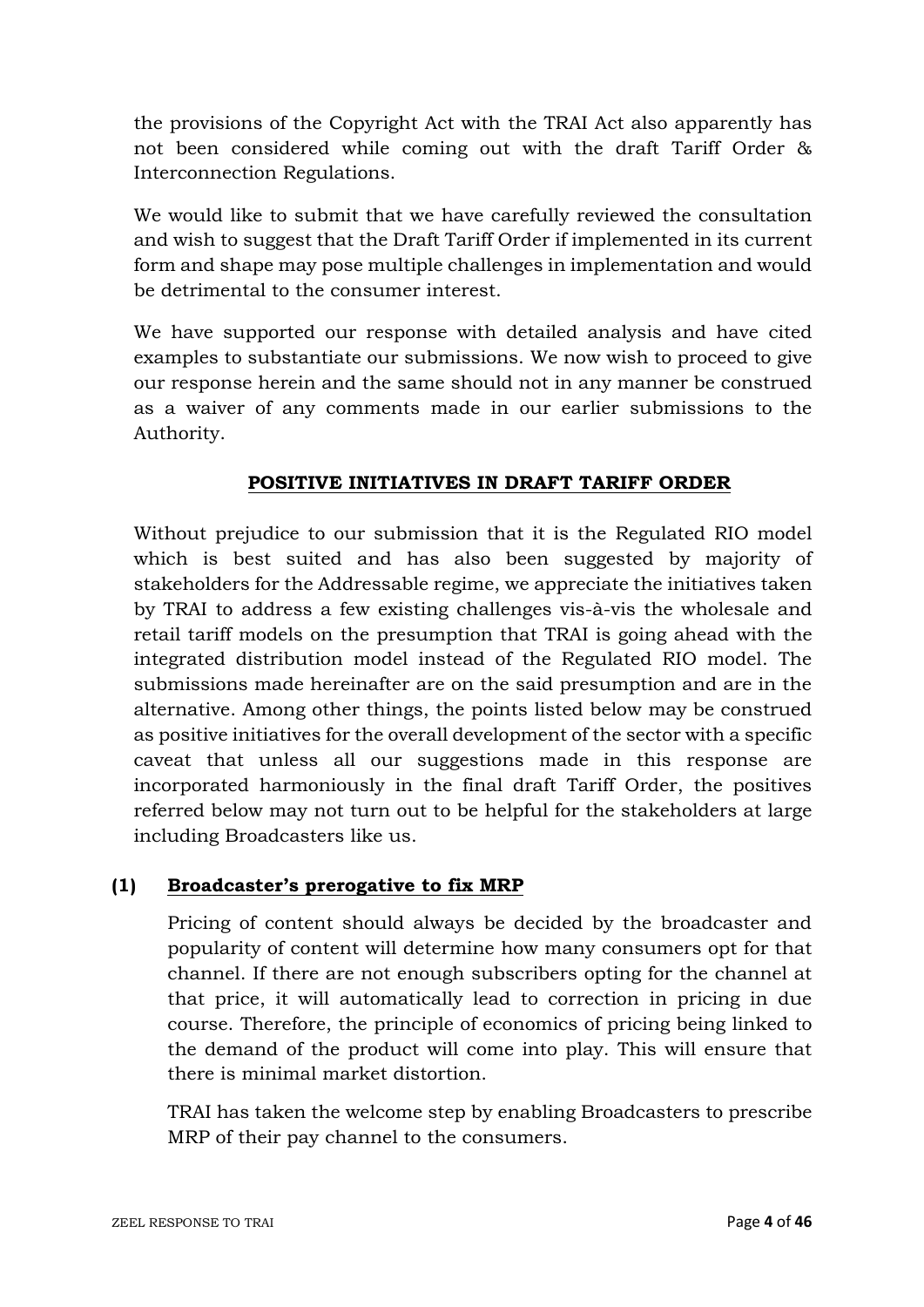However, as detailed in subsequent paragraphs fixing of genre wise ceiling based on historical prices and restriction on discount while prescribing the relationship between MRP of a-la carte channel(s) and bouquet of channel(s) of a broadcaster is wholly unnecessary in the current MRP price regime. This issue has been elaborated in the subsequent Sections and needs to be suitably addressed by modifying/amending the relevant stipulations in the draft Orders.

## **(2) No discrimination in pricing among various addressable platforms**

Non-discriminatory pricing will enable platforms to have a level playing field while competing with each other. Also, in this way, the DPOs will try to focus on improving the service levels, distribution infrastructure and other essential services like subscriber management, billing, complaint redressal, collection of subscription revenue etc. as the content costs for them will become same.

### **(3) Pricing flexibility based on Geographical Area**

TRAI has correctly observed that the popularity of different channels varies in different Geographical Areas (as defined in the Draft Tariff Order). For example, if Channel A is popular in Delhi and trying to build consumer awareness in Rajasthan, keeping lower MRP in Rajasthan will increase sampling chances of Channel A. Unless viewers sample this channel, they are unlikely to pay for it. Differential pricing enables innovative pricing strategies and should be encouraged as it would help broadcaster's in giving discounts in the target Geographical Area while maintaining revenues from those Geographical Areas where it is popular.

In light of the above, we strongly recommend that the provisions made in the Draft Tariff Order regarding differential pricing in different Geographical Areas be continued.

## **(4) Forbearance on Premium channel pricing**

Premium channel by nature have very niche viewer base and as such should not be governed by any of the retail price caps as proposed for normal channels. Also, it is essential for the industry to encourage development of variety in content and production of good quality content across different genres.

Encouraging Premium channels will also encourage investments in the TV sector while incentivizing broadcasters for the same. While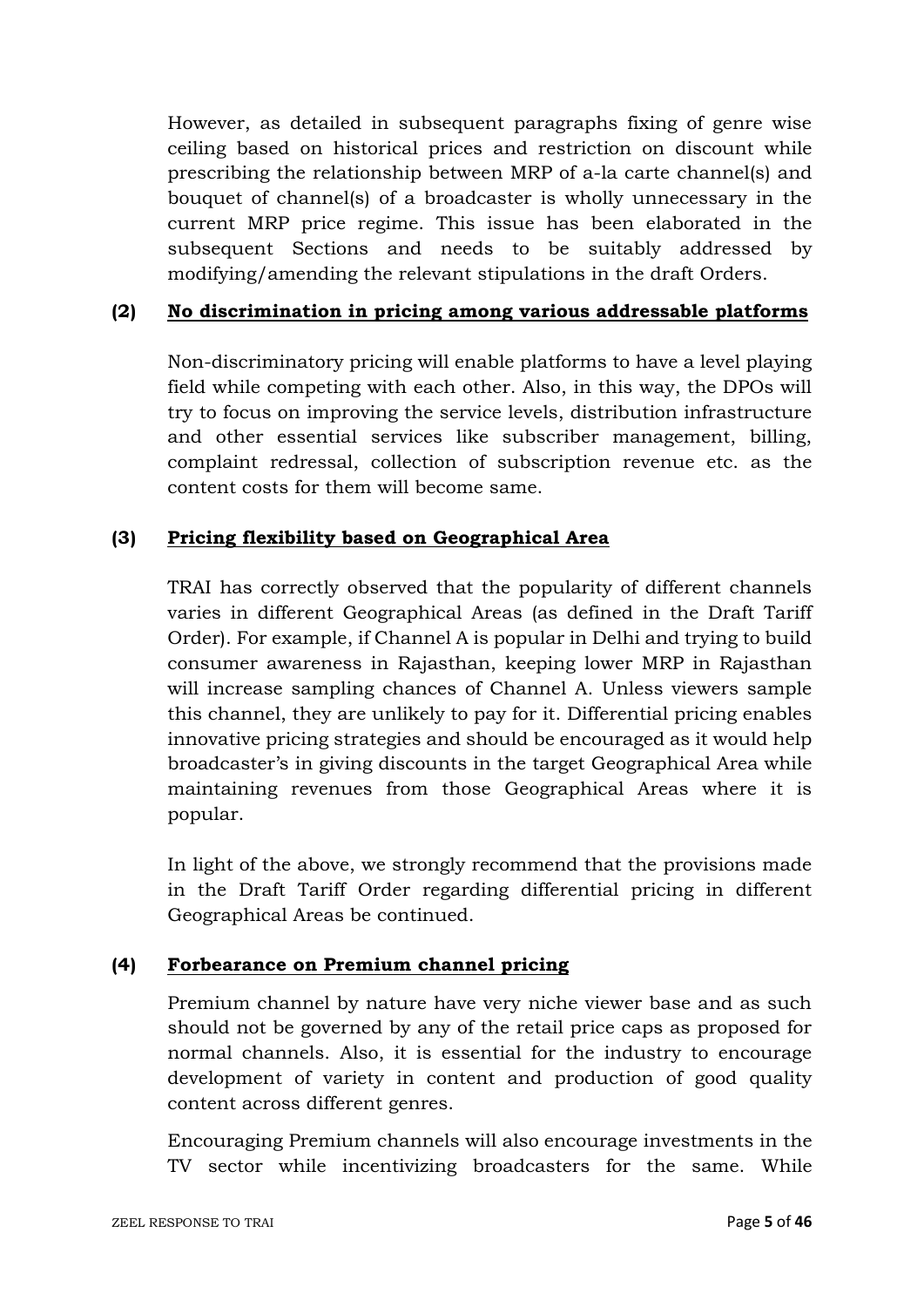forbearance on premium channel pricing is a welcome measure, we believe the same should be allowed for all channels.

### **(5) Introduction of Must carry provision**

The consultation on Interconnect Regulations proposes "must-carry" provision for all addressable systems, on first-come-first-serve basis. It also mandates DPOs to publish information about its platform including available capacity and declare the rate of carriage fee. There is also a requirement to publish this information within 30 days.

This is a welcome step aimed at removing the artificial entry barriers for created by the DPOs to prevent entry of new channels without paying hefty carriage fees. Enforcement of "must-carry", "must-provide" and "non-exclusivity" is necessary to stop the discrimination done by DPOs.

However, as detailed in subsequent paragraphs the Must Carry provisions in the form as stipulated in the draft Orders/Regulations have lot of issues which are required to be addressed while finalizing the draft Orders/Regulations. In order to ensure that "Must Carry" provision is exercised in its true spirit, the placement and marketing fee are also required to be brought within the regulatory ambit.

## **(6) Increased frequency of subscriber reporting 4 times a month**

Accurate and timely subscriber reporting is the foundation stone for the billing and revenue assurance of a Broadcaster. With the provision of capturing four data points in a month, accuracy of subscriber reporting increases and provides more appropriate billing criteria from the Broadcaster to the DPO.

As correctly captured by the authority, this is aimed at preventing any kind of manipulation as well as also include those subscribers who are active for less than 30 or 31 days, in a calendar month. However certain clarifications are required to be issued by TRAI in this behalf to remove ambiguities.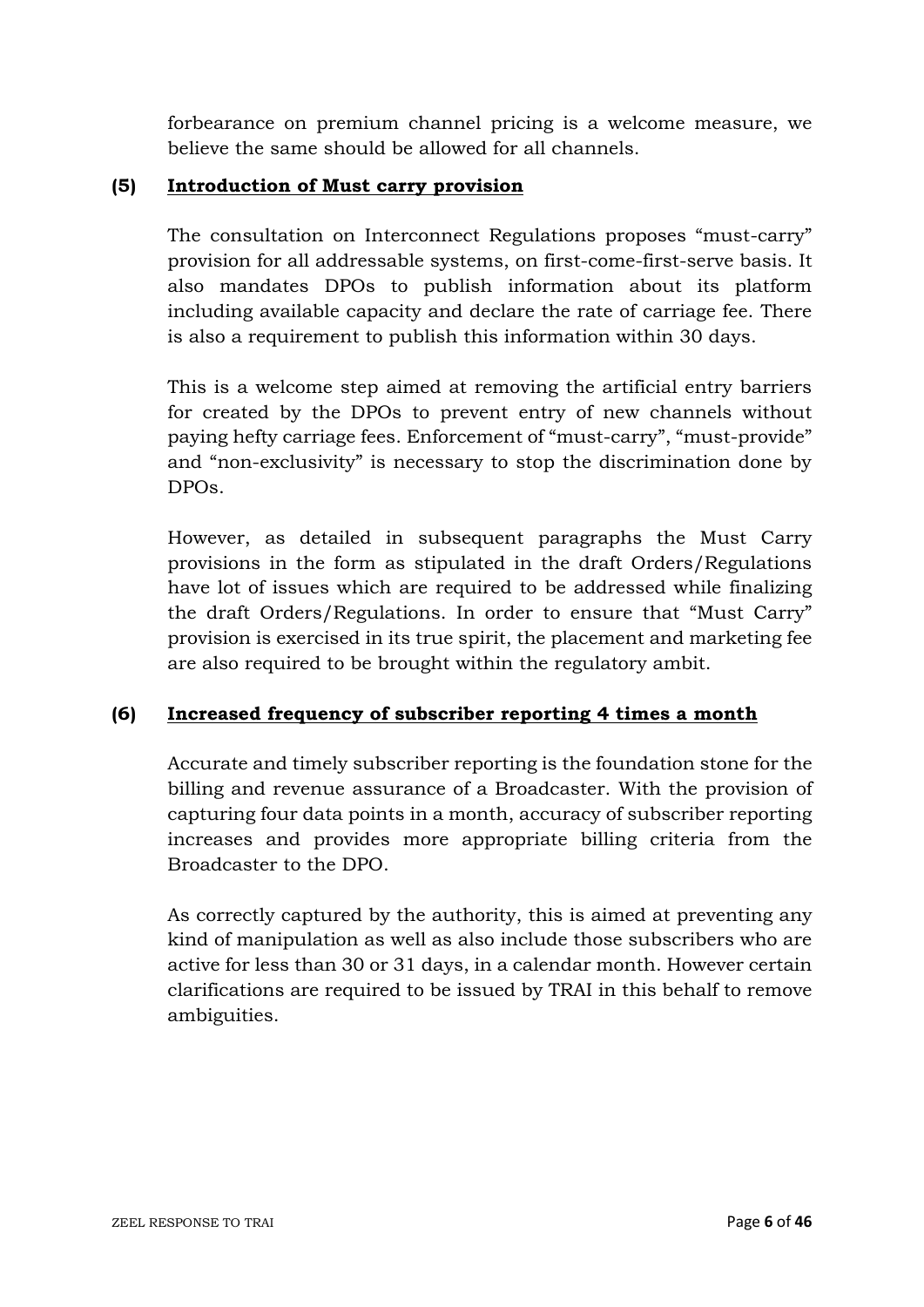### **(7) Requirement to appoint Compliance Officer**

This will ensure conformity and proper reporting with respect to compliance of regulations. However, DPOs having average subscribers of less than 2 lakhs have been exempted and are not required to appoint compliance officers. This will dilute the very purpose of introducing this provision. DPOs can possibly circumvent this provision by splitting the subscriber base among multiple entities. While compliance is mandatory for all service providers, the threshold of requirement to appoint a compliance officer by a DPO should be reduced from 200,000 to 50,000 customers.

### **(8) Introduction of regulation on carriage fee**

Despite capacity not being a constraint in the digitized era, DPOs continue to charge high carriage fees. The current proposal of slab-wise carriage fees is therefore a step in the right direction. It is very important that carriage fees should not be charged from channels which have a penetration of more than 20% in the target market.

While introduction of carriage fees is a very welcome move, we have highlighted a major shortcoming with respect of placement and marketing fees being kept out of regulatory ambit which will result in huge market distortion and discriminatory treatment to broadcasters. This has been highlighted in the subsequent sections.

### **SECTION I**

## **IGNORES MAJORITY FEEDBACK FOR REGULATED RIO**

### **(1) Regulated RIO is the preferred choice of majority stakeholders**

We would like to bring Authority's attention to the fact that most of the stakeholders recommended Regulated RIO model in response to the Consultation paper issued by TRAI which also works on the principle of transparency and non-discrimination among stakeholders. However, we are surprised to see that such model has not been considered and a model has been proposed which was not a favorable model recommended by majority of the stakeholders. No justification/rationale has been given for rejecting the RIO model. In fact, consequent to the judgment in the NSTPL case, the stakeholders have already adopted the Regulated RIO model by incorporating therein different incentives/discounting parameters applicable to all the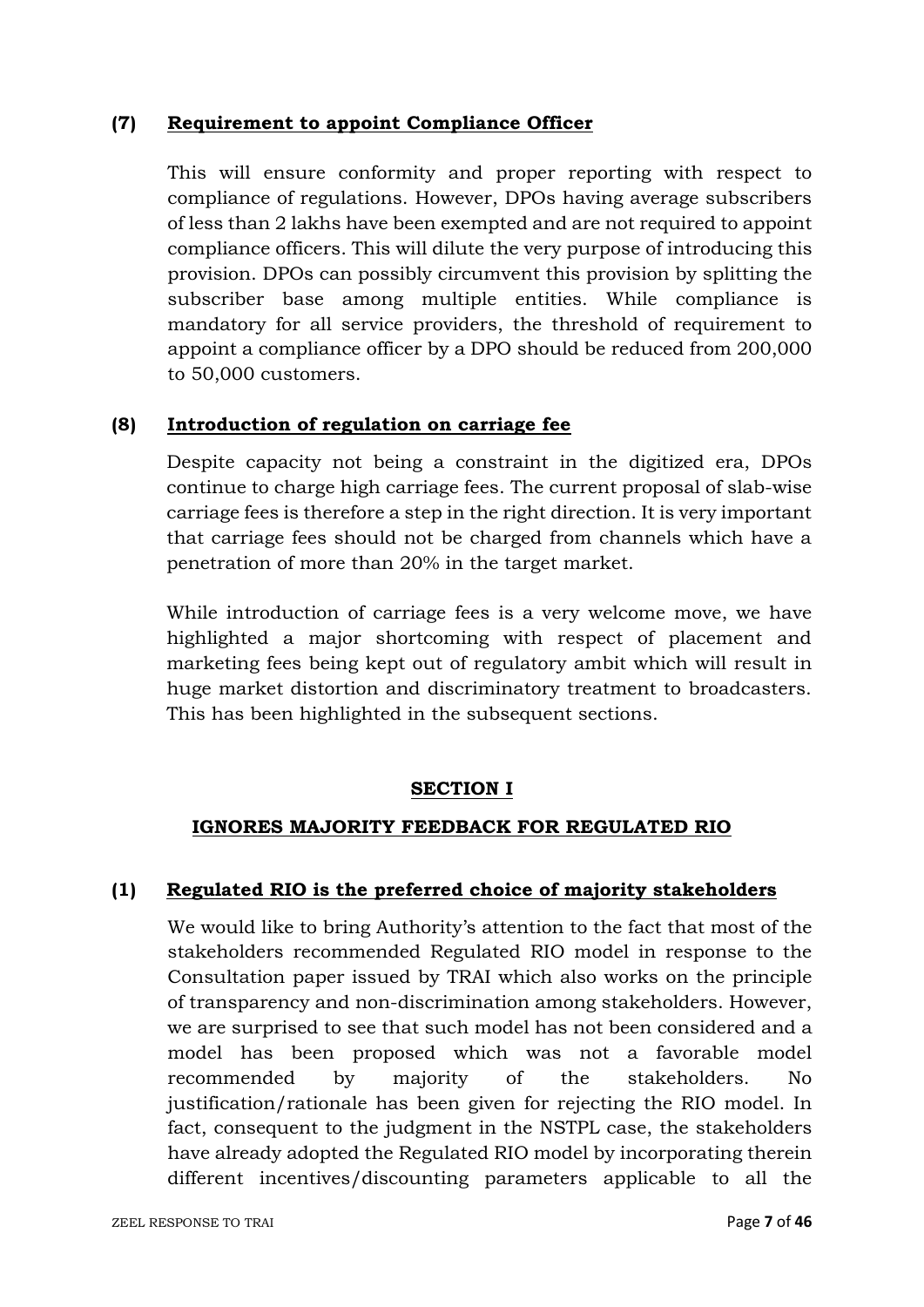addressable platforms as per the directions of Hon'ble TDSAT to ensure transparency and non-discrimination which precisely is the objective of the present consultation exercise initiated by TRAI. At present the agreements between the Broadcasters and DPOs are being concluded on the basis of the modified Regulated RIOs published by the Broadcasters.

A perusal of various comments posted in response to the Consultation Paper, we have observed the proposed model has been recommended mostly due to revenue share disputes arising within the parties down the value-chain. Certain MSOs who have not been able to collect their share out of revenues collected by the LCOs, have favoured this model in order to secure their share. However, as pointed out hereinabove most of the broadcasters, DTH operators and MSOs have preferred the Regulated RIO model which is quite apparent from the table given below:

# **Illustrative break-up of stakeholders' responses supporting Regulated RIO**

| <b>Broadcasters</b> |  | <b>DTH</b> |                              | <b>MSOs</b>                         |                            |  |
|---------------------|--|------------|------------------------------|-------------------------------------|----------------------------|--|
|                     |  |            | Zee, Sony, Viacom, Videocon, |                                     | Dish, Siti, IMCL, Asianet, |  |
| Star, ABP           |  |            |                              | Reliance, Sun Direct   Ortel, NSTPL |                            |  |

In fact, majority of the stakeholders had asked for Regulated RIO model as proposed by TRAI. As you will appreciate, the industry has over the last decade already settled down to a Regulated RIO model and the contracts are being smoothly entered into by stakeholders.

Another important issue with the integrated distribution model is that this model will lead to hefty increase in carriage fees. With the legitimization of carriage fee through the proposed Order/ Interconnect Regulations, the model itself envisages charging of carriage fee both from FTA channels as well as from Pay channels. Thus, even in digital addressable systems where there is a sufficient capacity, the channels would be asked to pay carriage for inclusion in the basic tier as well as for making them available on their platforms. This will act as deterrent for new entrants as well as for niche channels. Hence it will adversely impact the creativity of the sector and will lead to de-growth in investment.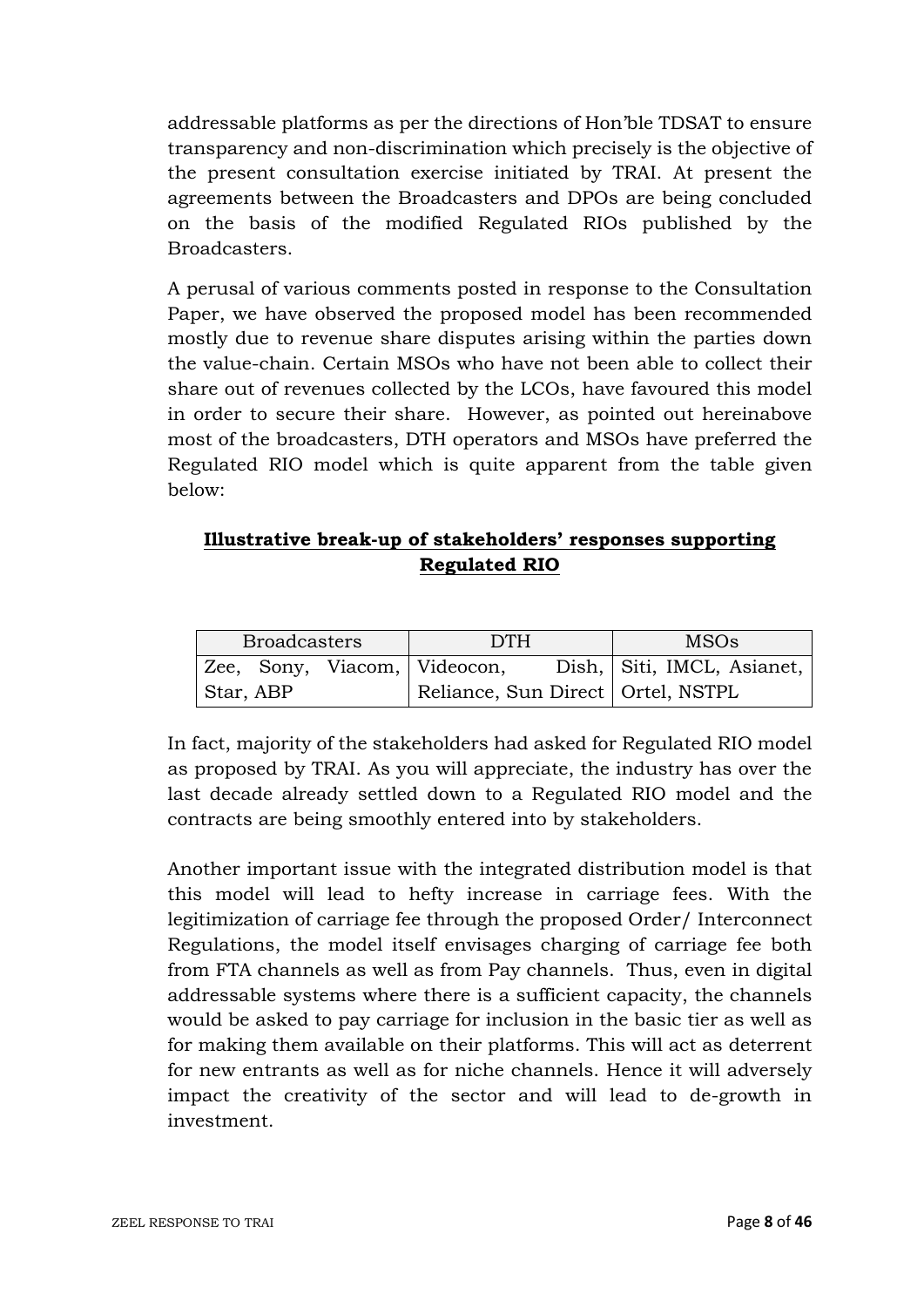Instead of ensuring an equitable distribution of revenue realized from consumers across the value chain, the suggested model is completely skewed in favour of DPOs and in fact would severely impact other stakeholders including consumers as well as investment in the sector. This has been explained in detail in Section II.

Unlike any other industry, Broadcasters generally do not have any direct control in the delivery of the offerings to the consumer hence there are hardly any precedents across the globe where an MRP based model is in vogue for broadcasting.

# **(2) Conflict/lack of harmonization with the provisions of The Copyright Act, 1957**

- (i) It is stated that the broadcasting organizations are covered by The Copyright Act, 1957 which is a complete code in itself. Under the said Act the broadcasting organizations enjoy a special right u/s 37 of The Indian Copyright Act which is known as 'Broadcast Reproduction Right'. No distribution platform can distribute the content of a broadcasting organization without obtaining a specific license from them. The TRAI Act on the other hand is mainly for regulation of various 'carriage related services' such as distribution platforms (DTH, MSOs, HITS etc.) and the regulation of content aspect does not fall within its domain as the same is duly governed by the provisions of The Copyright Act. The proposed regulatory regime – the draft Tariff Order/Interconnect Regulations seek to impose various restrictions on broadcasting organization qua 'content' in the form of ceiling on tariff, manner of offering, discounting etc. which are directly in conflict with the provisions of The Copyright Act and severely restricts their freedom and ability to commercially exploit the same. Accordingly, as detailed in the subsequent paragraphs the provisions including the conflicting provision of proposed Tariff Order/Interconnect Regulation are required to be harmonized with the provisions of The Copyright Act, 1957 as otherwise they would fall foul of a special statute governing broadcasting organization.
- (ii) The signals to TV Channels contain content which is protected under the provision of the Copyright Act, 1957. The owners of the content have full freedom to commercially exploit their Intellectual Property, i.e. content.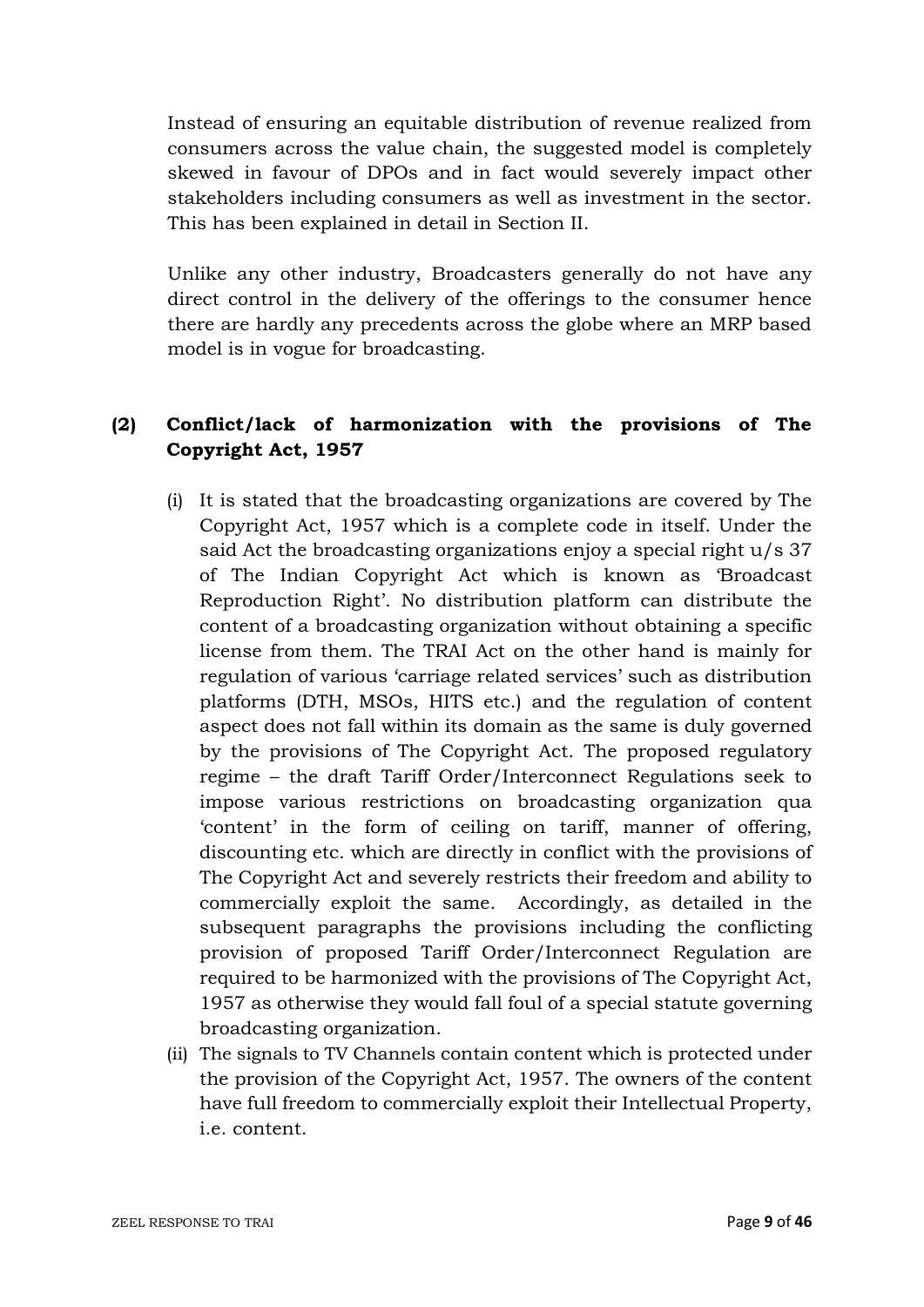- (iii) It is the recognition of this protection/right granted under the Copyright Act, 1957 that has led to inclusion of Rule 6(3) in the Cable Television Network Rules 1994. The aforesaid Rule 6(3) is a part of programming code and it clearly provides that no copyrighted work would be broadcasted unless the cable operator has taken license for the same under the Copyright Act from the owner of the copyright. The said programming code is applicable not only to cable operators but is also applicable to broadcasters, DTH operators and HITS operators in terms of license conditions and downlinking guidelines as applicable.
- (iv) The object of the Copyright Act 1957 is to encourage creativity and intellectual growth of the country. Under the Copyright Act 1957, not only work itself is protected, the neighboring rights/the underlined works in the said work are also fully protected and are subject to commercial exploitation. As pointed out hereinabove, Chapter VIII of the Copyright Act provides for the rights of the broadcaster which is a special right. Any person, who during the continuation of the Broadcasting Reproduction Rights, distributes/retransmits without the authority of the content owner, is deemed to infringe the Broadcast Reproduction Rights. The broadcasters have also been provided right in terms of Section 39A (amended by Act 27 of 2012) qua broadcast reproduction rights while making Sections 18, 19, 30, 30A, 33, 33A, 34, 35, 36, 53, 55, 58, 63, 64, 65, 65A, 65B and 66 applicable thereto with necessary adaptation and modifications.
- (v) Under the Copyright Act, there are two modes of licensing i.e. voluntary license and non-voluntary license (compulsory and/or statutory). However, in the scheme of Copyright Act, a voluntary license has primacy over non-voluntary license. Various provisions of the Copyright Act including Section 31, 31D, 32 etc. clearly provide that first an opportunity must be given for a voluntary licence on mutual terms and conditions. Each of the provisions providing for a non-voluntary license under the Copyright Act will come into effect only after an act of refusal by the copyright owner to license the work.
- (vi) Section 19(3) provides for specifying the amount of royalty/consideration for assignment of copyright in any work and the revision thereof on such terms and conditions **as may be mutually agreed between the parties.** It is submitted that the provisions of Section 19 applicable to assignment of copyright are also applicable on licenses under Section 30 of the Copyright Act. It is submitted that even the broadcasters have to seek the content from the content owner, and in case the content owner does not wish to give its content, the aggrieved broadcaster has to approach Copyright Board only after a refusal to provide content on reasonable terms by the content owner. Similarly, Section 32(4) and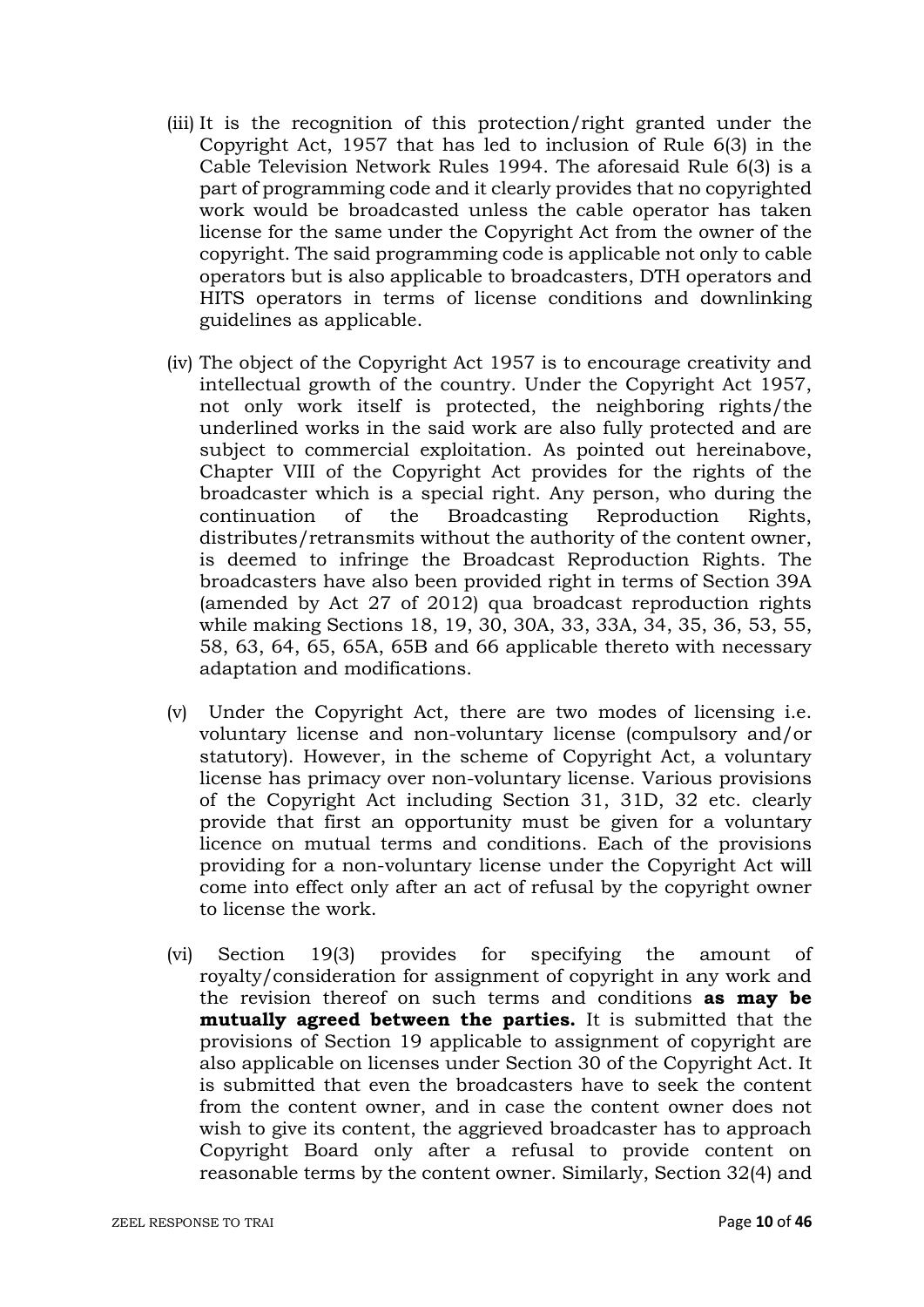the proviso to Section 32A of the Copyright Act and Section 84 of the Patents Act provides that no license is to be granted unless the applicant has proved to the satisfaction of the Board that he had approached the licensor and was denied authorisation without any reasons. Thus, the threshold in all the regimes is that applicant must approach the licensor first.

- (vii) It is submitted that 'must provide' clause including the nondiscriminatory provision must be construed within the compulsory and statutory licensing regime as provided in the Copyright Act. Hence, the existing Regulation provides for mutual negotiations, which is similar to the provisions contained in the Copyright Act. It is submitted that while framing Regulations, TRAI cannot by the arbitrary exercise of its powers and in an inconsistent manner, take away the right of mutual negotiation.
- (viii) The scheme of the TRAI Regulations also has to be read in consonance with Indian Contract Act and the Copyright Act to provide for a voluntary licensing. It is for this reason that the Regulations (including DAS Regulations) specifically provide for mutual negotiations and any Tariff Order/Regulations that curb these rights of the content owner/broadcasters will be ultra vires the Copyright Act thereby rendering Section 37, 39A, Sec. 18, 19 etc. thereof otiose.
- (ix) Taking away the right to freedom of contract will not only fall foul of the provisions of the Copyright Act but will also be inconsistent with the international obligations that have been provided for under various treaties to which India is a signatory

### **(3) Regulatory regime regresses rather than advances**

With impending completion of digitalization, the industry had hoped for a light touch regulatory regime. However, instead, in our humble view the Draft Tariff Order and Draft Interconnect Regulations seek to introduce more stringent, onerous and intrusive regulatory dispensation virtually micromanaging the activities for the entire value chain. And the adversely impacted stakeholder will be the Broadcasters, as the proposed Tariff Order regulates pricing, discounting, manner of offering, bundling and legitimizing carriage fee leaving total uncertainty in both advertisement and subscription revenues.

TRAI, by its own admission, concluded in its various prior papers that TV Channels are an esteemed need, not essential services. However, Tariff Order proceeds with the erroneous premise that Pay TV channels are essential services. Further TRAI has not considered the fact that TV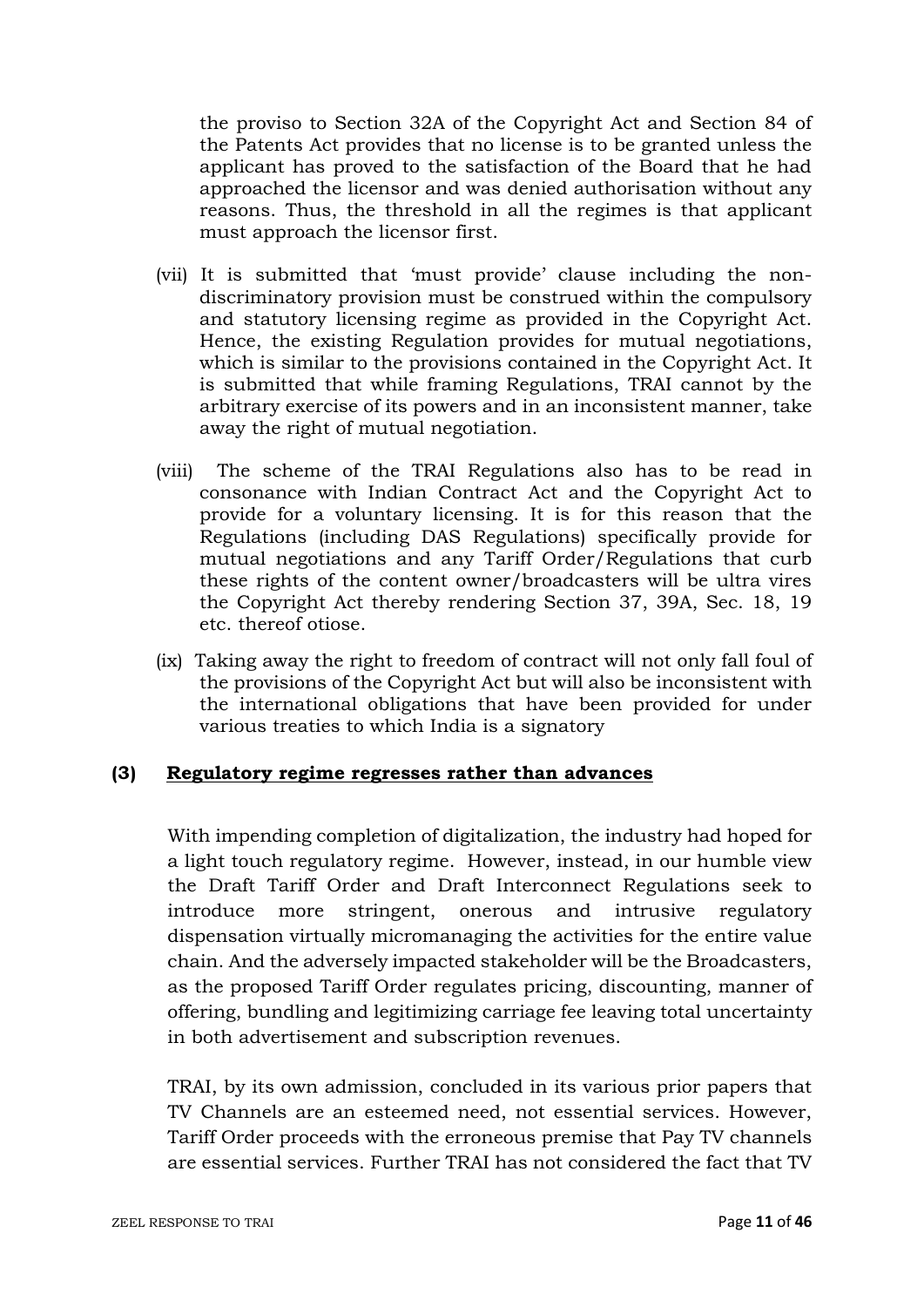consumers in India can avail the FTA services of the Public Broadcaster DD Free Dish which provides over 100 FTA channels and currently has more than 30 million subscribers making it the largest platform in the country. We are of the view that there is no compelling reason to regulate Pay and FTA channels and accordingly, only a light touch regulation, if at all ought to have been proposed.

### **(4) Misplaced 'Monopoly content' argument**

In the proposed Tariff Order almost all the activities of broadcasters inter alia including stipulation of MRP, ceiling on tariff, discounting restriction, manner of offering, RIO stipulation etc. have been brought under regulatory ambit. While for another set of stakeholders i.e. MSOs & LCOs falling within and part of the same value chain, mutual negotiations have been permitted for conclusion of contract failing which a default mechanism of revenue sharing has been prescribed. The justification for bringing almost all the activities of broadcasters under severe and restrictive regulatory regime (where even the mutual negotiations which are permitted under the existing Regulations have been taken away) has been given by TRAI in para 31 of the draft Explanatory Memorandum to the Tariff Order which reads as under:

*"……………The Authority noted that though there are 48 broadcasters providing 275 pay channels at present, there is no effective competition among them. The content of each channel is unique and a channel cannot be substituted by another channel even by one of the same genre. The content of a channel in some sense becomes monopolistic in nature and*  more so when the channel is being viewed by a large number of *subscribers. Similarly, availability of large number of MSOs and other distribution platforms also does not encourage competition as distributors of television channels are primarily dependent on the broadcasters for provisioning of channels to their customers…………….."*

*In this context it is pertinent to point out that the argument of so-called 'monopoly' enjoyed by the broadcasters and therefore their regulation is warranted is entirely misconceived and misplaced.*

*There is no channel or broadcaster that enjoys absolute monopoly in the market and/or controls the market. It is entirely misconceived to term the content offered by broadcasters as 'monopolistic'. In this regard it is pertinent to point out that the content by its very nature is 'unique' as it is product of creativity. Uniqueness is not equivalent to monopoly.*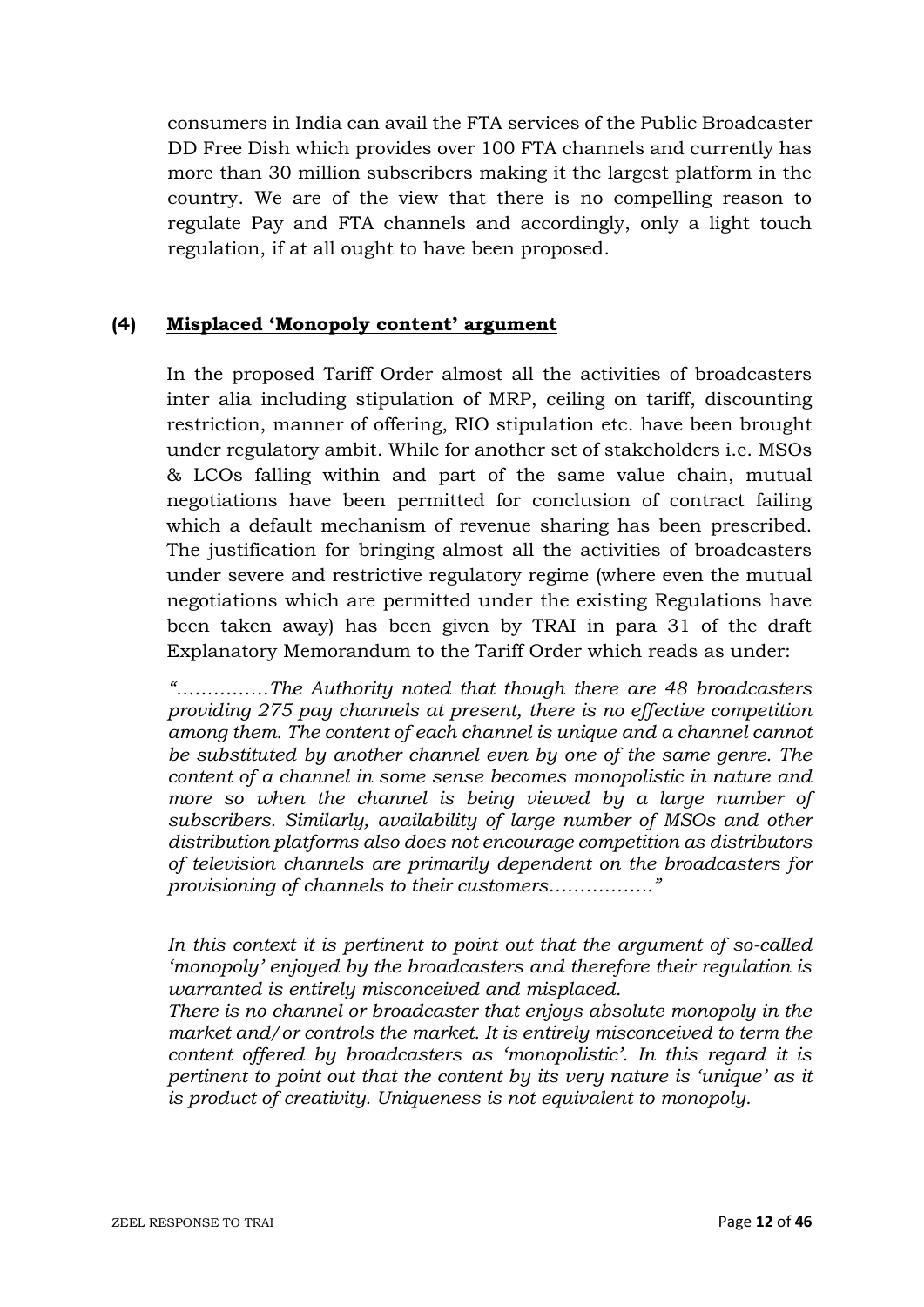*The prevalent market scenario is characterized by availability of various channels in each genre. For example, in the Hindi news category itself more* than 20-25 channels are available and no single news channel can be considered to be monopolistic. Similar is the case with General Entertainment Channel(s), Movie Channel(s), Devotional Channel(s), Kids Channel(s) etc. While it may be true that in many cases one program comes only on one broadcasters' network, the program itself invariably competes with other programs coming on different Broadcasters' channels. Therefore, the channels are competing against each other in a transparent manner and on daily basis. Same gets reflected in the weekly reports publishing program-wise channel performances by various industry bodies.

*Kindly note that in general the IPR's of the content are available only to a particular Broadcaster and hence only that Broadcaster makes the program available on its network. This scenario cannot be treated as monopoly. Similar argument can be made in case of DPO's as it can be observed that, each DPO has its own strong presence in various parts of the country, translating into monopolistic scenario on the ground.*

*In this context it is also relevant to mention that in order to address the alleged apprehension of monopoly, dominance etc. TRAI has already amended the Interconnect Regulations in February 2014 whereby the multi broadcasters' bouquet and other similar offerings have already been prohibited at wholesale level.* 

### **SECTION II**

#### **DETRIMENTAL TO CONSUMER INTERESTS**

#### **(1) Consumer costs to increase – else channel selection to reduce**

The stipulation of rental charges for the DPOs hampers affordability. However, under proposed regime the consumer will either end up paying substantially more for the same set of channels that they avail today or will end up receiving significantly lesser number of channels for the same price. The rental for these channels alone, as per the Draft Tariff Order, would be higher than Rs. 230. The following examples based on the actual offerings by the DPOs fully substantiate and reinforces the said proposition: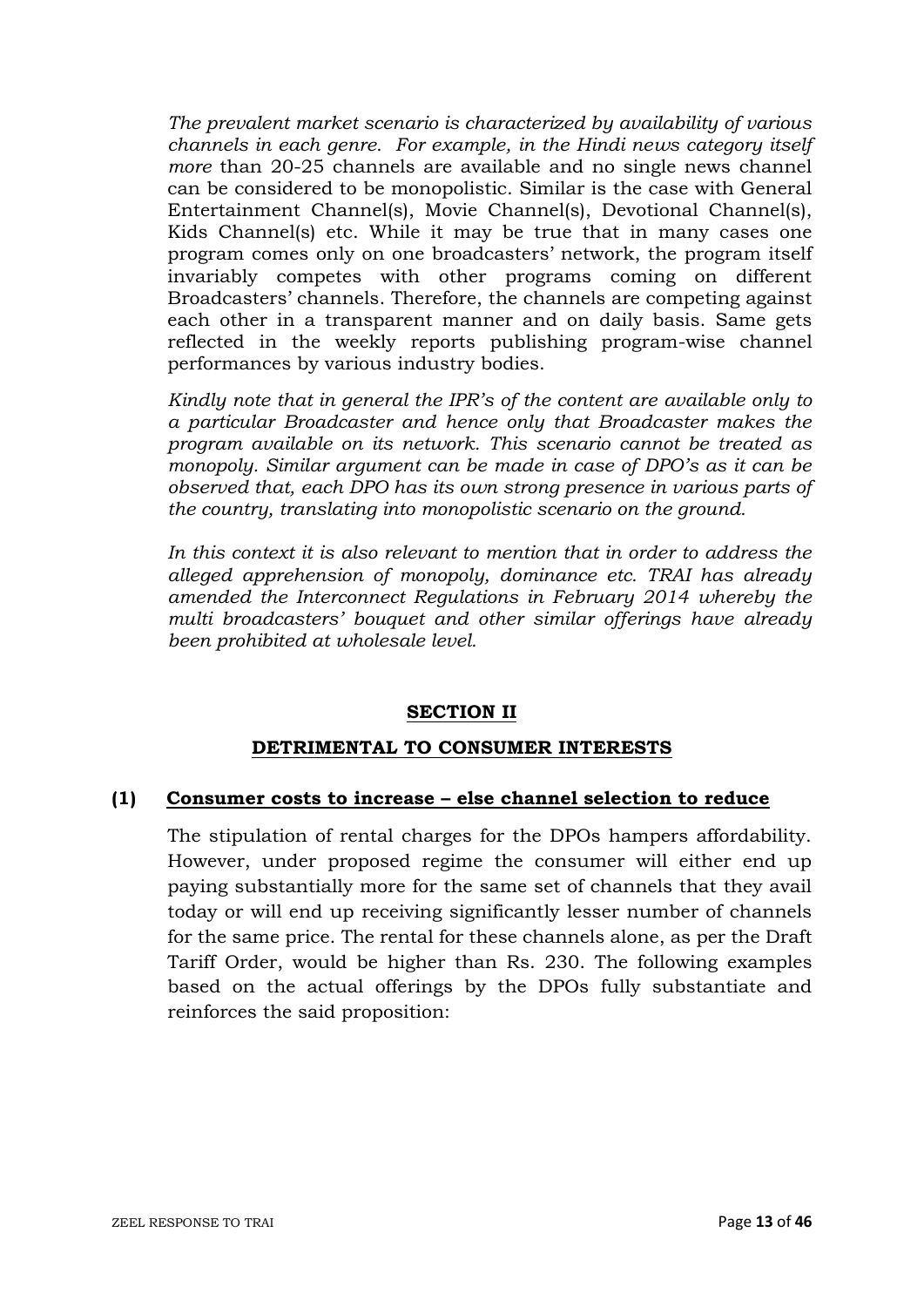### a) Impact evaluated on present packaging – DTH

| <b>Pack Name</b> | Price (Rs.) | # Channels | $#$ <b>FTA</b><br><b>Channels</b> | $#$ Pay<br><b>Channels</b> | Avg. Price /<br><b>Pay Channel</b> |
|------------------|-------------|------------|-----------------------------------|----------------------------|------------------------------------|
| Basic Entry Pack | 240.0       | 220        | 140                               | 80                         | 3.0                                |
| Mid-Tier Pack    | 320.0       | 245        | 140                               | 105                        | 3.1                                |
| Premium Pack     | 480.0       | 280        | 140                               | 140                        | 3.4                                |

### i. Present packaging of DTH with approximate consumer payout

# ii. Assuming average price per pay channel and number of channels remaining same, consumer payout increases significantly

| <b>Pack Name</b> | $#$ <b>FTA</b><br><b>Channels</b> | $#$ Pay<br><b>Channels</b> | Avg. Price<br>/ Pay Ch. | <b>Rental</b> | Addl.<br><b>Rental</b> | Pay Ch.<br><b>Cost</b> | <b>Total</b><br>Cost |
|------------------|-----------------------------------|----------------------------|-------------------------|---------------|------------------------|------------------------|----------------------|
| Basic Entry Pack | 140                               | 80                         | 3.0                     | 130.0         | 100.0                  | 240.0                  | 470.0                |
| Mid-Tier Pack    | 140                               | 105                        | 3.1                     | 130.0         | 120.0                  | 320.0                  | 570.0                |
| Premium Pack     | 140                               | 140                        | 3.4                     | 130.0         | 160.0                  | 480.0                  | 770.0                |

iii. Otherwise, number of pay channels in the packs reduces significantly

| <b>Pack Name</b> | $#$ $FTA$<br>Ch. | # Pay<br>Ch. | Avg. Price<br>/ Pay Ch. | <b>Rental</b> | Addl.<br><b>Rental</b> | Pay Ch.<br><b>Cost</b> | <b>Total</b><br>Cost |
|------------------|------------------|--------------|-------------------------|---------------|------------------------|------------------------|----------------------|
| Basic Entry Pack | 64               | 36           | 3.0                     | 130.0         | 0.0                    | 110.0                  | 240.0                |
| Mid-Tier Pack    | 70               | 55           | 3.1                     | 130.0         | 20.0                   | 170.0                  | 320.0                |
| Premium Pack     | 90               | 85           | 3.4                     | 130.0         | 60.0                   | 290.0                  | 480.0                |

- b) Impact evaluated on present packaging MSO
	- i. Present packaging of MSO with approximate consumer payout

| Pack Name        | <b>Price</b><br>(Rs. | <b>Channels</b> | $#$ $FTA$<br><b>Channels</b> | $#$ Pay<br><b>Channels</b> | Avg. Price / Pay<br><b>Channel</b> |
|------------------|----------------------|-----------------|------------------------------|----------------------------|------------------------------------|
| Basic Entry Pack | 250.0                | 230             | 110                          | 120                        | 2.1                                |
| Premium Pack     | 320.0                | 270             | 115                          | 155                        | 2.1                                |

ii. Assuming average price per pay channel and number of channels remaining same, consumer payout increases significantly

| <b>Pack Name</b> | $#$ $FTA$<br><b>Channels</b> | # Pay<br><b>Channels</b> | Avg. Price<br>/ Pav Ch. | Rental | Addl.<br><b>Rental</b> | Pay Ch.<br>Cost | <b>Total</b><br>Cost |
|------------------|------------------------------|--------------------------|-------------------------|--------|------------------------|-----------------|----------------------|
| Basic Entry Pack | 110                          | 120                      | 2.1                     | 130.0  | 120.0                  | 250.0           | 500.0                |
| Premium Pack     | 115                          | 155                      | 2.1                     | 130.0  | 140.0                  | 320.0           | 590.0                |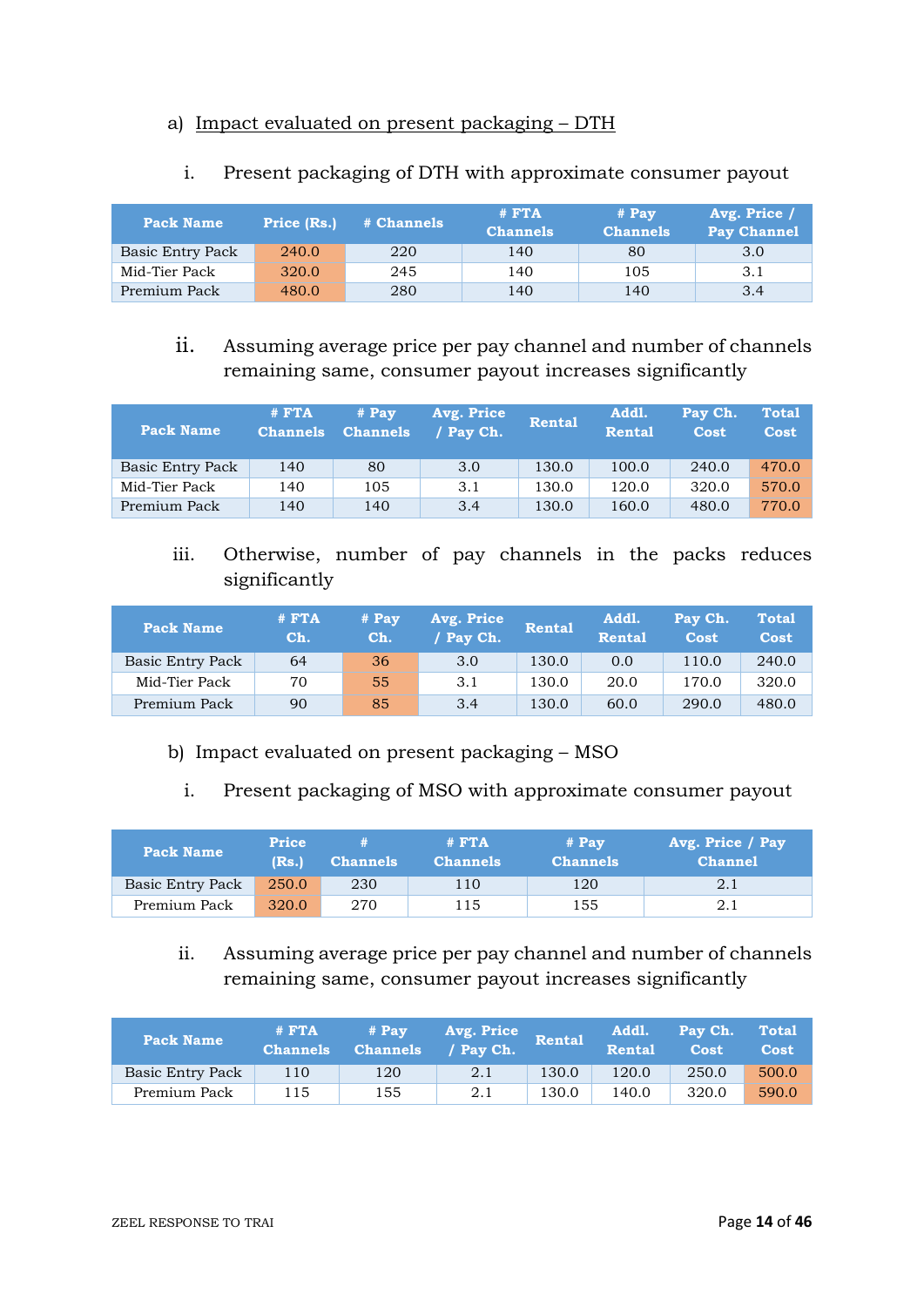iii. Otherwise, number of pay channels in the packs reduces significantly

| <b>Pack Name</b> | $#$ $FTA$<br>Ch. | $# \; Pav$<br>Ch. | Avg. Price<br>/ Pav Ch. | Rental | Addl.<br><b>Rental</b> | Pay Ch.<br>Cost | <b>Total</b><br>Cost |
|------------------|------------------|-------------------|-------------------------|--------|------------------------|-----------------|----------------------|
| Basic Entry Pack | 68               | 57                | 2.1                     | 130.0  | 20.0                   | 120.0           | 250.0                |
| Premium Pack     | 79               | 71                | 2.1                     | 130.0  | 40.0                   | 150.0           | 320.0                |

## **(2) Sampling:**

Consumer does not watch all programs of a particular channel. Nor does the program preferences remain static in nature. Depending on the program content, the consumer switches his preference and watches different programs on different channels in the course of time. Also, the absence of substitutes of channels available with the consumers will limit his chances to sample new content.

The Draft Tariff Order proceeds with the assumption that the consumer wants to access a limited number of channels which, we humbly submit, is an erroneous assumption. Today consumer samples various channels across genres and decides to spend significant time on the content of his choice. Therefore, the consumer needs to access wide variety of content to make an informed choice in order to exercise consumer preference. This choice is critical from a consumer perspective which we believe has been taken away in the recommended model since the option of sampling in the true sense is not being given to the consumers.

### **(3) Diversity**

By imposing artificial limits on bundling discounts, the choice and diversity available to consumers will be adversely impacted. The consumer proposition of TV as an audio-video medium has always been to deliver diverse content at reasonable prices through bundles. By forcing an *a-la-carte* mandate and making bouquets unattractive, this strength will be significantly diluted leading to the survival of only fewer larger channels.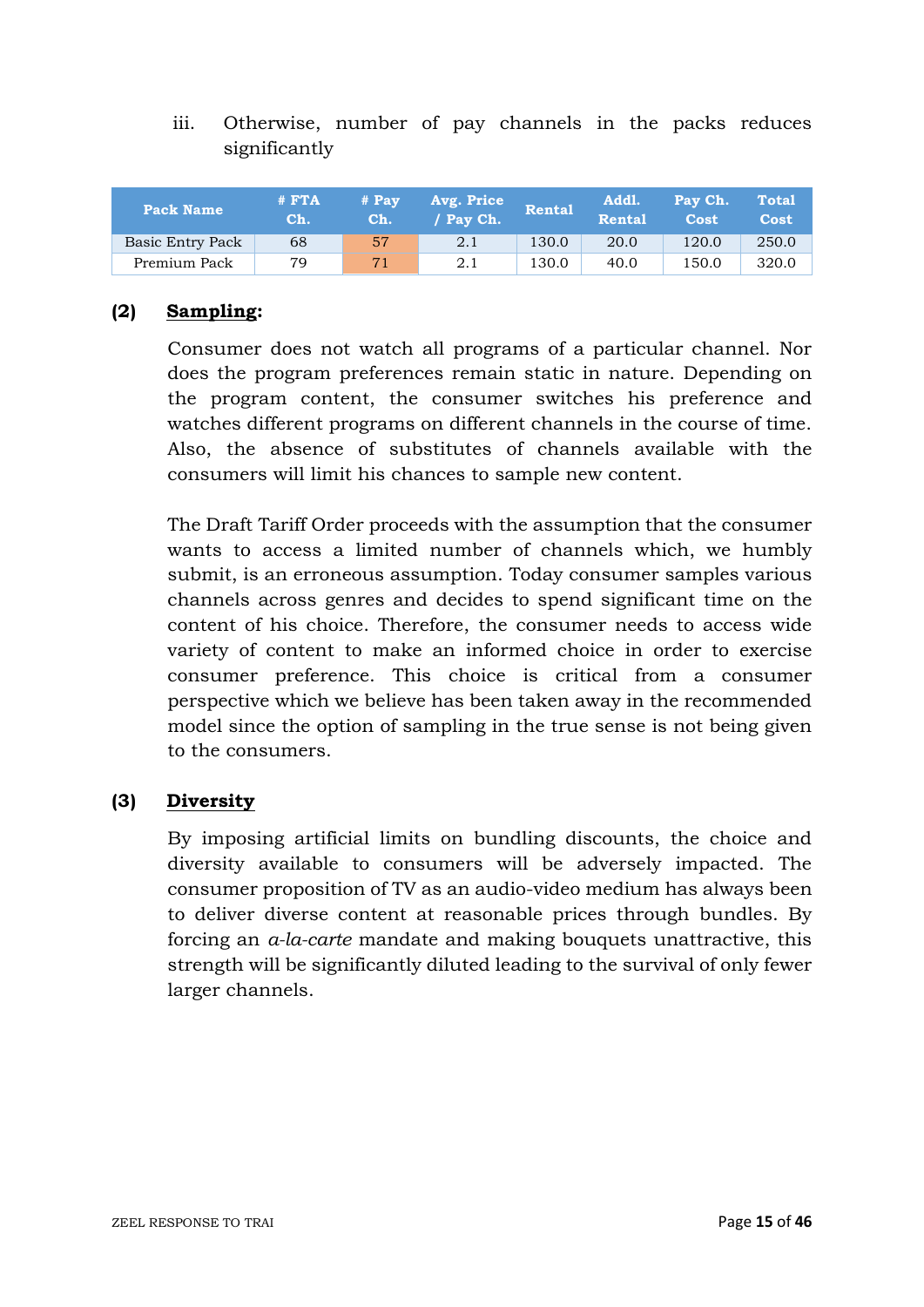#### **SECTION III**

#### **ADVERSE IMPACT ON BROADCASTERS' REVENUES**

## **(1) Assured higher share of revenue for DPO, at the expense of Broadcasters who are content owners**

We would like to highlight the pricing mechanics for any consumer products:

- a) Manufacturers decide the product price (MRP)
- b) Distributors get a percentage of MRP as distribution fees, he does not get a fixed revenue
- c) Distributors can give discounts maximum to the extent of his margins
- d) Distributors get a reasonable margin which can vary from 15% 20%

In the proposed Draft Tariff Order, if we compare with the above mechanics:

- a) While the manufacturer (Broadcaster) decides the MRP, the retail price is decided by the distributor (DPO) who can give any amount of discounts to the consumers
- b) DPO gets a minimum assured revenue or Rs. 130 irrespective of any product consumed
- c) DPO is free to discount a channel, rendering MRP meaningless
- d) Distributors net share is considerably high

We have illustrated ARPU distribution amongst stakeholders with the following assumptions:

- i. Average price per pay channel  $=$  Rs. 3.00 (similar to the present scenario explained above)
- ii. DPO's distribution fee at 20% of Subscription revenue
- iii. On an average 90% of the total channels offered by the DPO will attain subscriber base of 5-10% (i.e. carriage fee of 15 paisa per subscriber) of the respective target market. The average size of the target markets is further assumed to be 40% of the DPO's universe
- iv. MSO: LCO share assumed to be 55:45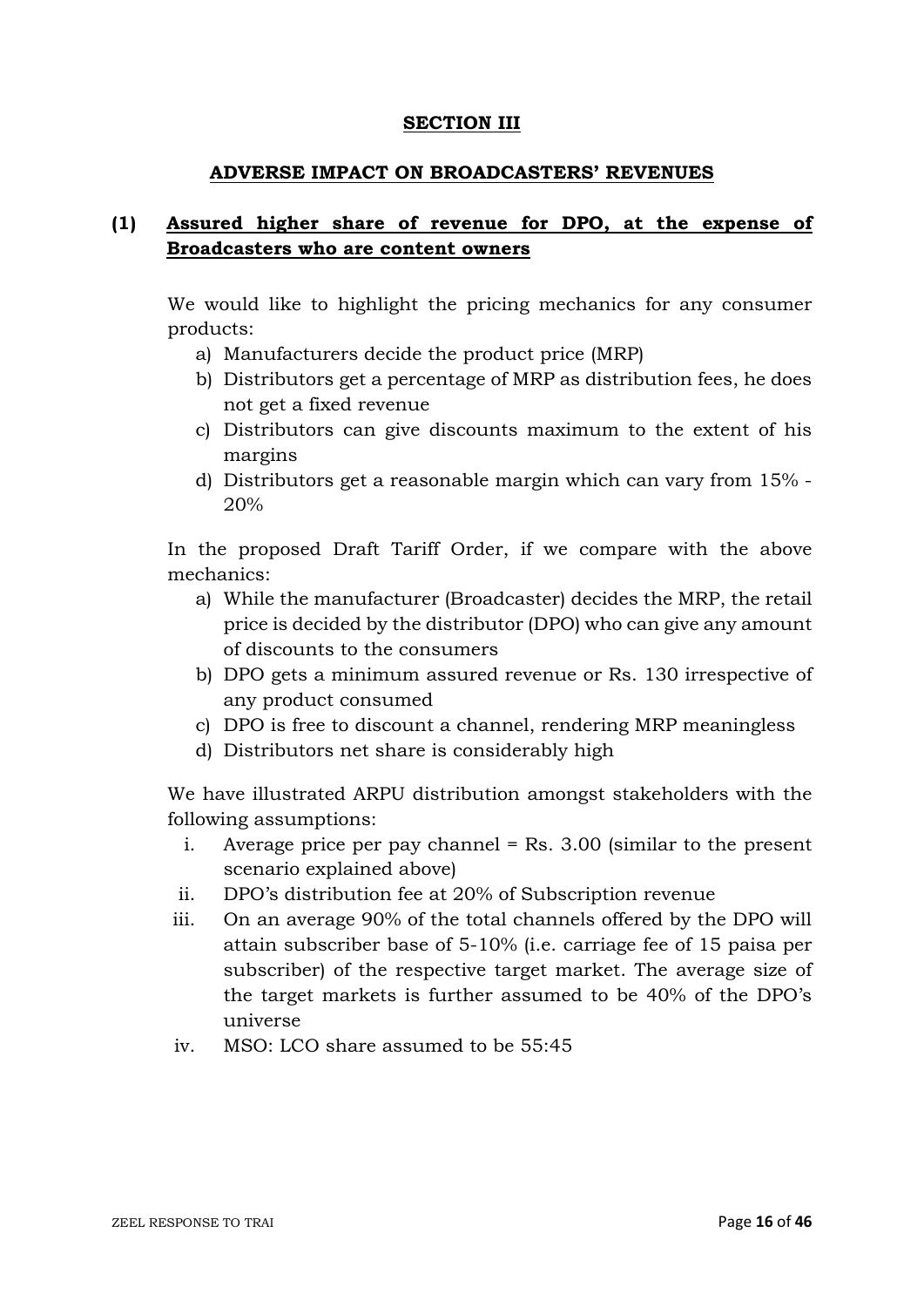|                 |                                                            | <b>Scenario I</b> | <b>Scenario II</b> |
|-----------------|------------------------------------------------------------|-------------------|--------------------|
|                 | Total Channels Offered by network                          | 300               | 300                |
|                 | # DD Channels mandatorily subscribed                       | 26                | 26                 |
|                 | # FTA Channels subscribed by customer                      | 74                | 44                 |
|                 | # Pay Channels subscribed by customer                      | $\Omega$          | 30                 |
|                 | <b>Total Channels subscribed by customer</b>               | 100               | 100                |
|                 |                                                            |                   |                    |
| (A)             | Fixed Rental Amount (Rs.)                                  | 130.00            | 130.00             |
| (B)             | Additional Rental Amount (Rs.)                             |                   |                    |
| (C)             | Retail Price Subscription (Rs.) [@ Rs. 3]                  |                   | 90.00              |
| $(D = A+B+C)$   | <b>Consumer Payout / ARPU</b>                              | 130.00            | 220.00             |
|                 | Total Consumer payout (incl. service tax)*                 | 156               | 264                |
|                 |                                                            |                   |                    |
| (E)             | DPO's Distribution Fee $\left(\frac{a}{20\%}\right)$ (Rs.) |                   | 18.00              |
| (F)             | Carriage (Rs.)                                             | 14.80             | 14.80              |
|                 | (90% ch., 40% subs, 15 paisa)                              |                   |                    |
|                 |                                                            |                   |                    |
| $(G = D+E+F)$   | DPO Share (Rs.)                                            | 144.80            | 162.80             |
|                 | MSO Share (Rs.) $(a)$ 55%)                                 | 86.30             | 96.20              |
|                 | LCO Share (Rs.) $(a)$ 45%)                                 | 58.50             | 66.60              |
| $(H = C-E - F)$ | <b>Broadcaster Net Share (Rs.)</b>                         | $-14.80$          | 57.20              |
|                 | <b>Consumer ARPU</b>                                       | 130.00            | 220.00             |
| $(I = G/D)$     | DPO % Share                                                | 111%              | 74%                |
|                 | MSO % Share $(a)$ 55%)                                     | 66%               | 44%                |
|                 | LCO % Share $\left(\omega\right)$ 45%)                     | 45%               | 30%                |
| $(J = H/D)$     | <b>Broadcaster Net % Share</b>                             | $-11%$            | 26%                |

\*In addition the Entertainment Tax imposed by various State Governments is also levied.

India being an extremely price sensitive market, most of the subscribers are expected to choose channels in a manner which reduces the average consumer payout. As illustrated in the table above, the net share of Broadcasters in the already reduced ARPU will fall drastically.

It is worth noting that DPO's revenue per subscriber has been safeguarded. There is no major incentive for the DPOs to promote channels on its platforms and can very well promote its own platform services which may act as a substitute for genres like movies, music etc. It is pertinent to point out that all the DTH operators as well as MSOs are offering substantial number of platform services which in fact are nothing but their own channels. All new channels will be totally unviable as they will be left completely at the mercy of the DPOs.

In the present model, DPO is assured of multiple revenue streams such as – Distribution fees, Rental fees, Carriage charges, Placement fees and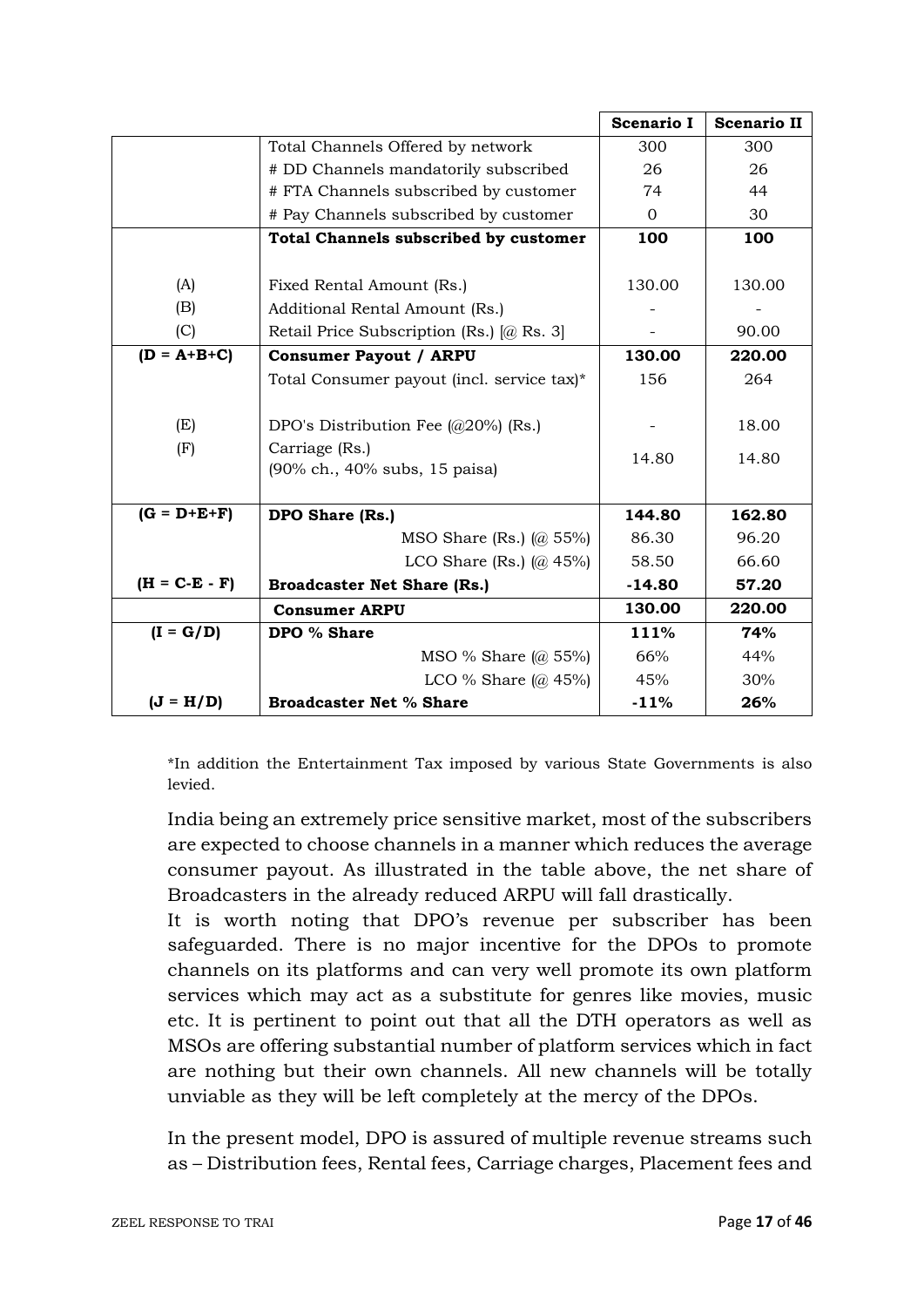Marketing fees. Since the Draft proposes to charge rentals to the consumer purportedly for access and ROI for capacity enhancements, it completely obviates the need to charge carriage from the broadcasters for the very same purposes.

In light of the above, the Broadcasters' subscription and advertisement revenues will reduce significantly leading to closure of many channels, which in-turn will adversely impact the Television and Broadcasting ecosystem and growth.

## **(2) (i) Marketing and Placement Fee**

While in the Draft Interconnection Regulations, the Authority has prescribed a formula for deriving carriage fee, placement and marketing fee have been kept outside the ambit and left for mutual negotiation. We would like to highlight that this defeats the purpose of achieving transparency and results in possible discriminatory practices. DPOs could misuse this flexibility in negotiating any amount in the name of marketing and placement.

The whole purpose of bringing carriage fee under regulatory ambit would get defeated as DPO would have carte blanche to demand carriage under the guise of placement & marketing fee. This would create a back door entry for packaging and side-deals. DPO would charge hefty fees for desired placement/packaging of channels from the Broadcasters and mutual negotiation would create non-transparent and unequal interconnection arrangements between the stakeholders and would have potential to distort the market.

In view of the above, we strongly recommend to bring placement fee and marketing fee also under the ambit of the regulation. **We propose that placement fee and marketing fee to be subsumed in the various discount parameters of the Broadcasters, which would be capped at 15% and transparently disclosed in the RIO.**

In the alternative, it is suggested that the LCN line-ups too be regulated as without this the DPOs may discriminate few Broadcasters. There should be fair rules to decide the LCN lineup. One of the parameters that can be considered is the average comparative ratings of a channel in last 1 year as reported by BARC. **Channels having higher ratings will be placed at the top of LCNs allocated to a particular genre of channels. LCNs once allotted will not be changed for a period of 1 year after which a similar exercise will be carried out to determine LCNs for next 1 year.** This will encourage Broadcasters to provide better content to the viewers while avoiding any additional payment to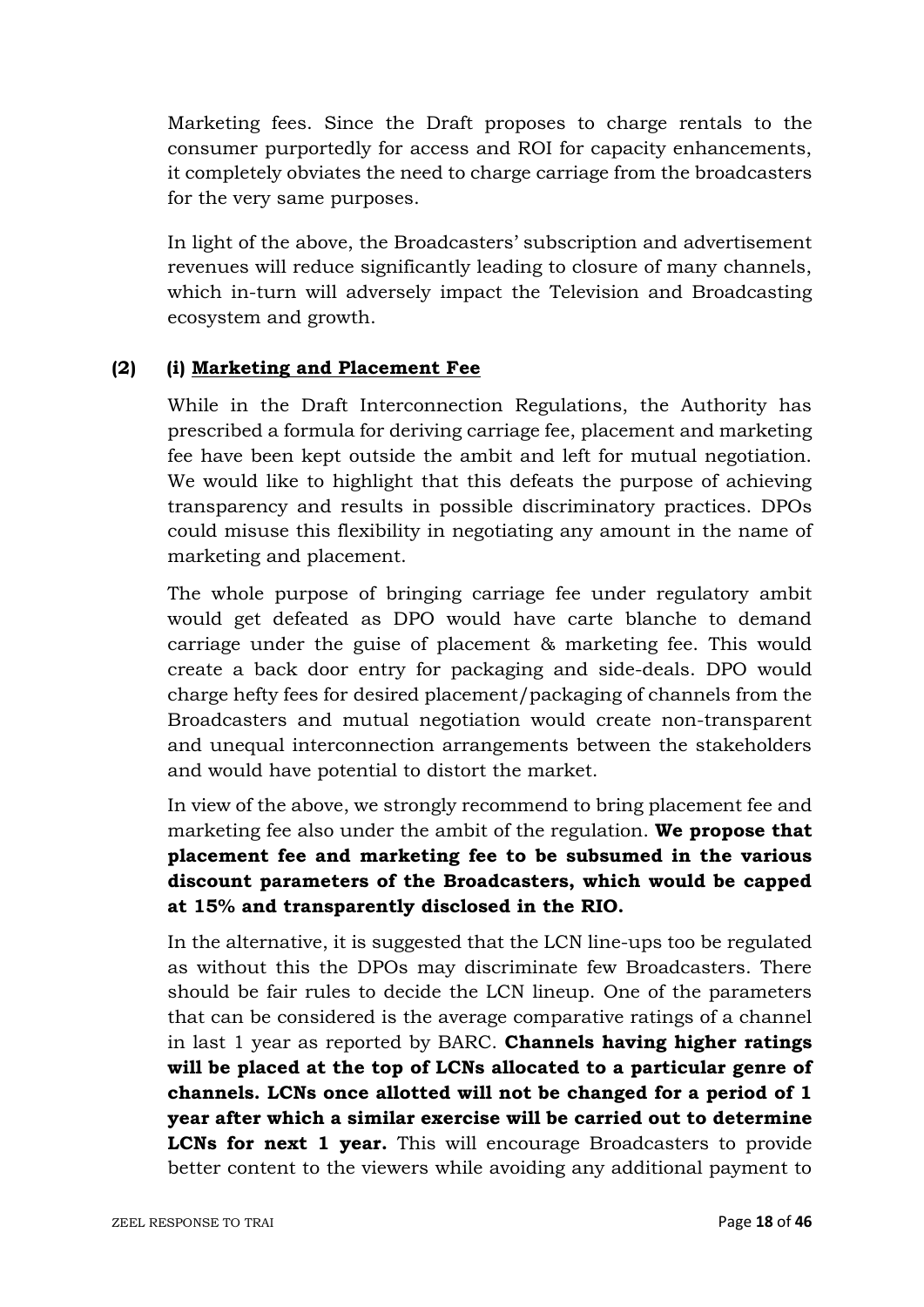the DPOs. This would also make the LCN allocation entirely meritbased.

## **(ii) Clarification on Carriage Fees for HD channels:**

It may be clarified by TRAI that for calculating carriage fee for HD channel, only HD sub-base of a DPO in the target markets as declared by the Broadcaster should be considered. As HD channels' consumption is still comparatively low considering the total C&S subscriber base, each HD channel would invariably end up paying carriage fee to the tune of double rate for the entire sub-base of a DPO in the relevant target markets, regardless of the fact that the consumers may or may not even have HD set top boxes. Therefore, it would be imperative to consider only respective DPO's HD sub-base in the relevant target market while calculating the carriage fee. For clarification, HD sub-base can be considered as set of customers having subscribed to at least one Pay/FTA HD channel. Also, we propose that the Carriage deals and subscription deals be co-terminus.

## **(iii) Other issues relating to HD Channels**

The current distribution models of DTH as well as MSOs are today centered around giving a large package of channels but at significant discount to the A-La-Carte prices. For example, For an Ultra Pack (Tata Sky) with 250+ SD channels, the pack price is Rs 441.75, and the HD access fees (where all channels available in SD which have HD versions can be seen in HD) is only Rs 145.75 per month and Second STB access fee for the whole pack is Rs 200 per month.

The subscription packs from other providers are similar in nature. It is thus clear that HD channels (about 50 in Number) can be subscribed to by paying only Rs 3 per channel extra per month. Now the question is why Tata Sky would like to take this advantage away from customers?

If a tariff modelling is done where 50 HD channels are subscribed to ala-carte at Rs 25 per channel per month, it will cost customers Rs 1250 per month instead of Rs 145.75 charged now ( by Tata Sky). Even with a discount of 25%, It will still cost Rs 938/-.

Hence, we are unable to agree to the TRAI prohibiting the discounting of tariffs in bouquets or in other ways which benefits the customer. It needs to be emphasized that tariff regulations once in force will be applicable for extended periods, till modified, and HD channels will increase in number. An HD access fee of say Rs 150 for all channels is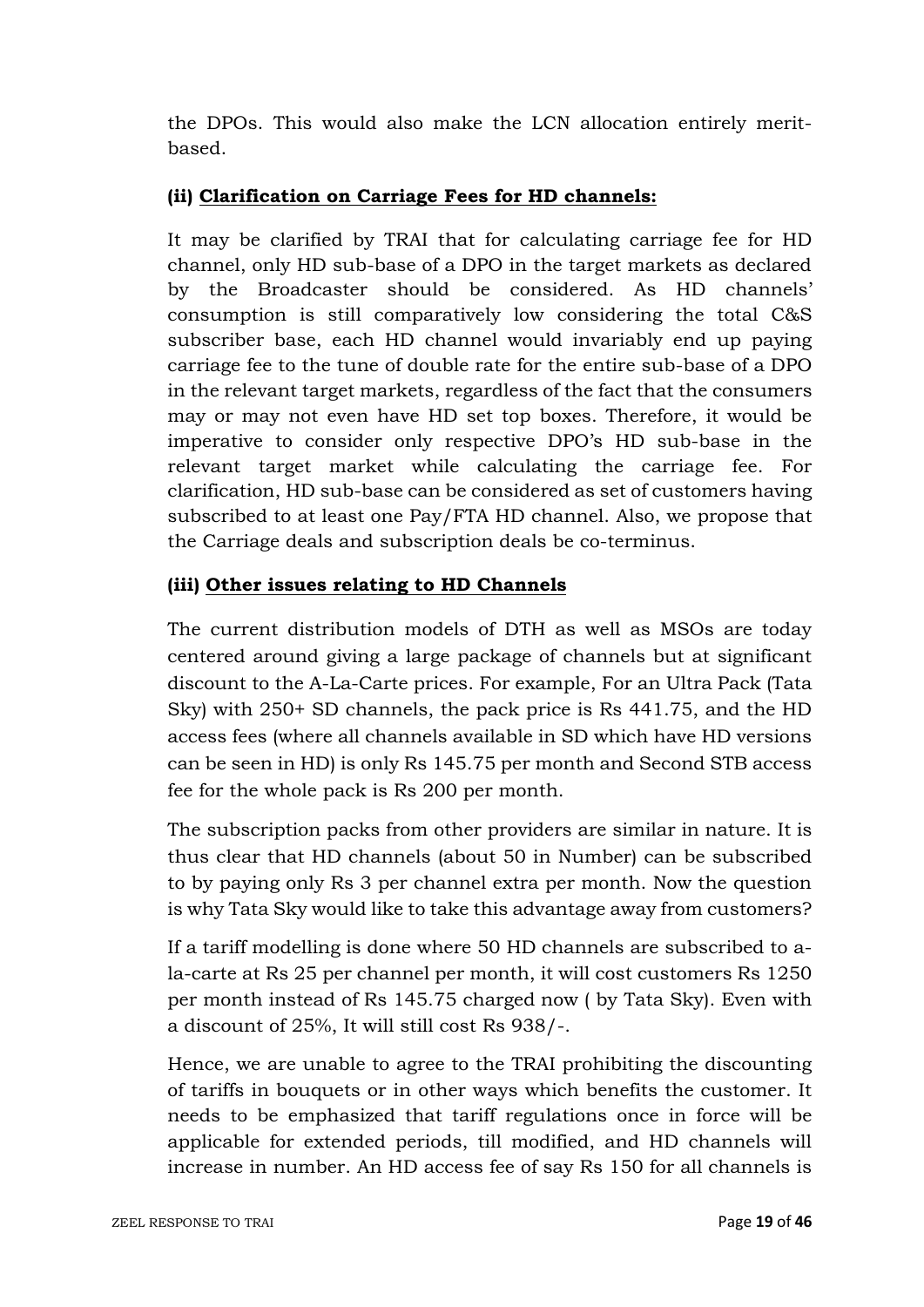much more customer friendly than a-la-Carte pack of 50 or more HD channels.

The TRAI is well aware that there is a very steep growth in the number of HDTV channels coinciding with the flat panel HDTVs being sold in millions and regional HDTV channels being launched by every major broadcaster. Most of the HD channels have had a very low viewership in the past but the situation is changing now towards increasing TRPs and advertising at least in the urban markets though we see this extending to rural markets in the future. At present DTH platforms devote nearly 50% of their platform capacity to HD channels against 5% TRPs enjoyed by such HD channels. This is only for brand differentiation and investment in future which prompts the DTH platforms to carry HD channels. Moreover 10% of top 400 channels (i.e. 40 channels) have 80% of the measured TRPs (See table).

|              | BARC Ratings of SD and HD Channels with same content |              |              |              |                   |               |              |
|--------------|------------------------------------------------------|--------------|--------------|--------------|-------------------|---------------|--------------|
|              |                                                      |              | HSM Urban 4+ |              | <b>HSM 4+ U+R</b> |               | HSM Rural 4+ |
| Genre        | Channel                                              | <b>Wk 35</b> | <b>Wk 36</b> | <b>Wk 35</b> | <b>Wk 36</b>      | <b>Wk 35</b>  | <b>Wk 36</b> |
|              | <b>STAR Plus</b>                                     | 225.6        | 221          | 168.3        | 164.3             | 111.4         | 108          |
|              | STAR Plus HD                                         | 3.6          | 3.5          | 2.1          | $\overline{2}$    | 0.6           | 0.6          |
|              | Colors                                               | 163.5        | 174.2        | 118.8        | 127.4             | 74.3          | 81           |
|              | Colors HD                                            | 2.3          | 2.6          | 1.5          | 1.6               | 0.7           | 0.5          |
|              | Sony Entertainment Television                        | 121          | 117.9        | 83.3         | 84.2              | 45.9          | 50.7         |
| Hindi GEC HD | Sony Entertainment Television HD                     | 2.3          | 2.4          | 1.4          | 1.5               | $0.4^{\circ}$ | 0.6          |
|              | Life Ok                                              | 118.9        | 119.5        | 91           | 91.1              | 63.3          | 62.9         |
|              | Life Ok HD                                           | 1.8          | 1.5          | 1.3          | $\mathbf{1}$      | 0.8           | 0.6          |
|              | Zee TV                                               | 151.5        | 144.3        | 132.1        | 127.9             | 112.8         | 111.5        |
|              | Zee TV HD                                            | 1.7          | 1.4          | 1.1          | 0.9               | 0.4           | 0.4          |
|              | 8 <sub>TV</sub>                                      | 70.6         | 67.4         | 47.8         | 47.2              | 25.3          | 27           |
|              | &TV HD                                               | 1.2          | 1.1          | 0.7          | 0.6               | 0.2           | 0.2          |
|              |                                                      |              |              |              |                   |               |              |

The position with movie channels is similar:

|                | BARC Ratings of SD and HD Channels with similar content |              |              |              |              |              |              |
|----------------|---------------------------------------------------------|--------------|--------------|--------------|--------------|--------------|--------------|
|                |                                                         |              | HSM Urban 4+ |              |              | HSM Rural 4+ |              |
| Genre          | Channel                                                 | <b>Wk 35</b> | <b>Wk 36</b> | <b>Wk 35</b> | <b>Wk 36</b> | <b>Wk 35</b> | <b>Wk 36</b> |
|                | STAR Gold                                               | 91.4         | 107.2        | 76.3         | 84.4         | 61.4         | 61.8         |
| Hindi Movie HD | STAR Gold HD                                            | 1.3          | 1.8          | 1.3          | 1.3          | 1.3          | 0.8          |
|                | Zee Cinema                                              | 92           | 87.3         | 79.1         | 75.9         | 66.2         | 64.5         |
|                | Zee Cinema HD                                           |              |              | 0.8          | 0.9          | 0.7          | 0.8          |
|                | Sony MAX                                                | 109.5        | 112.9        | 91.6         | 95.1         | 73.8         | 77.5         |
|                | Sony Max HD                                             | 0.8          | 0.9          | 0.6          | 0.8          | 0.5          | 0.7          |
|                | &pictures                                               | 54.5         | 55.9         | 44           | 44.6         | 33.6         | 33.5         |
|                | &pictures HD                                            | 0.8          | 0.6          | 1            |              | 1.3          | 1.4          |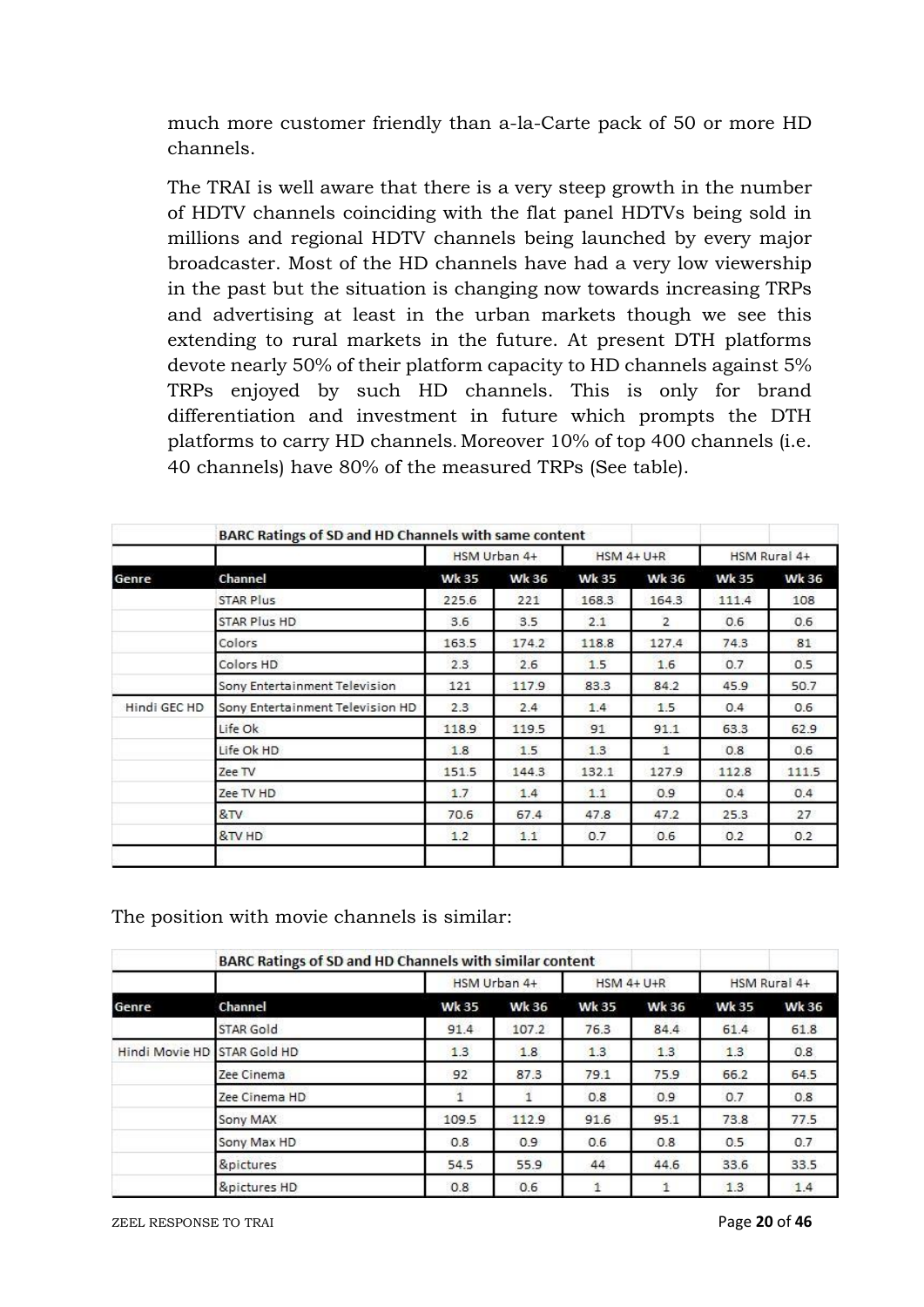In order to increase viewership, it is essential that there be a discounting mechanism. Thus, the limit on discounting sought to be introduced by TRAI is anti-consumer as is quite apparent from above.

### **(3) Adverse impact on Advertisement Revenue**

The Authority has made a provision that the broadcasters must also file the Advertisement revenue of each channel. If the view of the TRAI is that channels which have to pay high carriage fees which is not made up by subscription revenues will be able to make it up with advertisement revenues, the same is unlikely to hold true. The pattern of advertisement revenues is such that the top 4-5 channels have 80% of the network advertisement revenues. The channels lower down in the line barely have any advertisement revenue.

Majority of the Advertisement-sales deals are network deals. As the broadcasters' bouquet offerings will not likely to be taken up by the consumers and are likely to be rendered almost illusory and redundant (as the consumers mostly prefer multi broadcasters' bouquet) in the new environment, the Advertisement revenues of most channels that are not flagship channels will also fall as reach of these channels will become proportionate to consumer demand.

### **SECTION IV**

# **ISSUES PERTAINING TO OPERATIONS, PROCEDURES AND IMPLEMENTATION**

# **(1) Issue of Credit Period needs to be addressed – 60+ days available to DPO to pay broadcasters**

Chapter V of "Draft Telecommunication (Broadcasting And Cable Services) Interconnection (Addressable Systems) Regulations, 2016" allows a DPO fifteen days to submit the subscriber report after the completion of a calendar month, in the specified format. It is worth noting that as per proposed regulation, last subscriber counts to be obtained on 28th of a month; as against present requirement of last day of the month (30th or 31st, as the case may be). Therefore, invariably DPO would get an extended timeframe of 17-18 days to provide the subscriber reports, counting from 28th day of the previous month.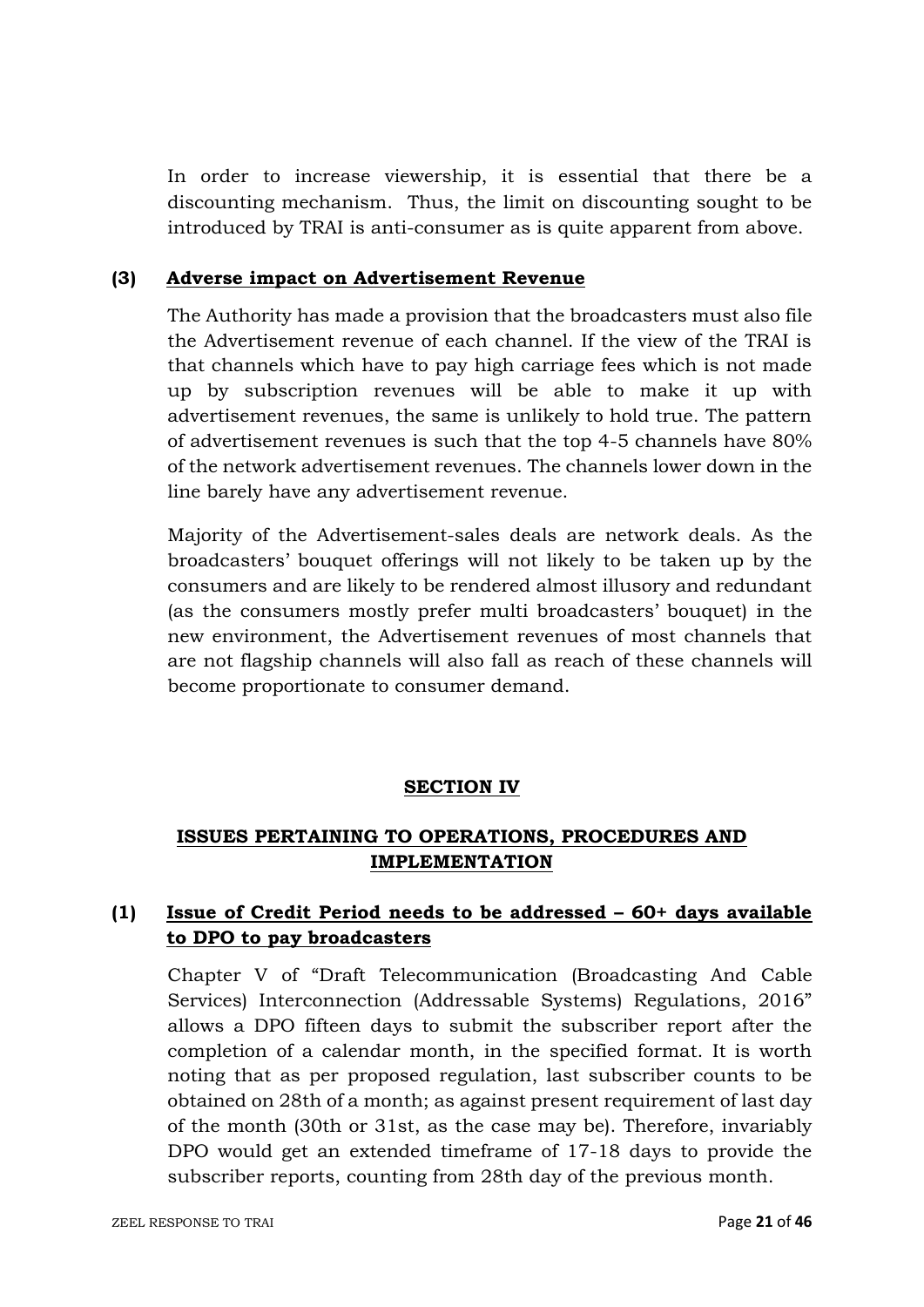Clause 13(2) stipulates Broadcasters to generate invoice on basis of subscriber reports submitted by a DPO and also need to give DPO at least fifteen days for making the payment. To understand the logistics involved in the process, 2-3 days would be required to process the subscriber reports and generate invoices against each DPO and a further 3-4 days for invoices to reach to DPO. Thus, on an average, 5-6 days need to be factored in the entire process. Post that, a DPO would have minimum 15 days' time to make the payment, against which the services have been enjoyed in the preceding month. Assuming DPO collecting payments from consumers in prepaid mode, the effective credit period would be:

- i. 30 days (of the month in which service have been provided) +
- ii. 15 days (to submit reports after completion of the month) +
- iii. 5 days (of logistics for invoicing and courier) +
- iv. 15 days (time to make payment)

i.e. 65+ days from the date of start of providing the service and collection of payment from the subscribers.

A robust SMS does not require 15 days for generating reports. Also, since DPO to generate subscriber count by 28<sup>th</sup> of a month, the regulation should stipulate making the monthly report available allowing maximum 7 days of processing time which should be strictly enforced. We recommend DPO to provide subscriber report in the prescribed format latest by 5th day of the immediately succeeding month to the Broadcasters.

Moreover, if the DPO is collecting money on a prepaid basis, there is no reason for extending such a large credit period to DPO. In such a scenario the Broadcasters should be allowed to raise provisional invoice every month on the 5th day based on last month's report. The invoices can be reconciled in the following month based on the actual subscriber report received from DPO.

DPO should be required to make payments within 15 days of receiving the provisional/ actual invoice, as the case may be.

# **(2) Obligation on Broadcasters to specify arrears in the invoices and Broadcasters rights thereto**

In the Draft Interconnect Regulations, the Authority has mandated that Broadcasters shall have no claim on any arrear amount which has not been specified by it in the immediate next three consecutive invoices issued after the due date for the invoice to which the arrears pertain.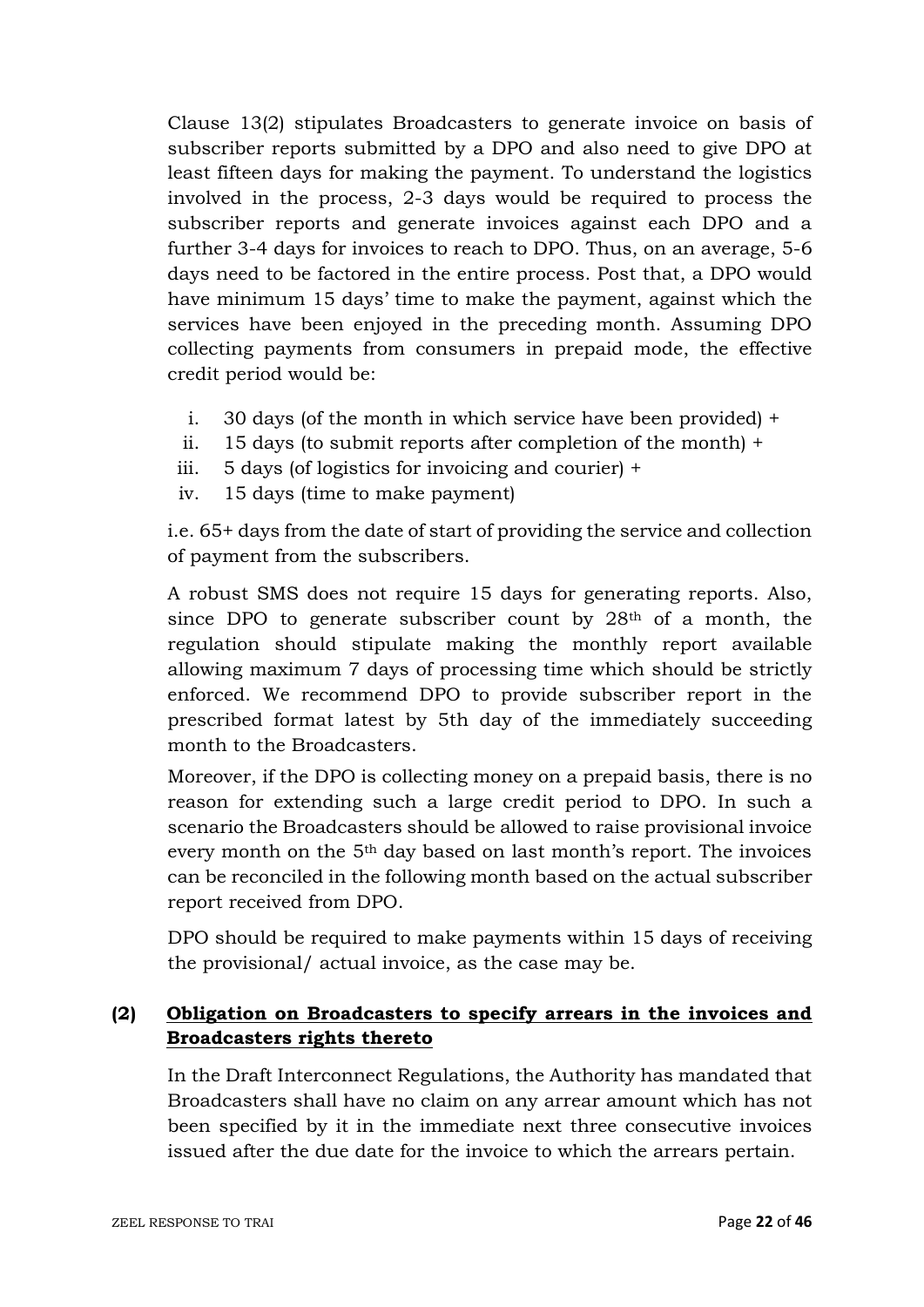While mandating this provision, we believe that the Authority has not appreciated the fact that this would be challenging especially in view of non-receipt of subscriber reports on time. Hence we suggest that there should not be any such provision. Anyways there is a law of limitation which prescribes a period of 3 years to recover the legal dues payable by one party to the other.

## **(3) Maximum discount on MRP not specified for Retail Price**

In the proposed model there is a discount cap  $(15\% + 20\%)$  at the wholesale level (MRP).

However, the DPO has been provided freedom to declare retail prices within the cap of MRP declared by the Broadcaster. Therefore, it is quite likely that the DPO can provide a 40% discount on the same channels to its consumers whereas TRAI is prohibiting the Broadcasters from providing the same discount to the consumers. This defies economic logic.

This will result in different retail prices for the same channel in the same Geographical Area by different DPOs, thereby resulting in discrimination at consumer level and defeating the purpose of MRP stipulations.

Under the earlier regulations, pricing was on a B2B basis. Therefore, ala-carte prices as well as the bouquet prices of channels were from broadcaster to the DPO. In such a situation, TRAI has made observations that if there is a huge difference between the sum of a-lacarte prices of individual channels and the bouquet of such channels, then pricing is illusory.

In the new MRP model, pricing is on a B2C basis which means Broadcasters declare MRP of the channels for the consumers and DPOs get a distribution fees which is 20% of the MRP. In this scenario, there is no reason for providing a restriction between the a-la-carte prices and the bouquet prices. All consumers have complete choice of a-la-carte channels and that too within the ceiling stipulated by TRAI for various genres. If Broadcasters make certain bouquets where the pricing is say at a discount of 50% to the sum of a-la-carte, it is an additional option for the consumers and would be a very positive consumer-friendly option.

# **(4) DD Freedish offerings is creating non-level playing field**

While one set of DPOs (MSOs, DTH and HITS) are regulated, DD Freedish DTH service is kept outside the ambit of the Draft Tariff Order as it is a non-addressable platform. At present the Direct-to-Home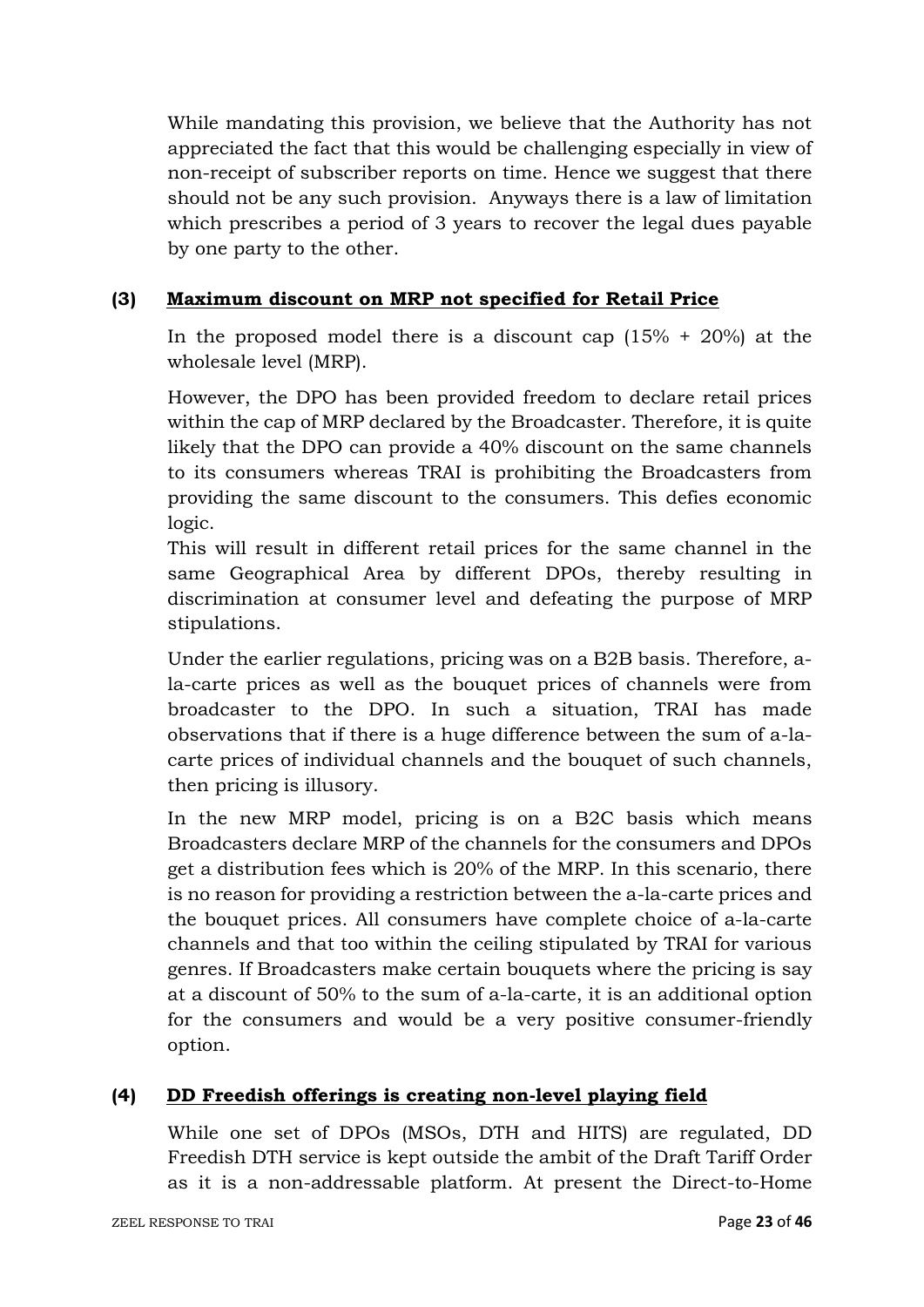(DTH) services of Doordarshan is offering over 100+ channels for which no subscription is required to pay by the consumers. In other words, it is free. However, a consumer would need to pay an amount of Rs.130/- for 100 FTA channels to the DPOs. This creates a non-level playing field and likely to result in discrimination amongst the same set of consumers.

Therefore, all platforms including DD Freedish should come under the regulations.

# **(5) Implementation challenges in DAS-III and DAS-IV areas continue to remain**

The proposed regime is a paradigm shift from current market realities. Therefore, significant time will be required for all the stakeholders including consumers to switch over to the new regime. Moreover, the DAS Phase-III implementation is not yet complete and the DAS Phase-IV implementation 'on ground' is likely to take another six months post the sun-set date of 31st December 2016.

This entire regime is based on the assumption that Digitalization shall be fully implemented by 1st April 2017 which is highly unlikely. Also DAS Phase-IV is the largely fragmented and most challenging market compared to the other phases. It is therefore suggested that any new regulatory regime be introduced only after June 2017 with a six-month transition time to ensure smooth switch over i.e. with effect from 1.1.2018. Various other implementation challenges of the proposed model have been separately highlighted in **Annexure - B** attached hereto.

## **(6) Commercial Subscriber definition**

As per definition of subscribers in the Consultation on Draft Tariff Order:

"Subscriber" means a person who receives television broadcasting services, provided by a service provider, at a place indicated by such person without further transmitting it to any other person and each set top box located at such place, for receiving the subscribed television broadcasting services from the service provider, shall constitute one subscriber".

As per the present regulations (specifically, clause 2 (o) and 2(t) of The Telecommunication (Broadcasting and Cable Services) Interconnection (Digital Addressable Cable Television Systems) Regulations, 2012 dated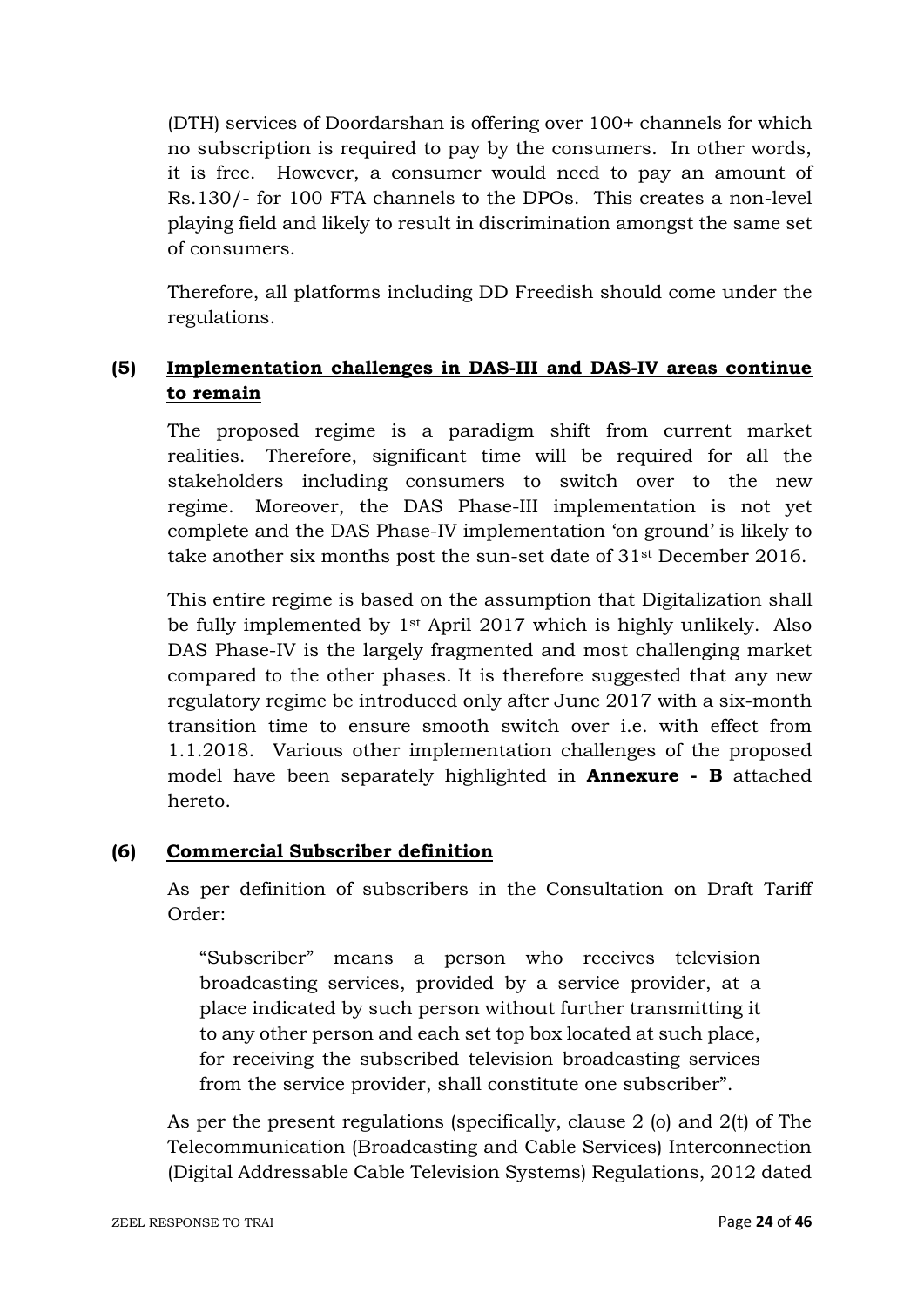30th April 2012 and in Clause 2 (oa) of The Telecommunication (Broadcasting And Cable) Services (Fourth) (Addressable Systems) Tariff (Fifth Amendment) Order, 2015 dated 8th September 2015, the above definition of subscribers was qualified to include "Ordinary Subscriber"(s) and "Commercial Subscriber"(s) wherein, Ordinary Subscriber meant any subscriber who receives a programming service from the Service Provider directly and uses the same for his domestic purposes and Commercial Subscriber meant a subscriber who causes the signals of TV channels to be heard or seen by any person for a specific sum of money to be paid by such person.

The above definition of Commercial Subscriber(s) is awaiting directions/orders in Appeal No. 4 & 5 (C) of 2015 before TDSAT, Civil Appeal No. 3728 of 2015 before Supreme Court of India. There is also a Writ Petition No. 5161 of 2014 before Delhi High Court.

One of the stated objectives of the Draft Tariff Order is to ensure that Subscribers have adequate choice in the broadcast TV services while they are also protected against irrational tariff structures and price hikes.

Viewers going to these commercial establishments (hotels, restaurants, bars etc.) pay a heavy premium for services that are available at much cheaper prices outside. One of the factors which influences these viewers to pay a premium is the broadcast services available in these places. For example, in case of sports bars, the viewer agrees to pay more because of the sports matches being broadcast in these places. In case of 4-star and 5-star hotels too, the viewer pays a premium for all services available in these places.

The broadcasters should be entitled to charge differential commercial tariff. TRAI has already recommended that the HD channels be priced at three times the MRP of SD channels. We strongly recommend that similar to pricing for HD channels, broadcasters be allowed to price pay channels for commercial establishments at three times the MRPs for Ordinary Subscribers. Since the present Tariff Order is completely silent on the issue of Commercial subscribers, it is suggested that either the same be incorporated in the final Tariff Order or a supplementary consultation paper be immediately issued and the final Tariff order should be notified only after incorporating the separate Commercial Tariff for specified categories of Commercial establishments.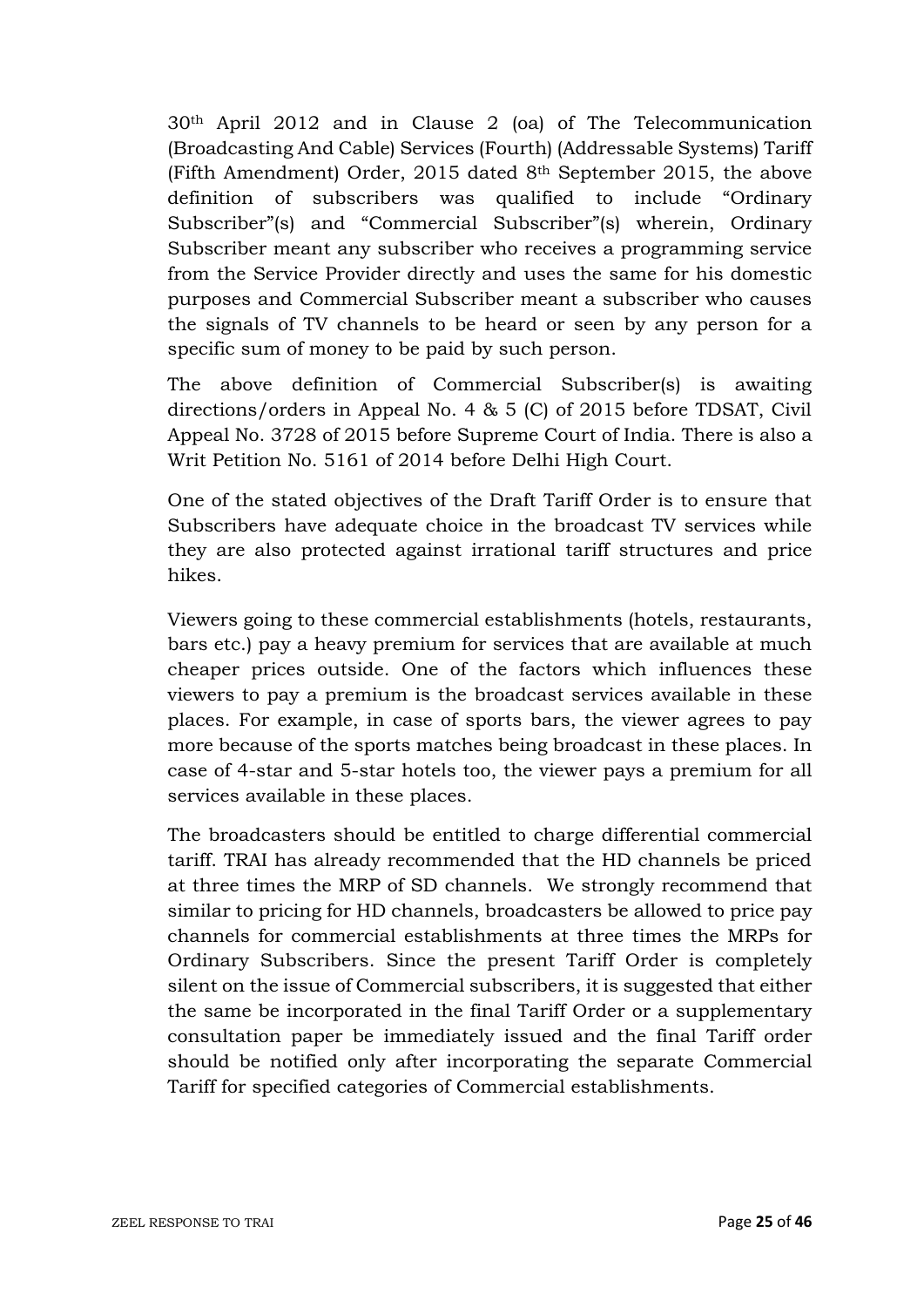# **(7) Technological constraints in implementing consumer choices – Consumer choice will be illusory**

We believe the proposed model envisages delivery of channels based on choice of the consumers (both FTA and Pay) which is likely to result in countless combination which we believe are not supported by the technology and infrastructure of the DPOs (both MSOs and DTH).

It may not be possible to practically implement the same and the choice mechanism so stipulated would only be illusory.

### **SECTION V**

### **ISSUES NOT ADDRESSED**

The Draft Tariff Order is silent on major issues affecting the current ecosystem which hampers flow of revenues to the Broadcasters. Issues listed below should be addressed prior to the Notification and implementation of the Draft Tariff Order:

- **(1) Transparency in subscriber declarations**: Stringent penalties be stipulated for violation of various obligations including discrepancies in subscriber declaration which should *inter-alia* also include suspension / cancellation of DPO's License in case of deliberate and willful default.
- **(2) Quality of Services**: There is no teeth to get any of the Quality of Service (QoS) mandates implemented on the ground as no effective penal consequences/financial disincentives have been prescribed. The same should be reviewed to provide for effective deterrents so as to ensure the compliance of respective obligations by various stakeholders.

# **(3) Platform Services offered by DPOs should be brought under Regulation:**

Currently the platform services offered by DPOs are not covered under Regulation. These platform services are competing with Broadcasters channels and in fact act as substitutes for Broadcaster channels.

Today, almost every DPO in the country provide platform services for movies, music, other entertainment related programs which are being promoted as alternative content. DPOs have platform services like Active Music, Active Food, Dance Studio, Miniplex etc. for which the price ranges from Rs. 10 per month to Rs. 55 per month. Various DPOs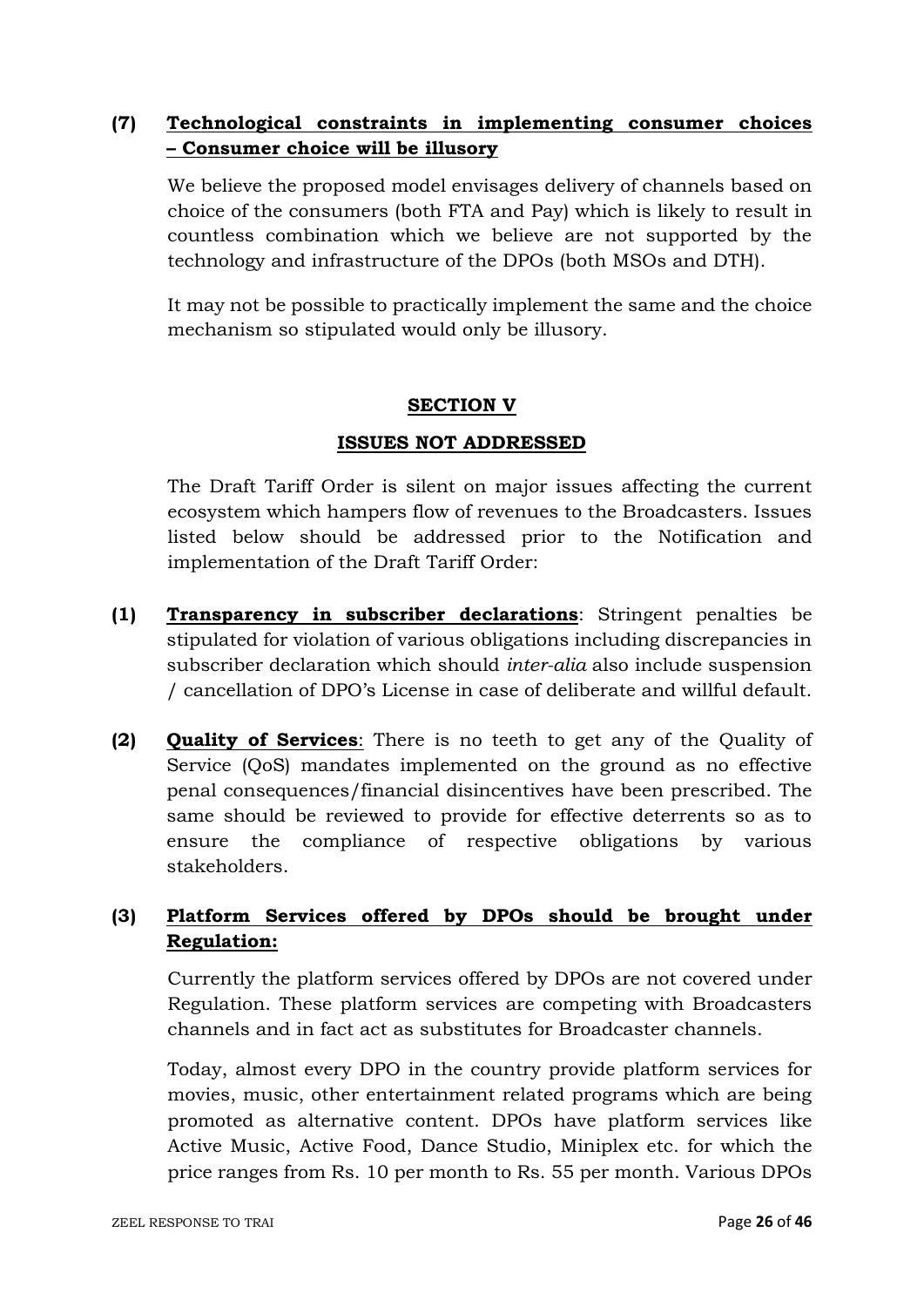offer more than 40 platform services to their customers. These platform services are nothing but alternatives to content offered by Broadcasters. Lack of Regulation for these platform services therefore results in nonlevel playing field vis-à-vis Broadcasters which are forced to keep their prices within the genre cap.

While the Authority have regulated all aspects of pricing, distribution fee, carriage, bundling for Broadcasters' channels, regulations related pricing & revenue distribution of Platform Services have been completely left out.

We strongly recommend that the Authority should come out with regulations for Platform Services to ensure the level playing field.

## **SECTION VI**

### **SUMMARY RECOMMENDATIONS FROM ZEEL**

#### **(1) Timelines for moving to new regime**

This entire regime is based on the assumption that Digitalization shall be fully implemented by 1st April 2017 which is highly unlikely. Also DAS Phase-IV is the largely fragmented and most challenging market compared to the other phases. Moreover, the new regulatory regime proposes a paradigm shift from the existing mechanism and sufficient time would be required by the stakeholders to switch over and conclude contracts as per new regime. It is therefore suggested that any new regulatory regime be introduced only after June 2017 with a six-month transition time to ensure smooth switch over i.e. with effect from 1.1.2018.

# **(2) Restriction on relationship between a-la-carte and bouquet prices should be removed**

Under the earlier regulations, pricing was on a B2B basis. Therefore, ala-carte prices as well as the bouquet prices of channels were from broadcaster to the DPO. In such a situation, TRAI has made observations that if there is a huge difference between the sum of a-lacarte prices of individual channels and the bouquet of such channels, then pricing is illusory.

In the new MRP model, pricing is on a B2C basis which means Broadcasters declare MRP of the channels for the consumers and DPOs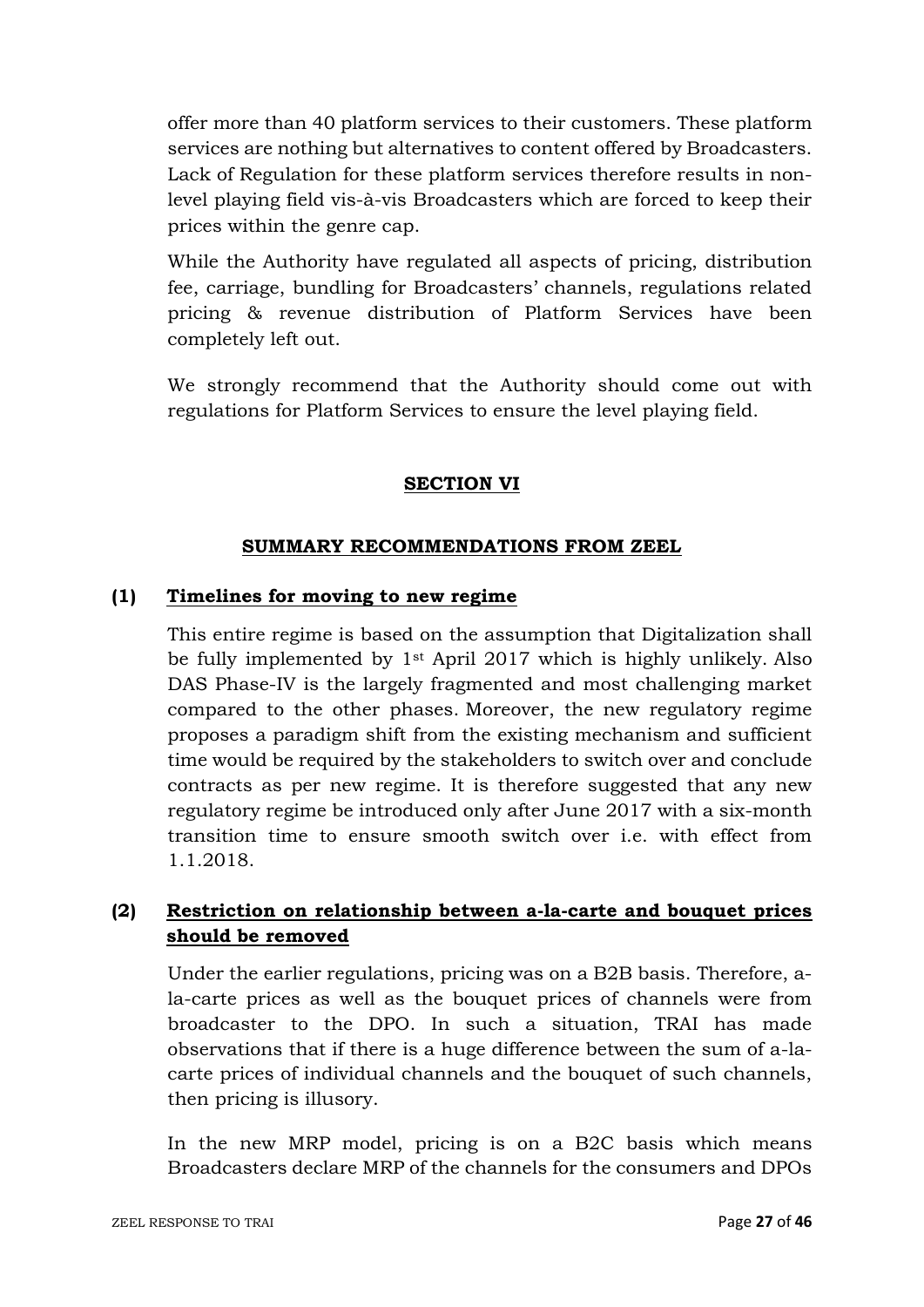get a distribution fees which is 20% of the MRP. In this scenario, there is no reasoning/rationale for providing a restriction vis-à-vis the relationship between the a-la-carte prices and the bouquet prices. All consumers have complete choice of a-la-carte channels. If Broadcasters make certain bouquets where the pricing is say at a discount of 40% to the sum of a-la-carte, it is an additional option for the consumers and would be a very positive consumer-friendly option.

Broadcaster should have right for bundling along with the right to decide the price. It is ultimately consumer-friendly move. E.g., a Broadcaster has 5 channels – Channel A, Channel B, Channel C, Channel D and Channel E. Each channel is priced at Rs. 10. Broadcaster also provides a bouquet comprising 3 popular channels – Channel A, Channel B & Channel C priced at Rs. 18. Broadcaster should have complete freedom to create another bouquet comprising all 5 channels priced at Rs. 20.

In the above illustration, a consumer will anyway have options to select individual channels and also bouquet comprising popular channels at Rs. 18. Additionally, consumer will also have a 3rd option to select all 5 channels at Rs. 20. This 3rd option not only gives consumers a better value for money offering (in the bouquet of 3 channels, price per channel comes at Rs. 6, while in the bouquet of 5 channels, price per channels comes down to Rs. 4) but also gives Broadcasters a chance for sampling less popular channels. It is worth noting that, in the entire value chain the revenue for the DPOs are always secured by way of appropriate distribution fee. Hence it is unfathomable that the bundling power of the broadcasters has been significantly reduced in the new model, which does not benefit any stakeholders in the value chain.

Also cap/ceiling on a-la-carte channel MRP of various genres has been stipulated by TRAI which in the opinion of TRAI itself would offer a realistic option to consumers. Therefore, an argument that Broadcasters will keep prices of their channels high is not tenable. A-la-carte prices for the channels will always be under the prescribed guidelines from TRAI.

We do not agree with the genre-wise cap/ceiling as proposed by the Authority as we are in favour of forbearance for channel pricing, nevertheless we are going ahead with our response without prejudice to our rights and contentions.

In this context it also pertinent to point out that a consumer would always like to opt for a multi-broadcaster bouquet which is the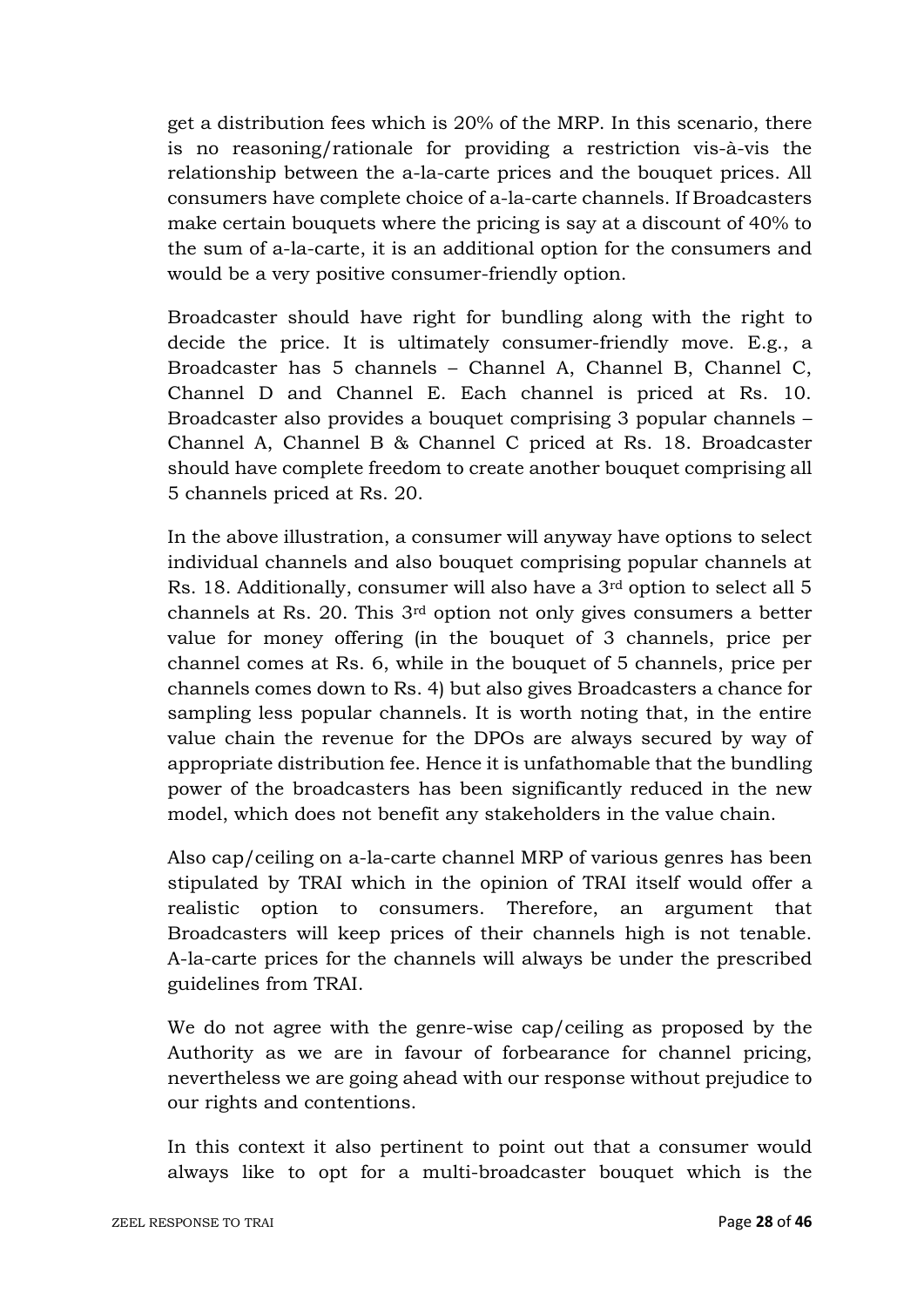exclusive prerogative of the DPO. In such a scenario the restriction of 15% discounting in a-la-carte bouquet relationship at the broadcasters' level renders the bouquet of individual broadcasters unattractive and in fact completely illusory. Accordingly, since in the proposed model the offerings in the form of MRP is direct to consumers, the necessary flexibility is required in the form of freedom to discount the bouquet price as per the business requirements of the broadcasters and ground realities. In fact, as pointed out hereinabove this would be extremely consumer friendly and would provide additional meaningful options to the consumers.

Therefore, we suggest to amend the regulation to the extent of **– retail price of a bouquet of pay channels shall not be less than fifty percent of the sum of retail prices of the a-la-carte pay channels forming part of the bouquet.** Same flexibility can be given to the DPOs also.

### **(3) Changes suggested in the basic Rental, Additional Rental Amount**

There should be no fixed minimum rental. In this context, we would like to draw an analogy with the Retail Industry:

- a) Any store selling products of manufacturers do not charge its consumers for coming into the store. E.g., there is no entry fee for shopping in hyper stores likes Big Bazaar or D-Mart etc. or any local kirana shops for purchasing.
- b) Shopkeepers earn revenues only from the margins from the MRP decided by the manufacturers.
- c) There is no fixed assured revenue for retail stores, i.e. customers having once entered the stores, are not obligated to pay any amount if they do not wish to purchase, and pay only for the products they purchase.
- d) This acts like an incentive for the stores to attract consumers to enter into their stores and purchase for significant amounts, so that retail stores can conduct their business.

However, in the proposed model, customers are required to pay for DPO's capacity (as against in retail stores, consumers do not pay for the real estate and infrastructure of the retailers). On top of that, the prescribed maximum amount of Rs. 130 is so high for price sensitive consumers, that it acts as deterrent for subscription of pay channels.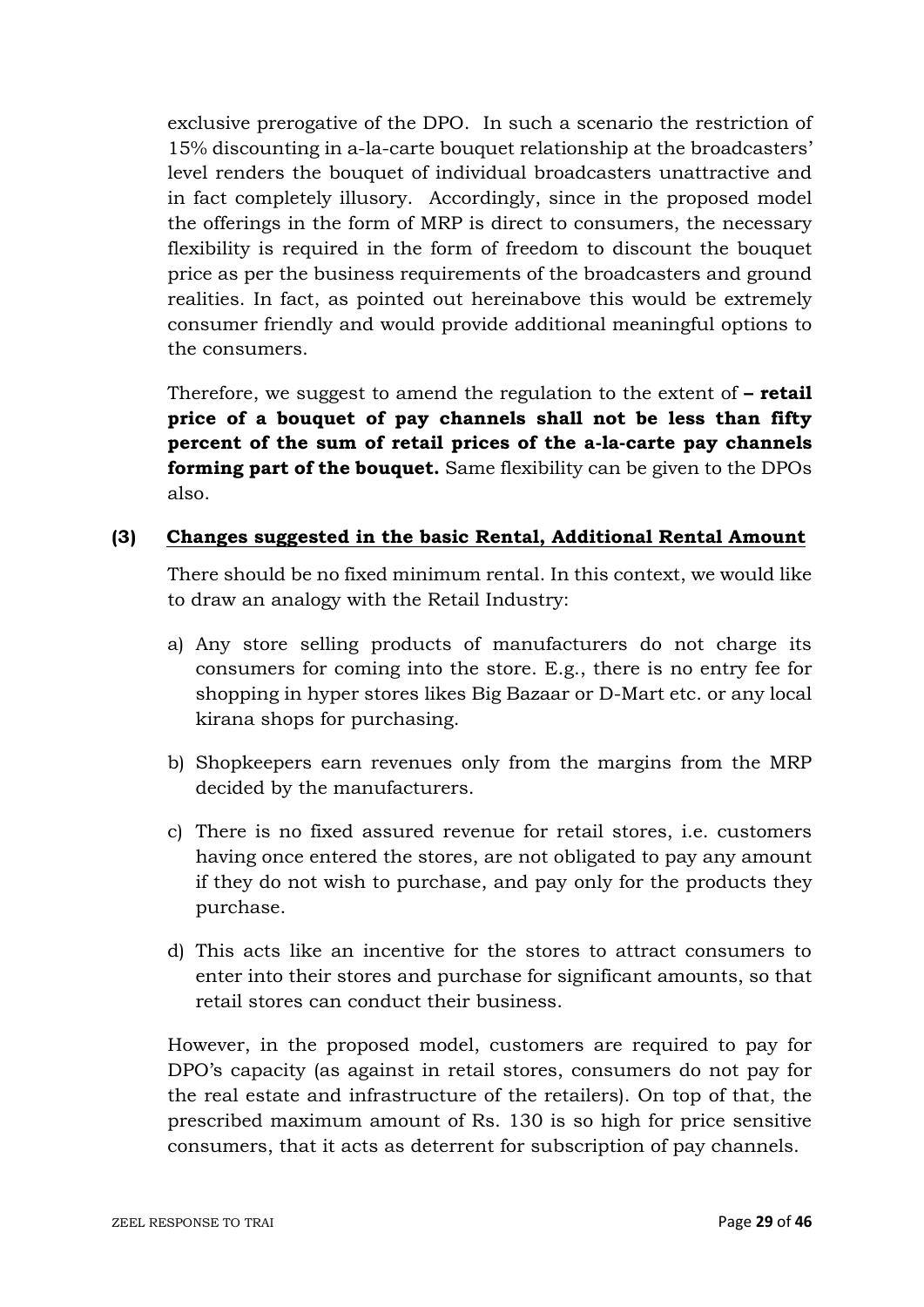Taking cue from the practices in other stabilized industries, we are of the opinion that basic Rental amount should not be charged from the consumers. DPOs are already eligible for carriage fees for less popular channels and distribution fee from popular channels' subscription, hence it should meet their business requirements.

However, as the entire country is moving towards complete digitization, we understand that there may be certain capex requirements for the DPOs. In this context it is pertinent to point out that no new infrastructure has been laid down by the DPOs exclusively for digital transmission. In fact, the same cable network infrastructure (optical fiber) which an MSO was already using the delivering the channels in analogue regime, is being used in digital regime as well. Further the headend and the cable infrastructure have also been depreciated because of the usages over a period of time. Therefore, basic rental can be prescribed as maximum of Rs. 75 for providing access to 200 channels to a consumer.

Also we believe that, additional rental amount should not be there in vogue. The logic being, once a DPO commits certain capacity to cater to the consumers' demands, there is no difference in bandwidth cost utilized by the consumers subscribing 200 or 300 channels. In other words, the rental amount which is supposed to meet bandwidth costs for DPO, does not correlate with the different consumers subscribing different volumes/quantity of channels. As consumers' viewing choice is heterogeneous in nature, a DPO plans for increasing capacity only to meet variety of consumers' needs. Hence, additional rental amount should be nil.

As in general any DPO would have 400-500 channel carrying capacity and an average consumer today subscribes to 200 channels, **Authority may consider for additional rental to be levied only after 200 channels**.

## **(4) Changes suggested in Distribution Fee**

In the proposed Draft Interconnect Regulations, the Authority has prescribed Broadcaster to offer to a distributor, a minimum of 20% of the MRP of its pay channels or bouquets of pay channels as distribution fee. In our view, the amount of 20% of MRP is very high and it should be reduced to a minimum of 10%.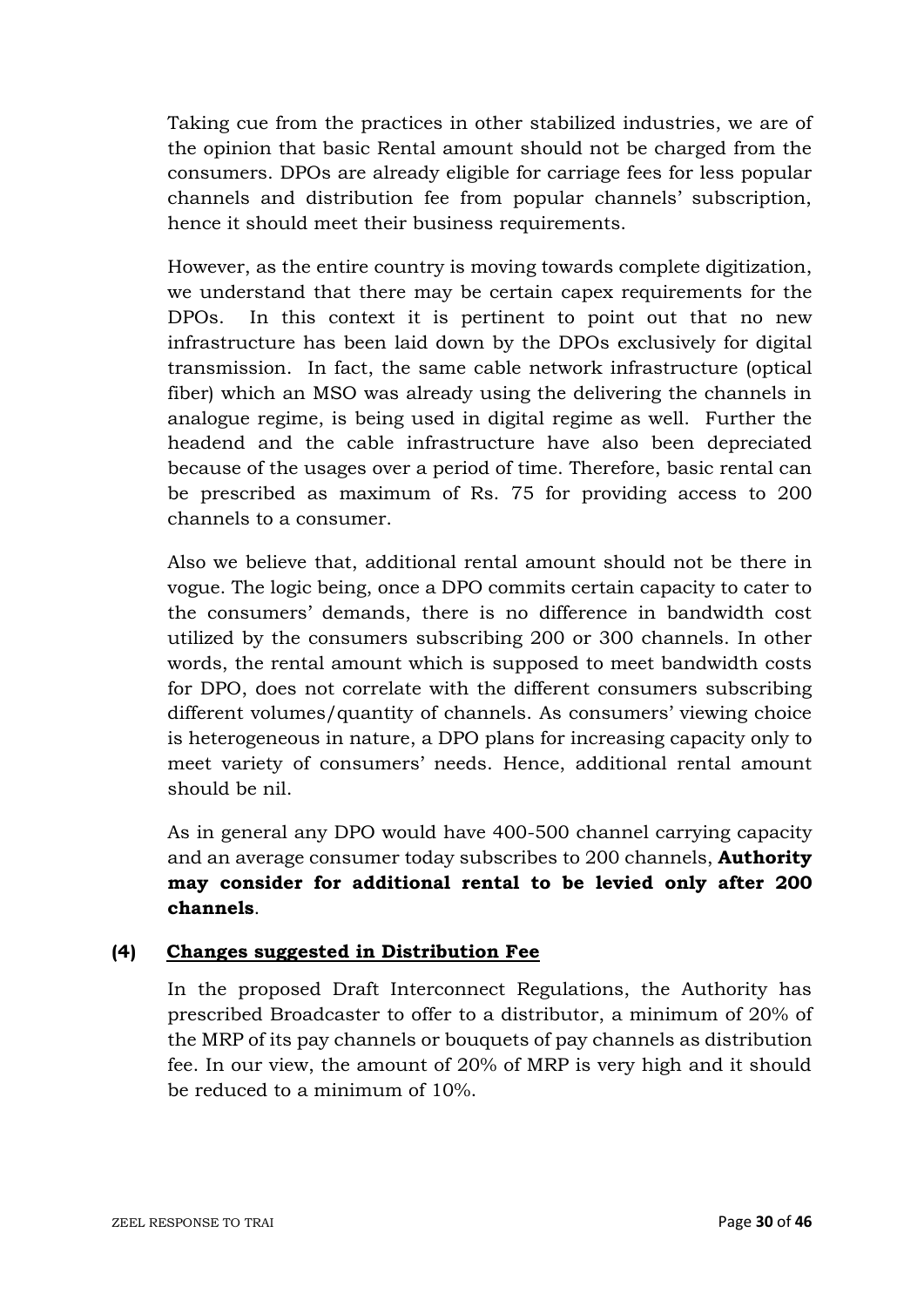### **(5) Changes suggested in Carriage Fee, Placement Fee & Marketing Fee**

We would like to highlight the fact that a channel may not be meant for entire subscriber base for a particular state, defined as Geographical areas in the Draft Interconnect Regulations. A channel may be targeting only the subscribers in major towns and may not be the entire state including rural parts. However, as per the regulations, the channel would be required to pay maximum of 20 paisa carriage fee to the DPO for the purpose of re-distribution in the entire state. **In this light, we propose the maximum carriage to be reduced to 10 paisa per SD channel and 20 paisa per HD channel in the target market**, with the rate of carriage fee reducing as per stipulations given in Schedule I of the Draft Interconnect Regulations.

In some genres, the target market is very limited (may be to a particular city only). For example, English language channels cater to Englishspeaking population only. They might have a target market of a few metros only. It would be meaningless for them to pay carriage for Maharashtra if they want to target only Mumbai. It is recommended that for purpose calculating **carriage fee for certain sets of channels (e.g., English language GEC, Movies, News etc.), target market should be allowed to be further subdivided into cities of Geographical Areas.**

**To calculate carriage fee for HD channel, only HD sub-base of a DPO in the target markets as declared by the Broadcaster should be considered.** For clarification, HD sub-base can be considered as set of customers having subscribed to at least one Pay/FTA HD channel.

We strongly recommend to bring placement fee and marketing fee also under the ambit of the regulation. **We propose that placement fee and marketing fee to be subsumed in the various discount parameters of the Broadcasters, which would be capped at 15% and transparently disclosed in the RIO.**

Also, it is essential that strict provisions be made in the regulations to prevent any commercial understanding between the Broadcasters and the DPOs other that those stipulated in the Draft Tariff Order regarding the subscription fee and in the Interconnect regulation regarding the carriage fee. This will prevent the avoidable situation wherein the DPO may force a Broadcaster to commit certain advertising/promotional spends in exchange for better placement or carriage in the DPO's retail packages.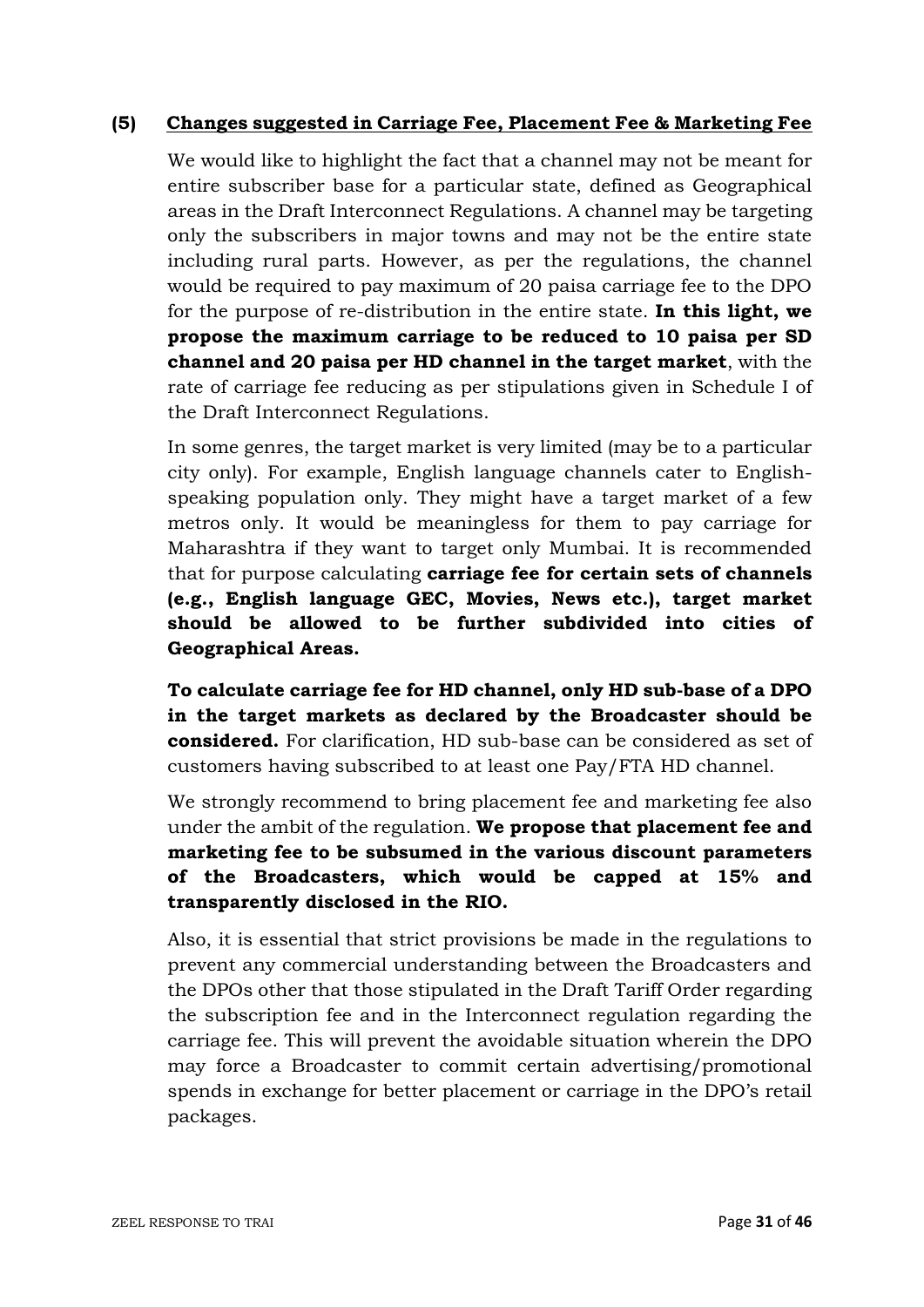It is suggested that the LCN line-ups too be regulated as without this the DPOs may discriminate few Broadcasters. There should be fair rules to decide the LCN lineup. One of the parameters that can be considered is the average comparative ratings of a channel in last 1 year as reported by BARC. **Channels having higher ratings will be placed at the top of LCNs allocated to a particular genre of channels. LCNs once allotted will not be changed for a period of 1 year after which a similar exercise will be carried out to determine LCNs for next 1 year.**

### **(6) Changes suggested in regulation related to the Subscriber Reports**

- a) Time of generation of report should be from 7 PM to 9.30 PM as against 7 PM to 11 PM proposed in regulation.
- b) DPO should provide subscriber report in the prescribed format on the 5th day of the immediately succeeding month to the Broadcasters
- c) There should be a penal provision equivalent to 20% of monthly License fee for each month delay in submitting subscriber report.
- d) If the DPO is collecting money on a prepaid basis, Broadcasters should be allowed to raise provisional invoice every month by  $5<sup>th</sup>$  day of the month based on last month's report.
- e) Consumer details in the SMS should incorporate pin-codes of installation addresses. This will help in accurate capturing of Geographical Area based details. The SMS report format for subscription should also have Geographical Area wise subscriber counts.

### **(7) Security Deposit**

The Draft Interconnect Regulations have included provision of Security Deposit in the arrangement between an MSO & LCO. However, it is pertinent to note that similar provisions have been missing in case of interconnect arrangements between a Broadcaster and a DPO. We would like to stress upon inclusion of security deposit/Bank Guarantee provision while a DPO entering into an arrangement with a Broadcaster.

Security deposit/Bank Guarantee should be equivalent of three months' subscription amount, and would be en-cashable on account of payment default by the DPO. Such security deposit if en-cashed in part or full, should be immediately replenished by the DPO to the original level in order to continue to receive the Broadcaster's channels.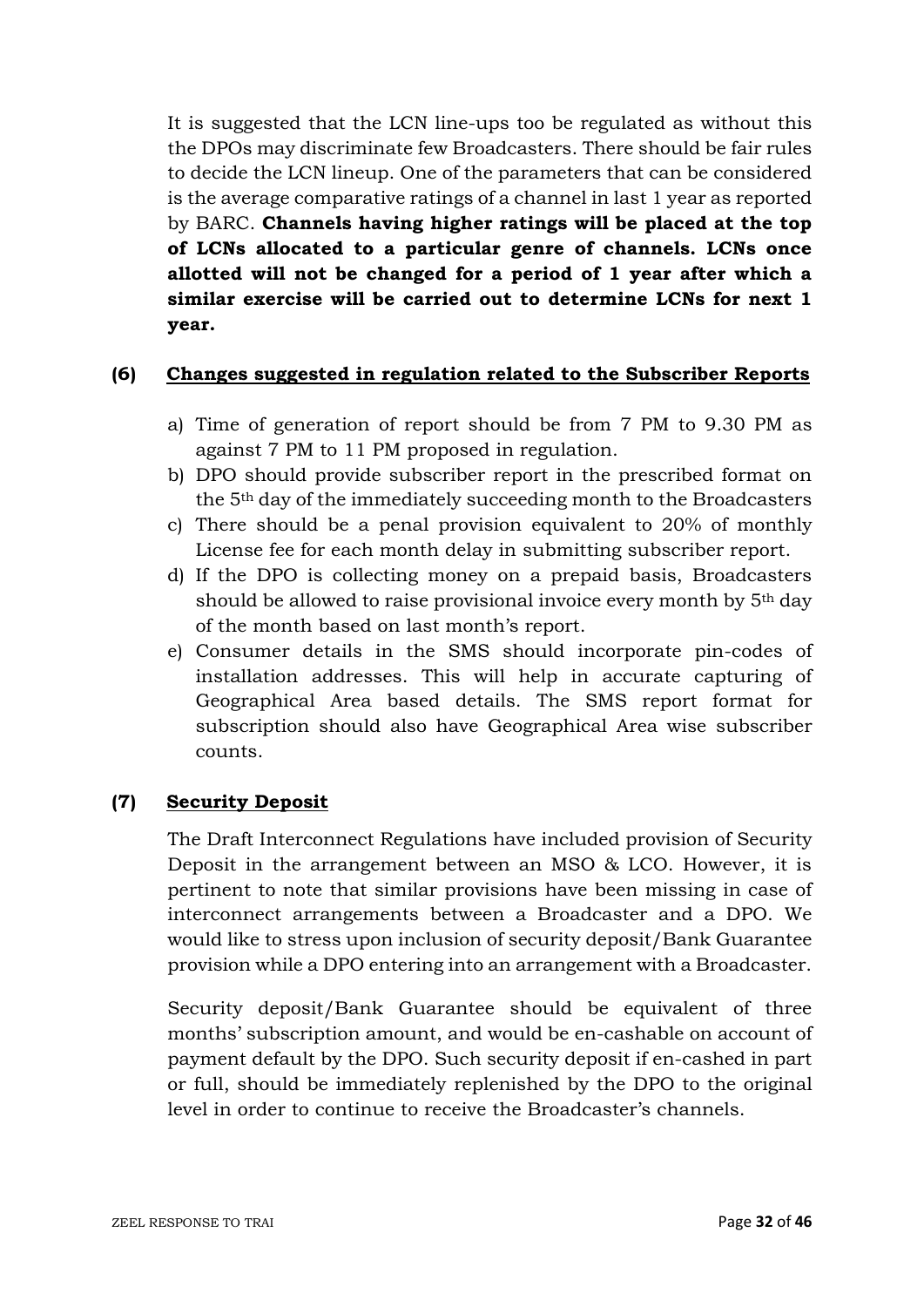### **(8) Changes suggested in Audit**

- a) Audit firm allocation for 1st Audit should be done by IBF or any Broadcaster industry body and presence of Broadcaster representative during Audit.
- b) In case of any deviation found in Audit, there should be stiff penalty to the tune of 3 times of licensee fee payable as identified during Audit or in case hidden CAS/SMS is found then termination of license
- c) Regulation should inter-alia provide for
	- i. Field sample (STB & VC number) collection and use of same as data item during Audit
	- ii. Transport Stream recording to identify numbers and version of CAS
	- iii. Complete Data collection of CAS and SMS for Audit and not any filtered data
		- 1. Log of Package to channel mapping change from SMS and CAS
		- 2. Penalty and Blacklisting of CAS and SMS vendor in case of under-reporting by DPO.

The detailed changes related to CAS & SMS requirement are given in '**Annexure – A'**.

## **(9) Modification in appointment of Compliance Officer**

DPOs having average subscribers of less than 2 lakhs have been exempted and are not required to appoint compliance officers. This will dilute the very purpose of introducing this provision. DPOs can possibly circumvent this provision by splitting the subscriber base among multiple entities. While compliance is mandatory for all service providers, the threshold of requirement to appoint a compliance officer by a DPO should be reduced from 200,000 to 50,000 customers.

### **(10) RIO amendment – TRAI final authority, not DPO**

We observe that TRAI has created a provision enabling DPOs to raise objections on the RIO filed by any Broadcaster. And upon receiving objections, Broadcaster will need to modify its RIO in accordance with the regulations and publish the same on its website.

We would like to mention that ambit of raising objections on the RIO should lie exclusively with the Authority and no further delegation of the same should be vested in DPO. The attention in this regard is invited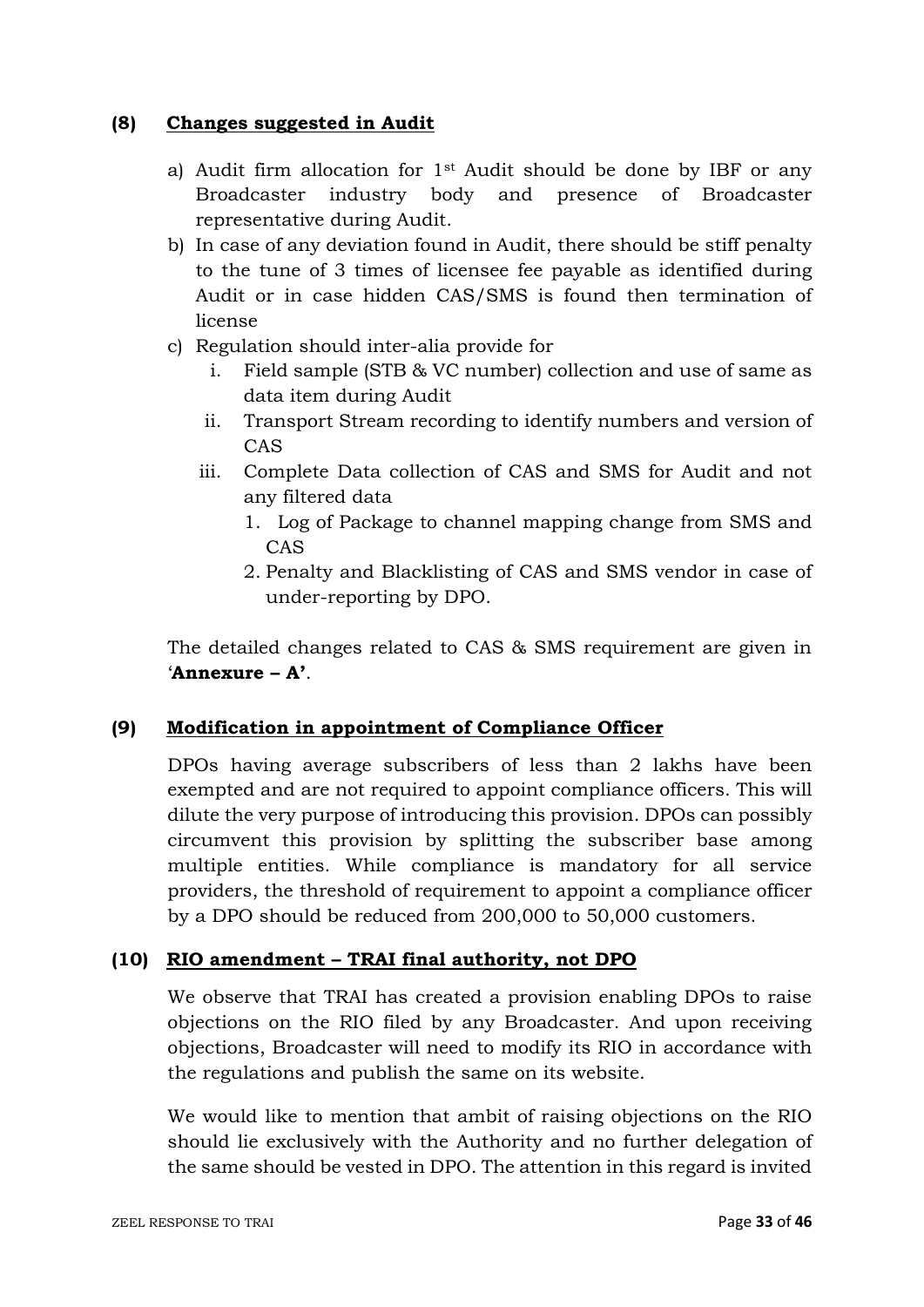to various judgements of Hon'ble TDSAT including the judgment in Petition No. 44(C) of 2004 and Petition No. 40(C) of 2009 wherein it has been clearly held that the challenge to various provisions of RIO should either be before Hon'ble TDSAT or TRAI. It may be pointed out that enabling DPO to raise objection and making it obligatory on the part of broadcaster to consider and amend RIO as per those objections would introduce lot of complications in the process as multiple DPOs (DTH/MSOs) keep on raising one objection or the other and the RIO will never attain finality. In any event since the DPO can always approach TRAI/TDSAT against any alleged unreasonable clause provision and seek redressal thereof, the said provision in the Interconnect Regulation is wholly unnecessary.

# **(11) Prescribing Genre cap/ceiling – detrimental to growth of Broadcasters**

It is pertinent to point out that input cost for any content is governed by market forces. The Authority has ignored this aspect and has come out with a mechanism to control price downstream from Broadcaster to DPOs putting several restrictions on the price of a particular channel falling in a specific genre. But there are no restrictions/regulation governing upstream whereby the cost of acquisition by the Broadcaster is regulated.

It is a common knowledge that the acquisition cost of content has gone up substantially in the last several years due to inflation and market forces. For example, cost of acquisition of a movie in 2005 which was around Rs. 1.00 crore has gone up as high as Rs. 30 - 50 crores in 2016. Likewise, cost of acquisition for sports content has also gone up exponentially but the price cap of the genre restricts the Broadcaster being able to monetize the same.

It is pertinent to point out that the Intellectual property/Copyright owner under the copyright Act is permitted and free to recover the perceived value of its content but under the TRAI Regulation/Tariff order the Broadcaster/Content owner distributing the said content through its channels is not allowed to charge the realistic market value and will be bound by the restriction of the genre cap/ceiling imposed on a particular channel prescribed by TRAI.

It is also important to take note that: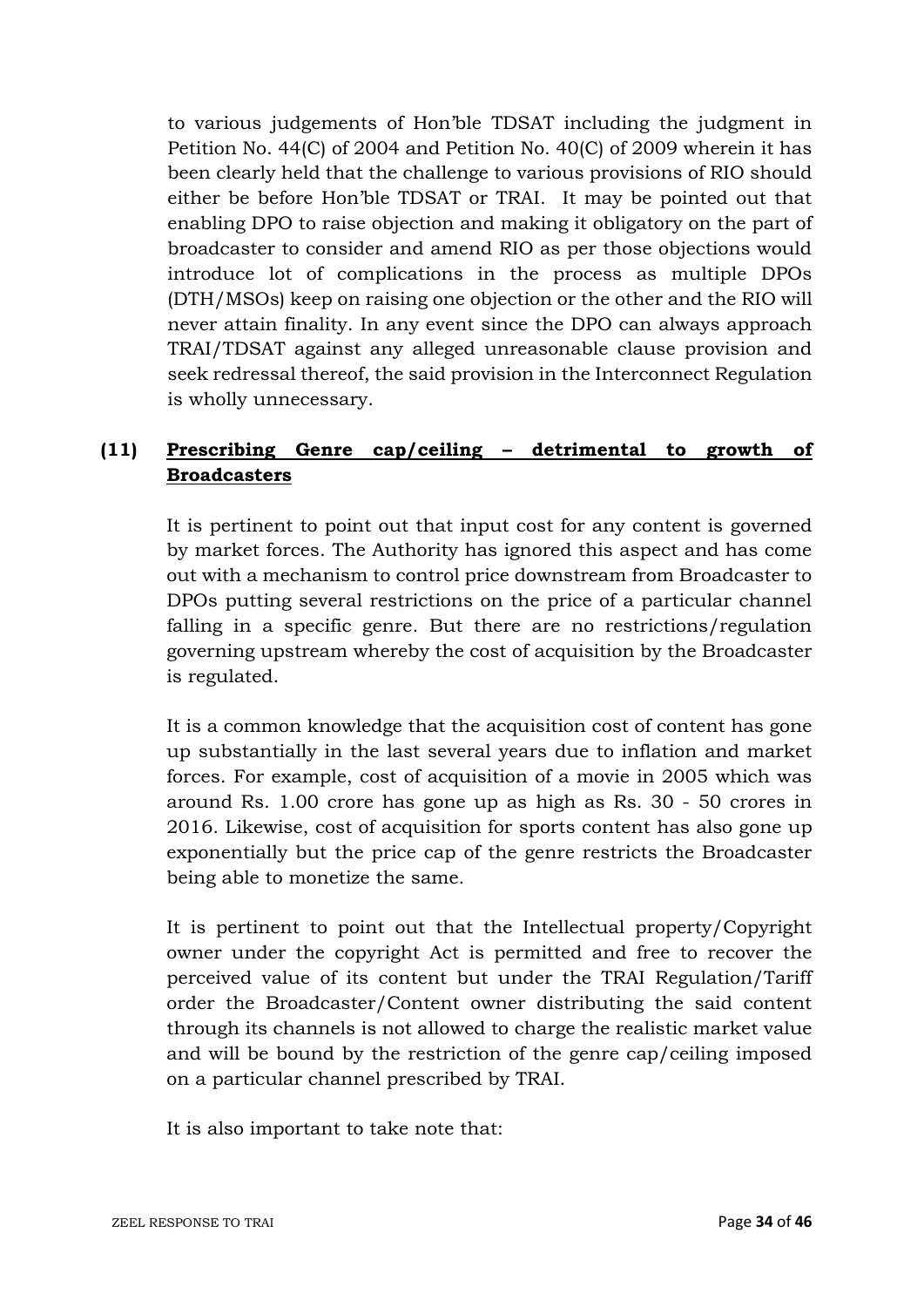- (i) Programming costs are a function of investments made by broadcasters which varies every year owing to nature of rights and production
- (ii) Historical investments will be wrong yardstick for deciding future prices of the channels
- (iii) Providing fixed mark-up on the programming costs would essentially control the profitability of the Broadcasters. Secondly, providing similar mark up to different broadcasters having different content would be like treating un-equals as equals and would in itself be discriminatory.

In view of the above, it is recommended that there should not be any cap/ceiling on the price of a channel in a particular genre and forbearance should be permitted for the Broadcaster so as to price their channels as per market dynamics.

## **(12) To fix Sunset date for introducing forbearance for pricing at Wholesale and Retail level**

TRAI itself in its Recommendations dated 1/10/2004 has observed

*"It must be emphasized that the regulation of prices as outlined above is only intended to be temporary and till such time as there is no effective competition. The best regulation of prices is done through effective competition. Therefore, as soon as there is evidence that effective competition exists in a particular area price regulation will be withdrawn. TRAI will conduct reviews of the extent of competition and the need for price regulation in consultation with all stakeholders."* 

It is our submission that now the entire country is moving towards addressability. The addressable systems are not only transparent but also offer meaningful choice of channels – both in the form of a-la carte as well as bouquet to the consumers. In other words, a consumer has been empowered to choose the channels which it wishes to watch. In addition, the capacity constraints which were prevalent in the analogue regime have also disappeared with the digitalization of cable networks.

In view of this position, it is suggested that TRAI should fix a definite Sunset date for introducing forbearance for pricing at Wholesale and Retail level. This is important since 12 Years have elapsed after TRAI's initial recommendation made on 1/10/2004 with regards to forbearance. It would be beneficial for the overall growth of the entire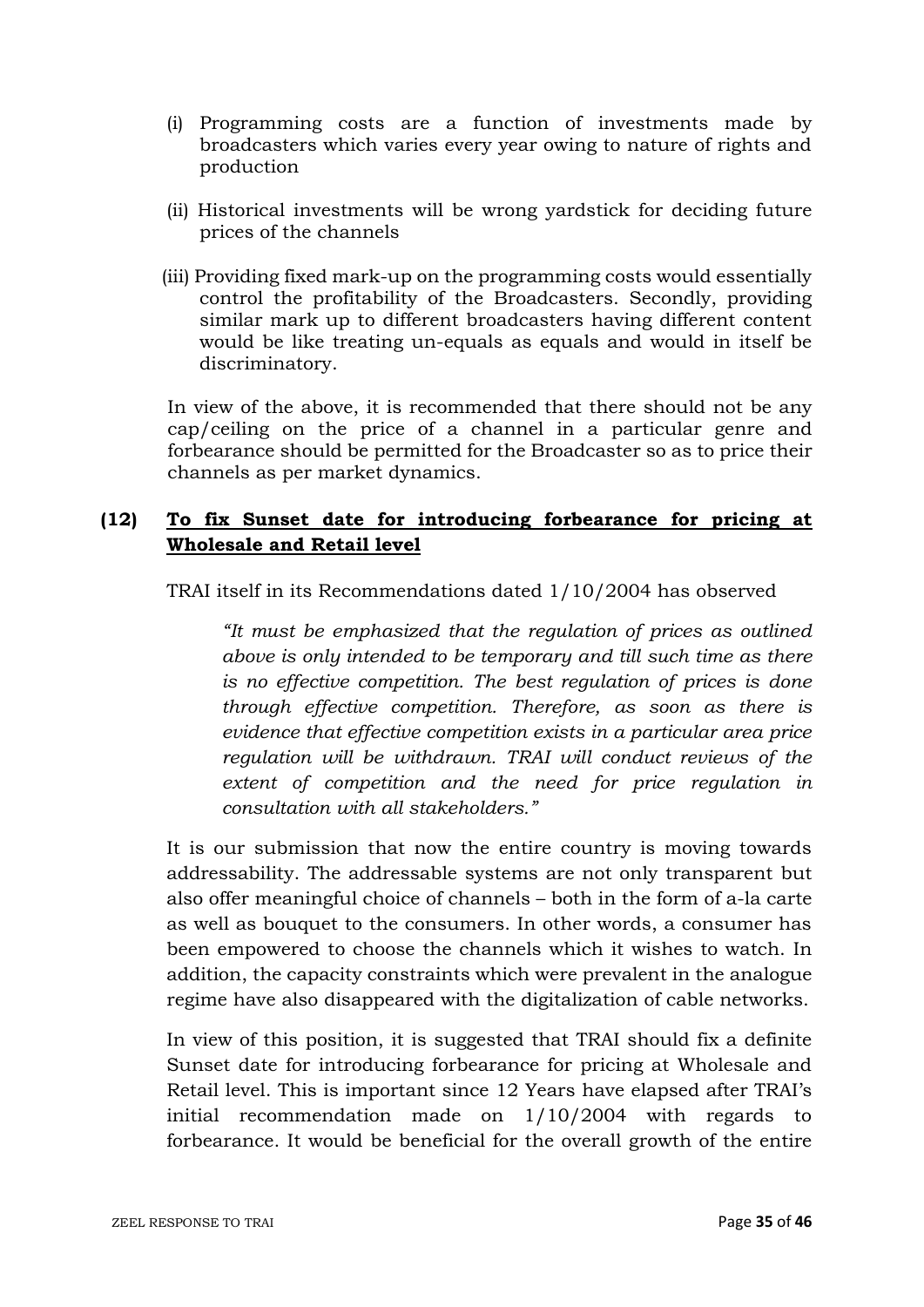value chain including Investors if a sunset date for forbearance is prescribed in the final Tariff Order.

In our view the Sunset date for introducing forbearance should be One (1) year from the date of implementation of the Final Tariff Order.

## **CONCLUSION**

### **De-growth of the Television & Broadcasting ecosystem**

It is to be noted that there is enough competition among the broadcasters that should encourage forbearance on retail and wholesale prices. Cost of producing content is increasing day-by-day and is increasing at rates more that the inflation rates. Therefore, we strongly recommend forbearance on pricing of channels.

Also, consumers may not get to view channels of their choice as the DPO may not air that channel for want of sufficient subscriber base or due to not having sufficient capacity. In most cases, the DPOs will not have sufficient capacity to air all 850 odd channels on their platform as it will be economically unfeasible for them.

As outlined by us, the customers will be the biggest losers as today they receive nearly 500 channels including HD channels in prices ranging from Rs 500-700 which will be denied to them. Subscriptions for such packages may exceed Rs 2000.

Most Channels will be impacted as while they are "Pay Channels" today and do not pay any carriage fees, they will need to commence doing so in future when the Tariff order is implemented. Moreover, the level of carriage fees is so high that most channels specially HD channels will be unable to afford it. Therefore, we strongly recommend to reduce the carriage fee rate.

A large number of issues have been left unaddressed. These include Platform services, positioning of DD Freedish as it expands, Clone Channels, additional STBs in the home, and a host of others.

If this Tariff Order is implemented in the proposed form it will result in a massive de-growth of the entire Television and Broadcasting value chain which will equally impact Broadcasters, DPOs and consumers. On one hand Broadcasters would be forced to shut down several channels due to significant reduction in advertising revenue as well as subscription revenues, on the other hand DPOs ability to grow ARPUs will get restricted due to lack of variety of content. It is evident that with fewer number of channels consumers would suffer the most as they will be deprived of the variety and quality of content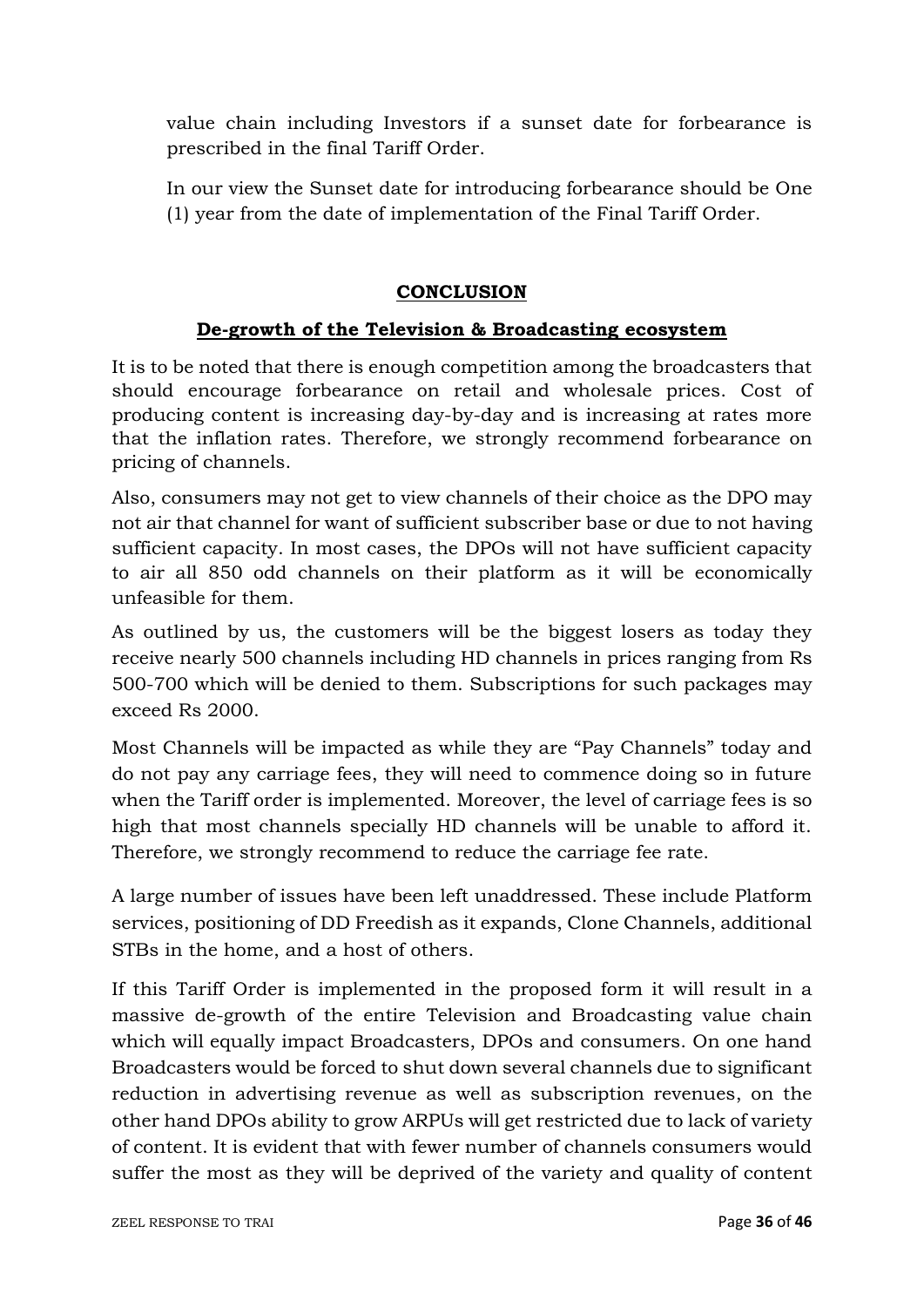available at present. We propose that the TRAI should not implement the same without addressing the issues raised.

We apprehend that the proposed regime would result in closure of various channels as sampling and access to variety of content will be severely restricted which is critical for innovative content. Therefore, it is recommended that bundling should be allowed with a higher discount of 50% on sum of ala carte rate. Similarly, distribution fee should be rationalized to 10% of MRP and maximum rental to be charged by the DPO for a basic tier should be reduced to Rs. 75/- for 200 channels.

The proposed regime does not address the issue of viewership and the resultant adverse impact on advertising revenues which is also a critical element for monetizing the investment made in creating content.

We further submit that this response is being furnished without prejudice to our rights and contentions, with a specific request to you to give us a convenient time and date to meet you in person and explain our point of view expressed in our written response.

\*\*\*\*\*\*\*\*\*\*\*\*\*\*\*\*\*\*\*\*\*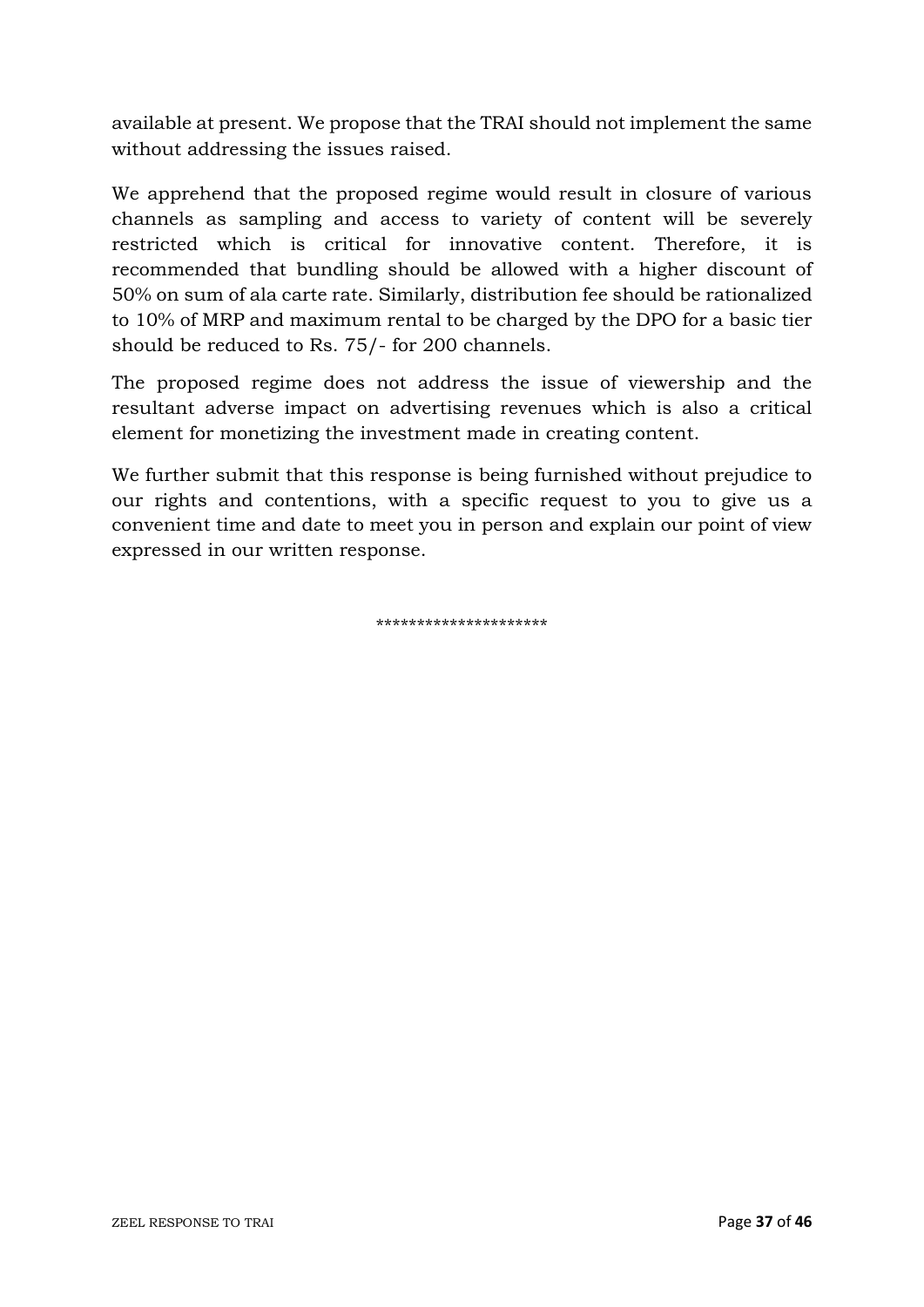## **ANNEXURE – A**

# **(A) Conditional Access System (CAS) & Subscriber Management System (SMS):**

1. The distributor of television channels shall ensure that the current version of the Conditional Access System (CAS), deployed by it, do not have any history of hacking.

> *Explanation: A written declaration available with the distributor from the CAS vendor, in this regard, shall be construed as compliance of this requirement.*

- 2. The SMS shall be independently capable of generating, recording, and maintaining logs, for the period of at least immediate preceding two consecutive years, corresponding to each command executed in the SMS including but not limited to activation and deactivation commands.
- 3. It shall not be possible to alter the data and logs recorded in the CAS and the SMS.
- 4. The distributor of television channels shall validate that the CAS, deployed by it, do not have facility to activate and deactivate a Set Top Box (STB) directly from the CAS terminal. All activation and deactivation of STBs shall be done with the commands of the SMS.
- 5. The SMS and the CAS should be integrated in such a manner that activation and deactivation of STB happen simultaneously in both the systems.

*Explanation: Necessary and sufficient methods shall be put in place so that each activation and deactivation of STBs is reflected in the reports generated from the SMS and the CAS terminals.* 

- 6. The distributor of television channels shall validate that the CAS has the capability of upgrading set top boxes over-the-air (OTA), so that the connected set top boxes can be upgraded in the event of hacking.
- 7. The fingerprinting should not get invalidated by use of any device or software.
- 8. The CAS and the SMS should be able to activate or deactivate services or STBs of at least 50% of the subscriber base of the distributor within 24 hours.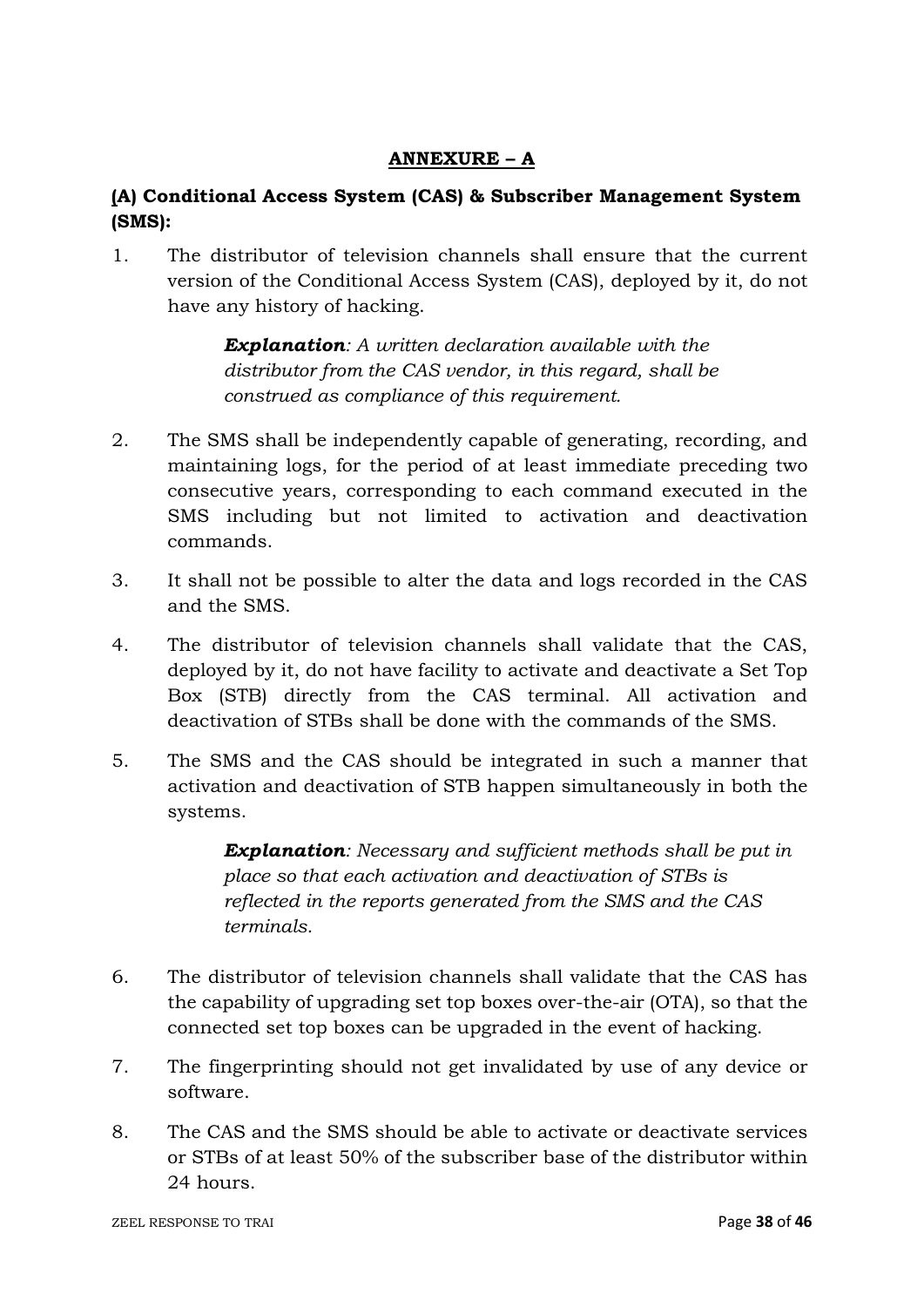- 9. The STB and Viewing Card (VC) shall be paired from the SMS to ensure security of the content.
- 10. The CAS and SMS should be capable of individually addressing subscribers, for the purpose of generating the reports, on channel by channel and STB by STB basis.
- 11. The SMS should be computerized and capable of recording the vital information and data concerning the subscribers such as:
	- a. Unique Customer Id
	- b. Subscription Contract number
	- c. Name of the subscriber
	- d. Billing Address
	- e. Installation Address
	- f. Landline telephone number
	- g. Mobile telephone number
	- h. Email id
	- i. Channel(s), bouquet(s) and services subscribed
	- j. Unique STB Number
	- k. Unique VC Number.
- 12. The SMS should be capable of:
	- a. Viewing and printing of historical data in terms of the activations and the deactivations of STBs.
	- b. Locating each and every STB and VC installed.
	- c. Generating historical data of changes in the subscriptions for each subscriber and the corresponding source of requests made by the subscriber.
- 13. The SMS should be capable of generating reports, at any desired time about:
	- i. The total number of registered subscribers.
	- ii. The total number of active subscribers.
	- iii. The total number of temporary suspended subscribers.
	- iv. The total number of deactivated subscribers.
	- v. List of blacklisted STBs in the system.
	- vi. Channel(s) and bouquet(s) wise Monthly Subscription Report in the prescribed format.
	- vii. The names of the channels forming part of each bouquet.
	- viii.The total number of active subscribers subscribing to a particular channel or bouquet at a given time.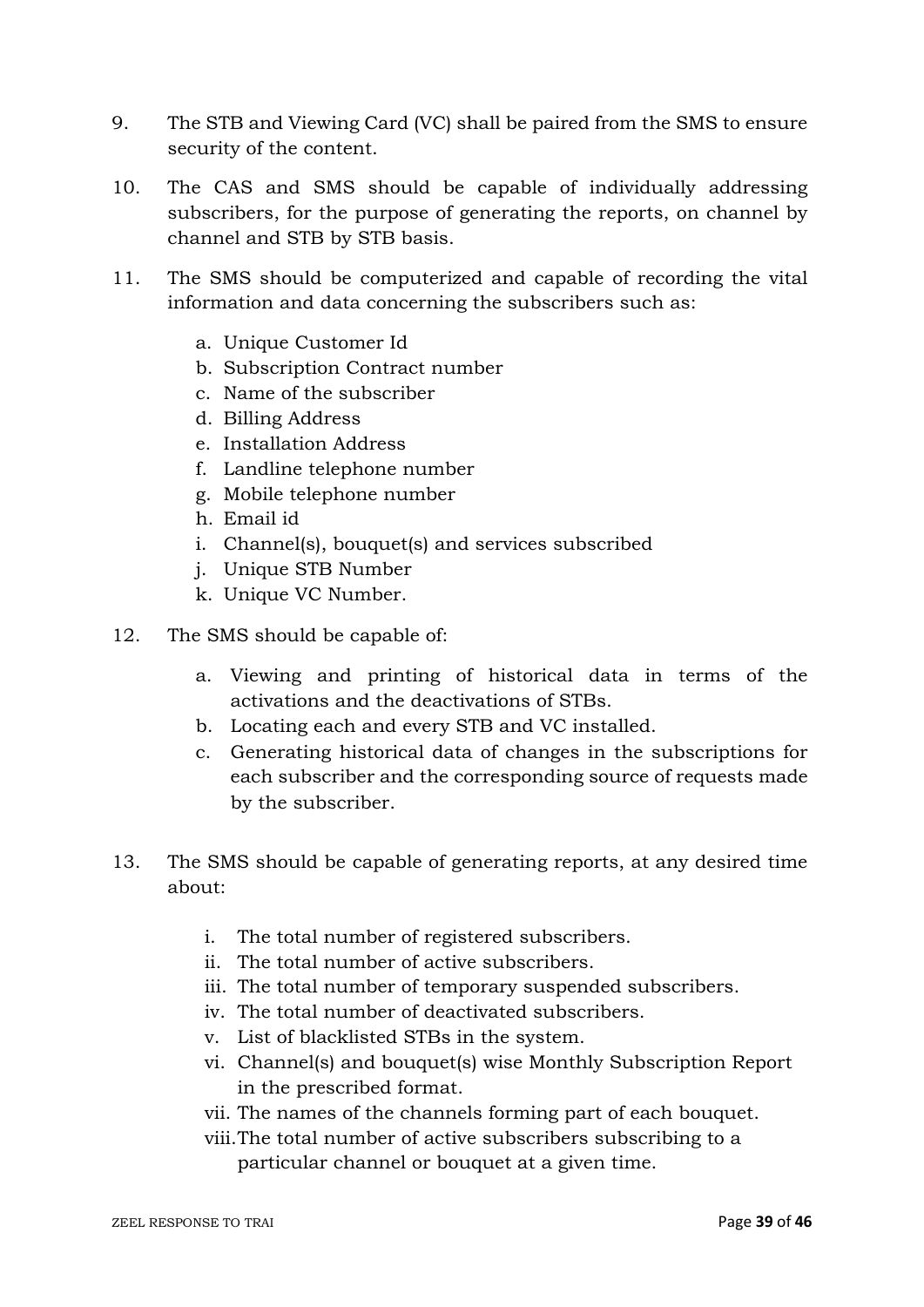- ix. The name of a-la carte channel(s) and bouquet(s) subscribed by a subscriber.
- x. The ageing report for subscription of a particular channel or bouquet.
- 14. The CAS shall be independently capable of generating, recording, and maintaining logs, for the period of at least immediate preceding two consecutive years, corresponding to each command executed in the CAS including but not limited to activation and deactivation commands issued by the SMS.
- 15. It shall be possible to generate the following reports from the logs of the CAS:
	- a. STB-VC Pairing / De-Pairing
	- b. STB Activation / De-activation
	- c. Channels Assignment to STB
	- d. Report of the activations or the deactivations of a particular channel for a given period.
- 16. The SMS shall be capable of generating bills for each subscriber with itemized details such as the number of channels subscribed, the rental amount for the channels subscribed, the rental amount for the customer premises equipment, charges for pay channel(s) and bouquet(s) of pay channels along with the list and retail price of corresponding pay channel(s) and bouquet(s) of pay channels, taxes etc.
- 17. The distributor shall ensure that the CAS & SMS vendor(s) has the technical capability in India to maintain the systems on 24x7 basis throughout the year.
- 18. The distributor of television channels shall declare the details of the CAS and the SMS deployed for distribution of channels. In case of deployment of any additional CAS/ SMS, the same should be notified to the broadcasters by the distributor.
- 19. Upon deactivation of any subscriber from the SMS, all programme/ services shall be denied to that subscriber.
- 20. The distributor of television channels shall preserve unedited data of the CAS and the SMS for at least 2 years.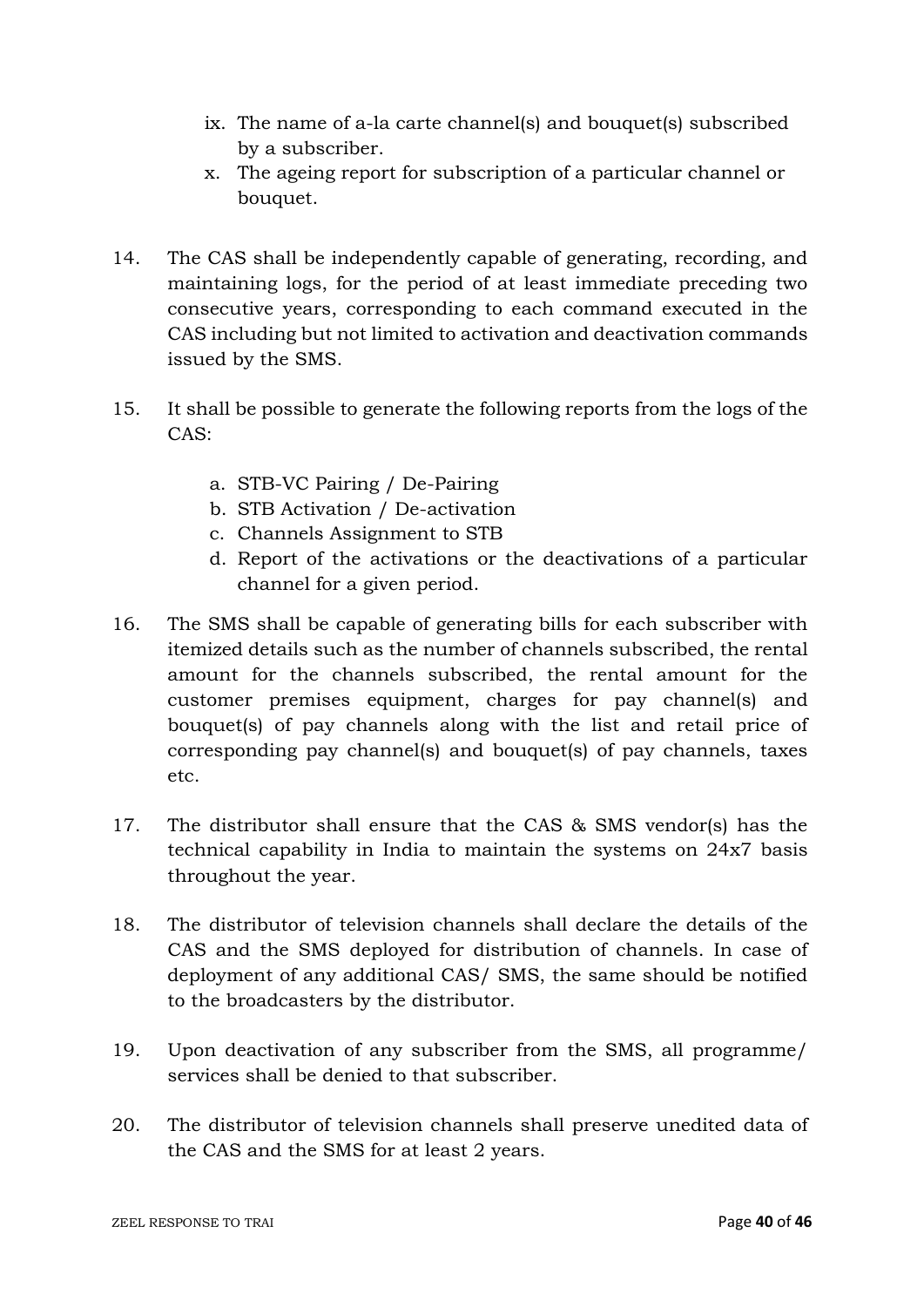### **(B) Fingerprinting**:

- 1. The distributor of television channels shall ensure that it has systems, processes and controls in place to run finger printing at regular intervals.
- 2. The STB should support both visible and covert types of finger printing.
- 3. The finger printing should not be removable by pressing any key on the remote of STB.
- 4. The finger printing should be on the top most layer of the video.
- 5. The finger printing should be such that it can identify the unique STB number or the unique VC number.
- 6. The finger printing should appear on all the screens of the STB, such as menu, EPG, Settings, no content screen, and games etc.
- 7. The location, font color and background color of fingerprint should be changeable from head end and should be random on the viewing device.
- 8. The finger printing should be able to give the numbers of characters as to identify the unique STB and/or the VC.
- 9. The finger printing should be possible on global as well as on the individual STB basis.
- 10. The overt finger printing should be displayed by the distributor of television channels without any alteration with regard to the time, location, duration and frequency.
- 11. Scroll messaging should be only available in the lower part of the screen.
- 12. The STB should have a provision that finger printing is never disabled.

## **(C) Set Top Box (STB)**:

- 1. All STBs should have a Conditional Access System.
- 2. The STB should be capable of decrypting the Conditional Access messages inserted by the Head-end.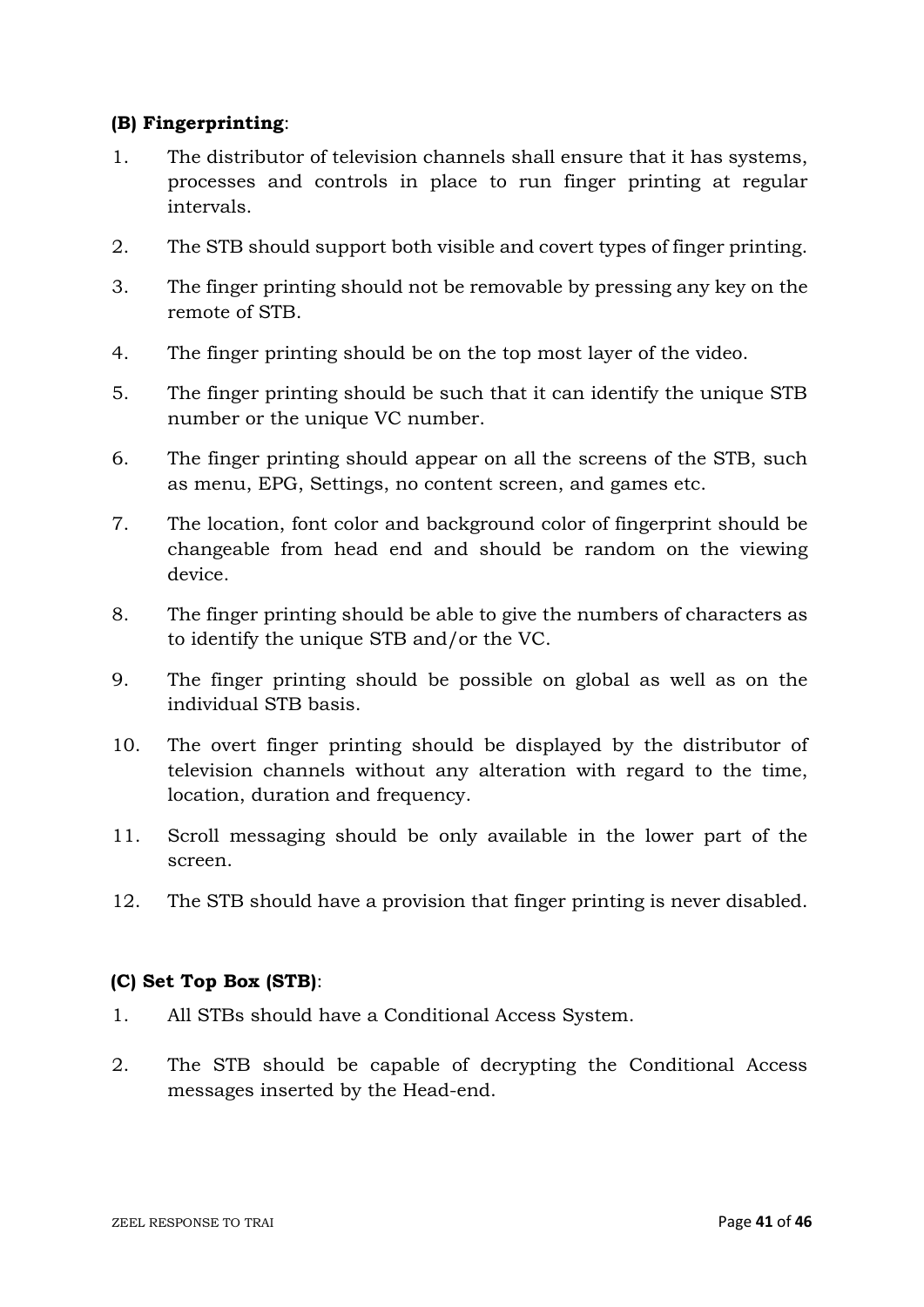- 3. The STB should be capable of doing finger printing. The STB should support both Entitlement Control Message (ECM) & Entitlement Management Message (EMM) based fingerprinting.
- 4. The STB should be individually addressable from the Head-end.
- 5. The STB should be able to receive messages from the Head-end.
- 6. The messaging character length should be minimal 120 characters.
- 7. There should be provision for global messaging, group messaging and the individual STB messaging.
- 8. The STB should have forced messaging capability including forced finger printing display.
- 9. The STB must be compliant the applicable Bureau of Indian Standards.
- 10. The STBs should be addressable over the air to facilitate OTA software upgrade.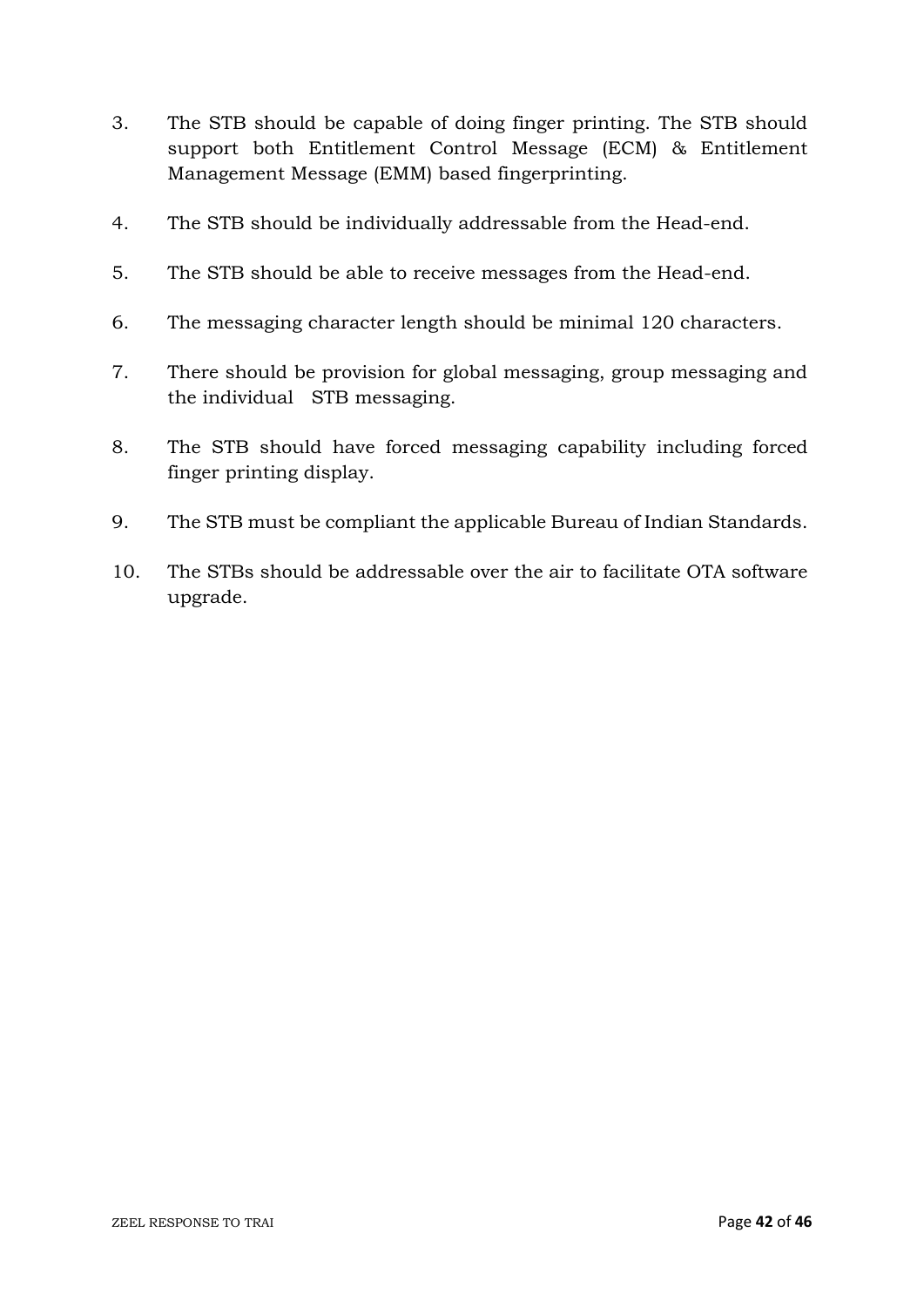#### **ANNEXURE – B**

### **ECO SYSTEM ISSUES RELATED TO IMPLEMENTATION OF PROPOSED MODEL**

#### **i. Present Scenario - Digital Systems Not In Place:**

- 1. Broadcasters have observed multiple entries of STBs are done in name of a particular LCO without subscriber details.
- 2. Pre-activated STBs are given to LCOs under single address without any details.
- 3. In many cases pre-activated STBs issued to the LCOs/subscribers are directly activated from the CAS and is not linked with the SMS.
- 4. MSOs install multiple CAS on the same feed at multiple locations & face challenges in integrating the same with their SMS. The data capturing gets compromised, huge backlogs are created which is a revenue loss to broadcasters & ex-chequer.
- 5. DPOs install/change additional CAS & SMS without intimation to the broadcasters.
- 6. DPOs do not disclose additional CAS installed so as to under-declare their correct subscriber base.
- 7. Historical records of subscribers, packages, channels offered etc., are not maintained by DPOs.
- 8. Most of cable head-ends are unable to generate subscriber reports as per the Regulations. They are heavily dependent on SMS Vendors for such support. The DPOs are not well versed with their own system, thus, ascertaining the actual subscriber base of DPO along with requisite details is a challenge.
- 9. EPG are poorly maintained, channels are not placed in applicable genres on the EPG. At times, EPG does not even show the correct channel listings.
- 10. Most of the times DPO's evade audits.
- 11. Subscriber reports are not provided to the broadcasters or such subscriber reports are provided after a prolonged time. The subscriber reports usually does not contain complete information, such as, package wise, city-wise, state-wise and a-la-carte basis subscriber base.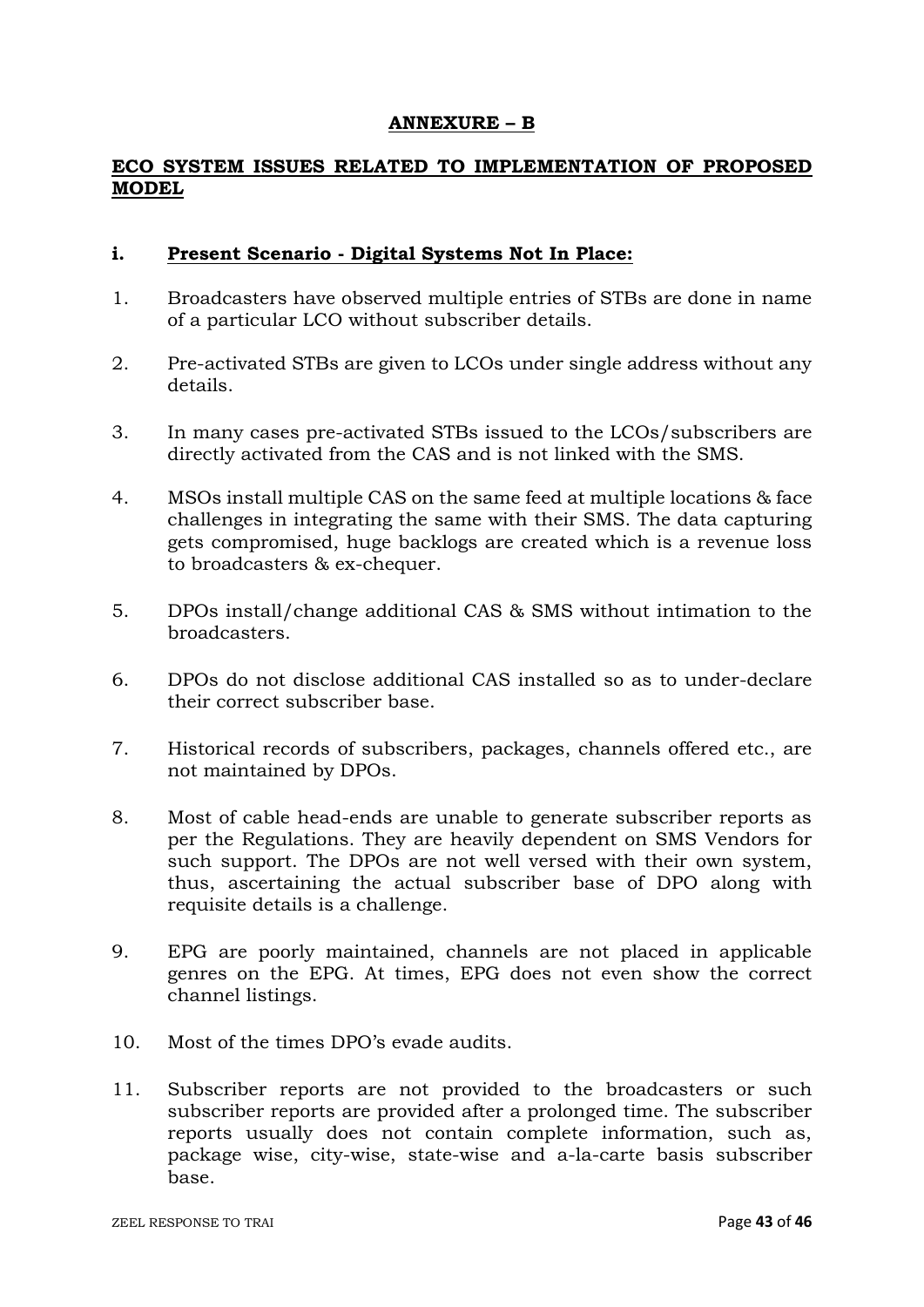- 12. Further subscriber reports are prone to alterations / manipulations from SMS data base, due to which subscriber base is under-declared.
- 13. In many instances MSOs deliberately change their SMS before an audit is to be conducted, in order to under-declare their correct subscriber base. Factually, the past data base in maintained under the old SMS and the new SMS does not capture the old data. By changing SMS, MSOs wriggle out of their Regulatory obligations in furnishing/maintaining past records /data.
- 14. Transaction Logs are not maintained for each subscriber of such DPO.

#### **ii. Contact Details Of DPOs/LCOs –**

- 1. There is no manner in which a subscriber can ascertain the details/coordinates of the DPO/LCO in its area through which it can obtain signals of the channels.
- 2. There is no consumer friendly method adopted by a distributor of TV channels such as call centre, toll free number, dedicated e-mail, mobile application, etc. by which a subscriber can request for obtaining signals of channels.

### **iii. Availing Broadcasting Services of DPOs/LCOs and Terms & Conditions, thereof –**

- 1. There is no standard format for Consumer Application Form devised by a DPO for subscription of channels by subscribers. Resultantly, the subscribers are ill informed about the channels contained in their subscribed package, the T&C on which the STBs have been provided to them, guarantee/warrantee for the STBs, price of channels, etc.
- 2. Conditions relating to return/surrender of the customer premise equipment are not prescribed by the DPOs.
- 3. In most cases DPOs do not get a CAF executed by a customer.
- 4. Pre-activated STBs are provided to subscribers without getting the CAF filled by the customer.
- 5. No set process is followed for supply and installation of CPE.

#### **iv. Choice of Channels –**

1. Choice of channel to a subscriber will continue to be a myth. Most of the MSOs/LCOs have still not introduced packaging on ground, hence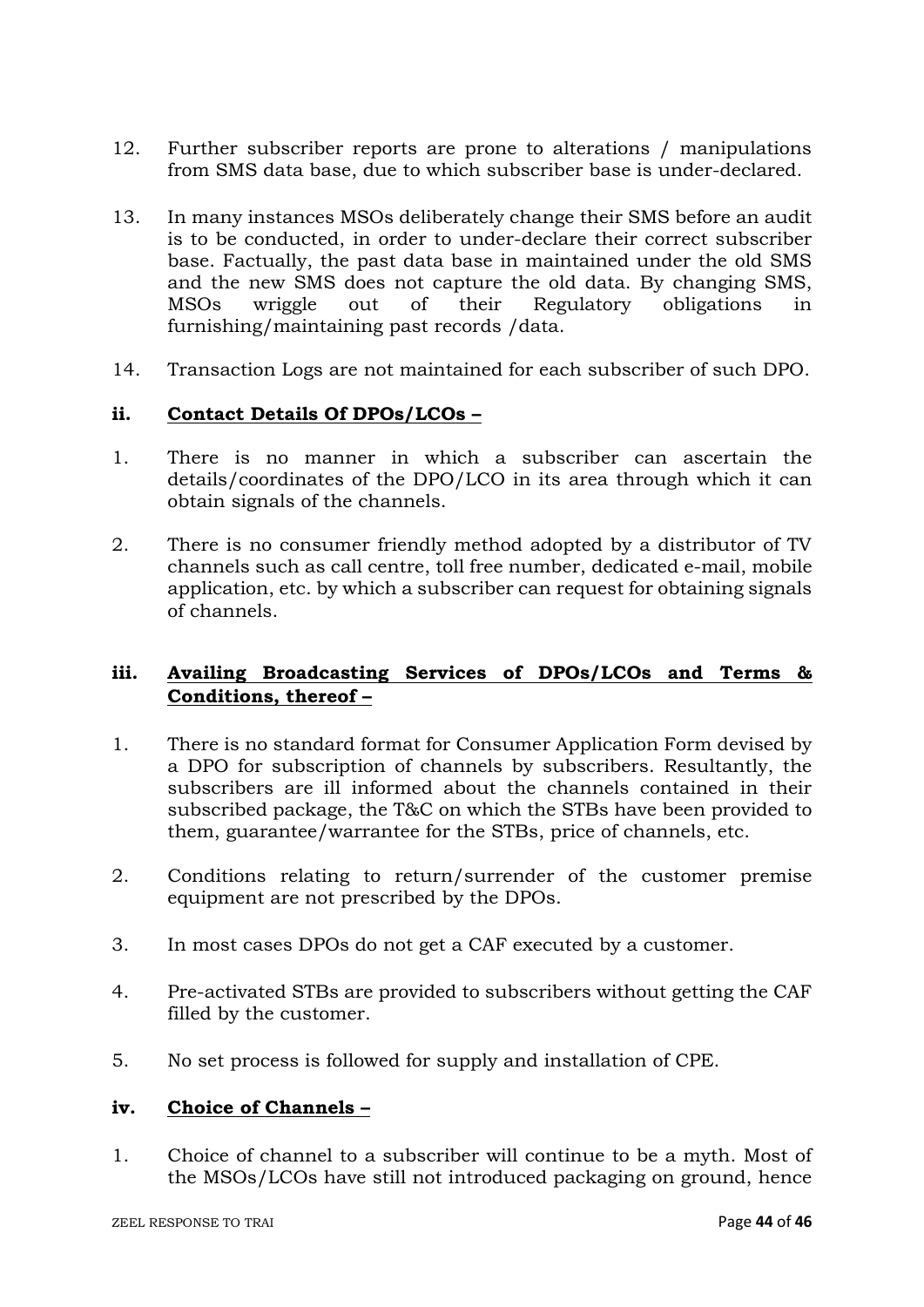channels are made available to the subscribers on a lump-sum basis, as in the analogue regime.

- 2. When a subscriber approaches a DPO for signals of channels, most DPOs seldom informs the subscriber about the choices available to them pertaining to subscription of channels.
- 3. Most DPOs do not offer channels on a-la-carte basis.

### **v. Billing –**

- 1. Neither invoices nor receipt of payments are being furnished to the subscribers.
- 2. Itemised bills containing details of rental, charges towards package(s), charges towards CPEs, etc. are not issued by DPOs to the subscribers.
- 3. As no itemized bills are provided to subscribers by LCO/MSO, the data capturing from the ground (Customer details/ bouquet/ a-la-carte channels subscribed) is lost. Majority of the operators do not have updated customer details available with them and these do not reflect in their SMS, thus broadcasters do not get correct picture of subscriber base & what a-la-carte channels are subscribed by consumers.

### **vi. Customer Care / Call Centre & Complaint Redressal System–**

- 1. Most of the MSOs neither have a customer care call centre, nor do they have any complaint redressal centre to handle customer complaints. There is no time limit for redressal of complaints, hence, redressal of complaints by nodal officers/appellate authorities is far from reality.
- 2. Majority MSOs don't even have their own websites and if they do, they are either not updated or do not carry complete information. Hence, consumers remain always uninformed.
- 3. There are no checks & balances between MSO & LCO in terms of complaints received from the subscribers and their redressal mechanism. No records are maintained & no periodic audits are being held for the customer complaints by the any authority.

### **vii. Quality of Services:**

1. Even if a subscriber calls directly to the MSO for the redressal of his complaint, he is being directed back to the LCO who is unaccountable for the service. Breakdown in service especially in cable, is a common phenomenon and down-time affects revenue generation across all stake holders.